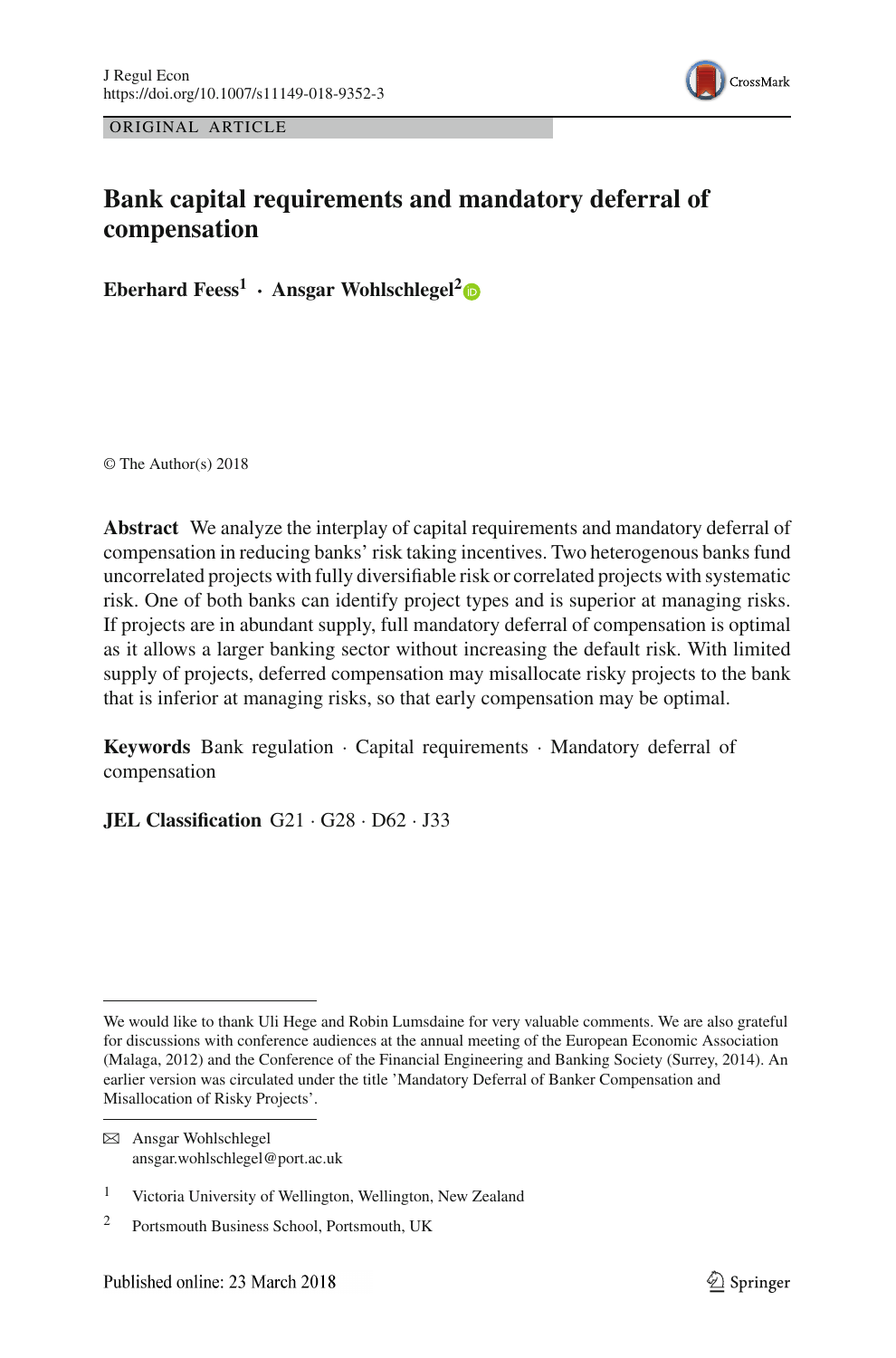## **1 Introduction**

#### **1.1 Motivation and main results**

In the aftermath of the financial crisis, tighter capital requirements (e.g. Admati and Hellwi[g](#page-35-0) [2014\)](#page-35-0) and mandatory deferral of bankers' compensation (e.g. Bebchuk and Frie[d](#page-35-1) [2010](#page-35-1)) are the two most prominent suggestions for mitigating the incentives for excessive risk-taking. The European Parliament has released its Capital Requirements Directive IV in April 2013 which increases capital requirements from 2 to 4.5% for Common Equity Tier 1 capital. Bankers' bonuses are capped to 100% of the fixum, but are allowed to rise to 200% if approved by shareholders. At least 40–60% of variable payments need to be deferred by no less than three to five years. In a similar vein, the Fed established new calculation methods in 2015 for capital ratios, which result in even stricter requirements for global systematically important banks than those mandated under Basel III.<sup>1</sup> Moreover, although US banks are obliged to achieve a Common Equity Tier 1 capital ratio of 6% only in 2019, the six largest banks have already taken steps to comply with this requirement earlier.<sup>[2](#page-1-1)</sup> Discretionary bonus payments during any quarter are prohibited if the bank's eligible retained income is negative and if its capital conservation buffer in the beginning of the quarter was below  $2.5\%$ . <sup>[3](#page-1-2)</sup> These buffer requirements, however, are mandatory only for those large institutions which are seen as critical to avoid globally relevant systemic risks.

While the literature so far mainly restricts attention to either deferred compensation (Hoffmann et al[.](#page-36-0) [2016](#page-36-0)) or capital requirements (Harris et al[.](#page-36-1) [2017](#page-36-1)), we contribute to the ongoing discussion on how the risk appetite of financial institutions can be reduced by analyzing the interplay of both of these prominent regulatory instruments. As we focus on the incentives of shareholders to accommodate risky rather than safe projects, we consider the so-called external agency problem between shareholders and society (see in a similar vein e.g. Bolton et al[.](#page-35-2) [2012;](#page-35-2) Bebchuk and Spaman[n](#page-35-3) [2010;](#page-35-3) Jarque and Prescot[t](#page-36-2) [2010](#page-36-2); Besley and Ghata[k](#page-35-4) [2013](#page-35-4)) rather than the internal principal-agent problem between shareholders and bank managers. We make three points: First, mandatory deferral of compensation and tight capital requirements are in many respects substitutes for reducing the risk appetite of shareholders. Second, deferred compensation may be superior to capital requirements as it allows for a larger banking sector without increasing the risk of default. Third, deferred compensation may backfire by misallocating safe and risky projects in a heterogenous banking sector when there is competition for safe projects.

The main building blocks of our model are as follows: In line with the standard approach on banking regulation (Dewatripont and Tirol[e](#page-35-5) [1994](#page-35-5)), we assume that share-

<span id="page-1-0"></span><sup>1</sup> See e.g. Gette[r](#page-35-6) [\(2012\)](#page-35-6) and PricewaterhouseCoopers, December 2014, at [http://www.pwc.com/us/en/](http://www.pwc.com/us/en/financial-services/regulatory-services/publications/assets/fs-reg-brief-g-sib-proposal.pdf) [financial-services/regulatory-services/publications/assets/fs-reg-brief-g-sib-proposal.pdf.](http://www.pwc.com/us/en/financial-services/regulatory-services/publications/assets/fs-reg-brief-g-sib-proposal.pdf)

<span id="page-1-1"></span><sup>2</sup> For more detailed predictions by the Fedeal Reserve, see e.g. [http://www.federalreserve.gov/newsevents/](http://www.federalreserve.gov/newsevents/press/bcreg/bcreg20151210a1.pdf) [press/bcreg/bcreg20151210a1.pdf.](http://www.federalreserve.gov/newsevents/press/bcreg/bcreg20151210a1.pdf) For a comparison of the new regulations n the EU and the US see Jokivuolle et al[.](#page-36-3) [\(2015\)](#page-36-3).

<span id="page-1-2"></span> $3 \text{ Comparable rules are contained in the European CRD IV which entails five new capital buffers, and firms.}$ that do not meet the requirements are constrained in their discretionary distribution of earnings.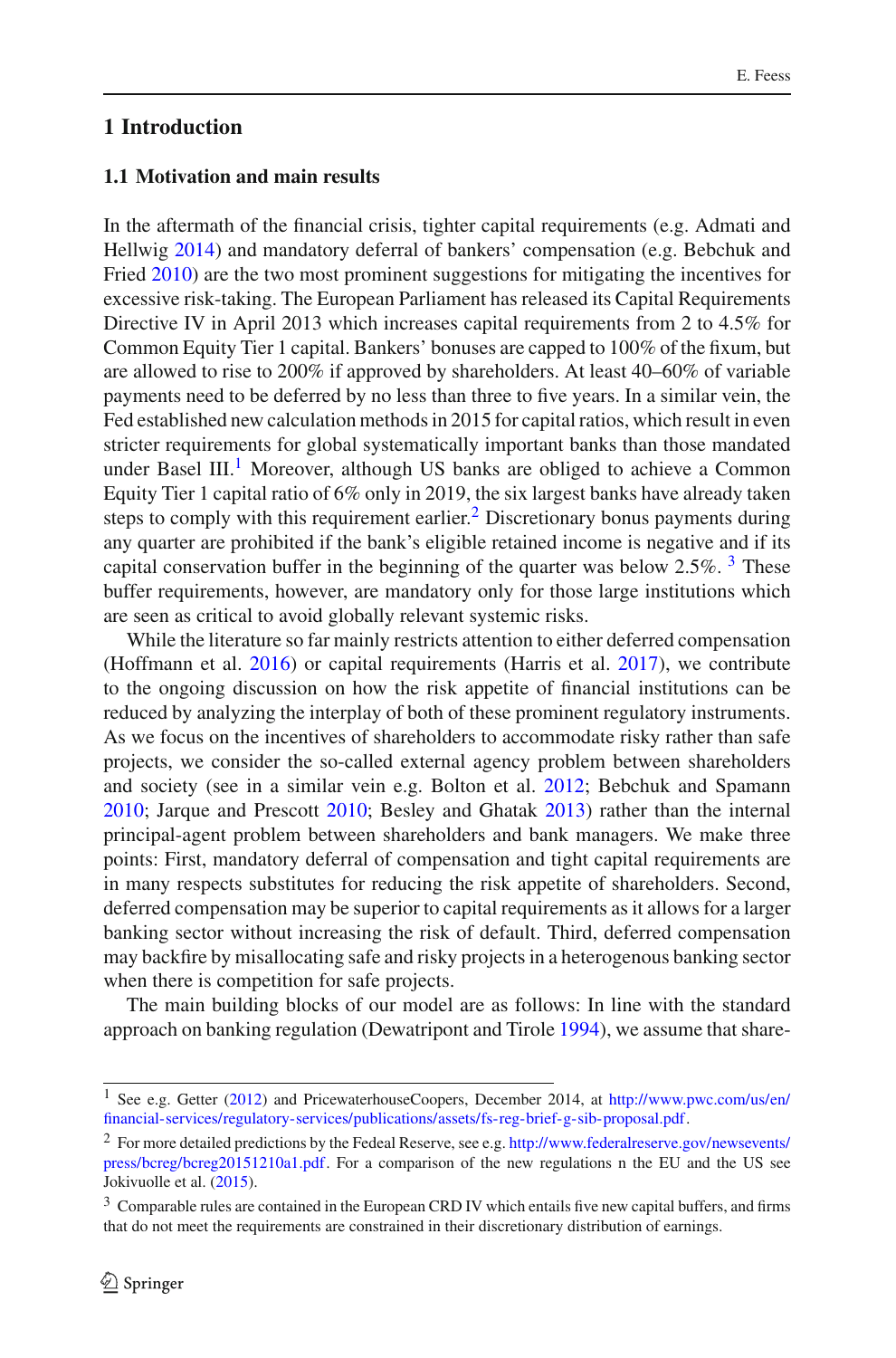holders can externalize part of the default risk to either depositors who do not fully react by demanding appropriately larger interest rates or, via bail-outs, to society. That this agency cost of debt cannot be completely eliminated by relying exclusively on equity finance is a distinctive feature of banks, whose role as financial intermediaries requires them to raise a large amount of debt in the form of deposits. Furthermore, the regulator cannot (fully) tailor capital requirements to the actual project risk. Without these two assumptions, the shareholders' and the society's objective functions would be aligned, so that the external agency problem would disappear. Next, we define mandatory deferral of compensation as the percentage of overall compensation that can only be paid out in case of solvency, i.e. that is junior to all liabilities in case of liquidation.<sup>[4](#page-2-0)</sup> This ensures that deferred compensation is contingent on success, and this is one of the main purposes of mandatory deferral of compensation (Bebchuk and Spaman[n](#page-35-3) [\(2010\)](#page-35-3)). Finally, we consider a heterogenous banking sector, in which only good banks have screening capabilities to discriminate between safe and risky projects.

With these assumptions in mind, we can now describe our results in greater detail. We first show that, by changing the seniority of compensation claims, mandatory deferral of compensation reduces the shareholders' incentives for risk-shifting.<sup>5</sup> By contrast to early compensation, bank managers know that they are (fully) paid only in case of solvency, and thus demand a higher salary in the non-bankruptcy state. This reduces the shareholders' expected return on equity with risky projects. The point we make is that early compensation allows to transfer wealth from society to the *coalition* of shareholders and bank managers, and this is prevented by deferred compensation.

Second, while risk shifting incentives can also be curbed by capital requirements, this comes at the disadvantage of imposing an upper bound on the size of banks. Being strict on the timing of compensation allows the regulator to be softer on capital regulations without inducing risk-shifting (see also Thanassouli[s](#page-36-4) [\(2014](#page-36-4))). Thus, the potential downside of tight capital requirements that even projects with positive net present value will remain unfunded (credit crunch) can be mitigated by mandatory deferral of compensation. In this sense, our basic model makes a point in favor of payment regulation.

Third, however, we show that deferred compensation may backfire in a heterogenous banking sector when assuming that the number of safe projects is limited. As deferred compensation reduces the shareholders' risk appetite, the good bank (which can distinguish between safe and risky projects) may prefer safe instead of risky projects. As this deteriorates the remaining project mix in the economy, the bad bank (which cannot distinguish between project types) funds a larger percentage of risky projects. If the good bank has a comparative advantage in managing risky projects, deferred compensation leads to an inefficient allocation of safe and risky projects within the banking sector. It may then be better to accommodate risk-shifting in the

<span id="page-2-0"></span><sup>4</sup> Note that this distinction between 'early' and 'deferred' compensation is not identical to the one between fixed payments and bonuses; all that matters in our setting is whether compensation takes place before or after the default risk has materialized.

<span id="page-2-1"></span><sup>&</sup>lt;sup>5</sup> We will use the term risk-shifting when banks voluntarily fund risky projects even though their expected return is below the return of safe projects.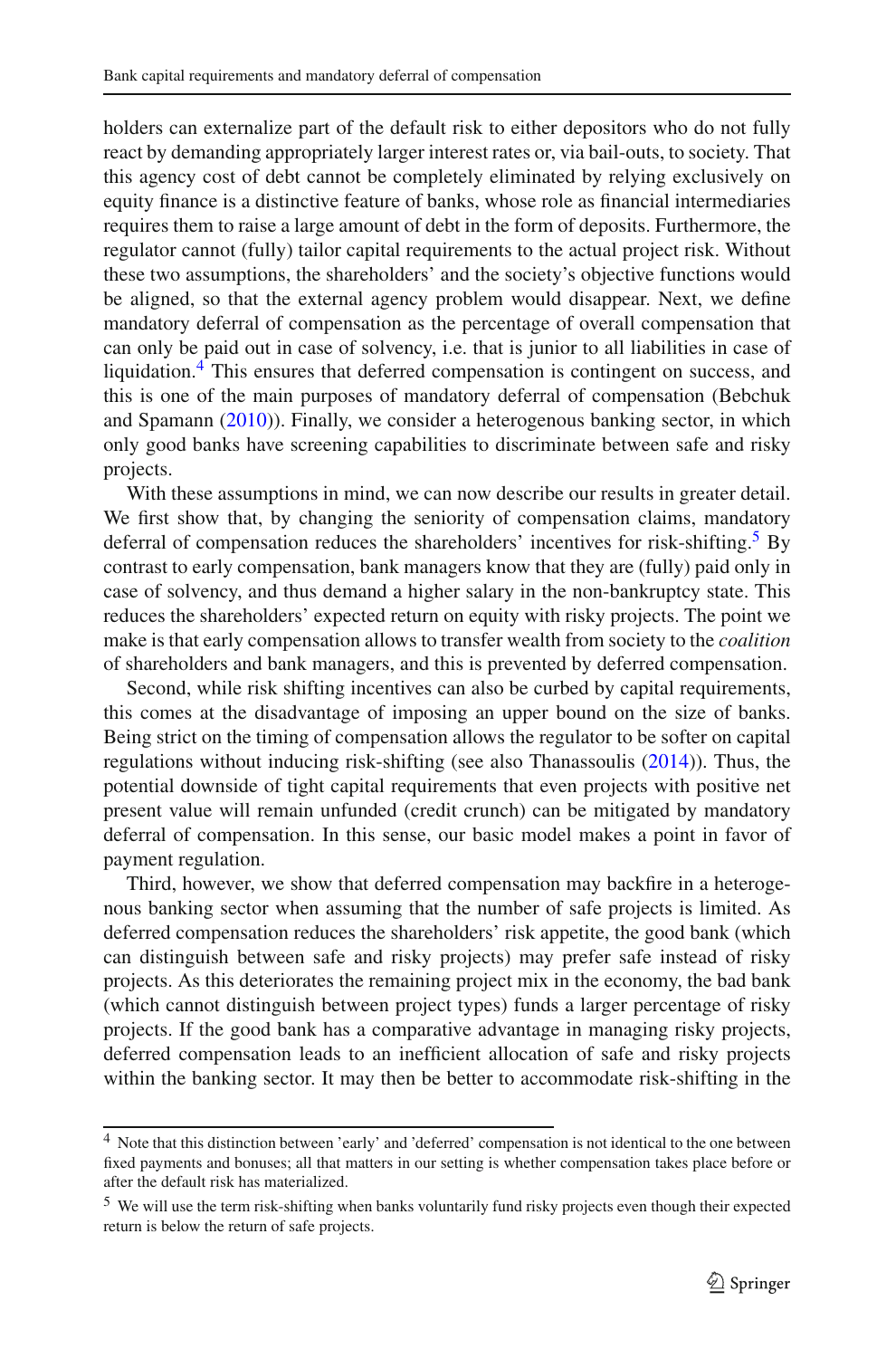good bank by allowing for early compensation, rather than by allowing for many projects by relaxing the capital equity ratio. We will get back to this from a regulatory point of view in the concluding section.<sup>[6](#page-3-0)</sup>

Arguing that the legally required timing of compensation affects the shareholders' incentives for risk-shifting ultimately requires that the effect size is sufficiently large. It is thus important to note that regulations on bonuses an deferred compensation are not limited to CEOs, but extend to e.g. trading and investment banking. One of the main issues in the stockholders' meeting of Deutsche Bank in May 2015 was the fact that the bonuses paid to managers are five times higher than the dividends paid to shareholders, so that the question which part of remuneration is early or deferred seems clearly relevant not only from the managers', but also from the shareholders' point of view. Bell and Reene[n](#page-35-7) [\(2014](#page-35-7)) find that two thirds of the large increase in the one percent highest salaries in the UK after 1999 can be attributed to the increase in banker's bonuses, and that this didn't even change after the financial crisis. Overall, it is no exception that remuneration exceeds 30% of shareholder equity, and the ratio sometimes exceeds even 80% of shareholder equity; something rarely observed in non-financial firms (Thanassouli[s](#page-36-4) [2014\)](#page-36-4).

#### **1.2 Relation to the literature**

Our paper is most directly related to literature on the impacts of deferred compensation and capital requirements on risk-shifting incentives, but also to the impact of bank managers' salaries on the incentives for risk-shifting, and to literature on interdependencies of banks' decisions in credit markets. As we do, most papers on deferred compensation consider the external agency problem between debtholders or the society on the one hand and shareholders on the other hand. Bolton et al[.](#page-35-2) [\(2012\)](#page-35-2) show that, while performance-based pay maximizes shareholder value, it is likely to induce excessive risk-taking from the debtholders' point of view. For mitigating these inefficiencies, they suggest tying bank managers' compensation not only to performance measures, but also to measures of default risk (see in a similar vein Bebchuk and Spama[n](#page-35-3)n  $2010$  and Edmans and Li[u](#page-35-8)  $2011$ ).<sup>[7](#page-3-1)</sup> Many papers provide detailed suggestions for regulating bankers' pay, including the timing of deferred compensation schemes (Bebchuk and Frie[d](#page-35-1) [2010](#page-35-1)), tying CEO compensation to the CDS spread to account for the risk perceived by the market (Bolton et al[.](#page-35-9) [2015\)](#page-35-9), and charging deposit insurance premiums depending on the compensation structure (Phelan and Clemen[t](#page-36-5) [2010](#page-36-5)). In Hakenes and Schnabe[l](#page-36-6) [\(2014](#page-36-6)), variable payments are beneficial since they induce effort of bank managers, but may also lead to risk-shifting. In case of potential public bail-outs, they find that a system of capped bonuses optimizes the trade-off between effort incentives and excessive risk-taking.

<span id="page-3-0"></span><sup>6</sup> Our assumptions imply that the bad bank has no competitive advantage. Our main results, however, also hold when the bad bank has an advantage in handling safe projects as mandatory deferral of compensation and tight capital equity ratios may still (mis)allocate safe projects to the good bank.

<span id="page-3-1"></span> $<sup>7</sup>$  This view corresponds to empirical evidence by Wei and Yermac[k](#page-36-7) [\(2011](#page-36-7)) who find that the CDS spread</sup> is decreasing in the percentage of CEO remuneration paid in inside debt.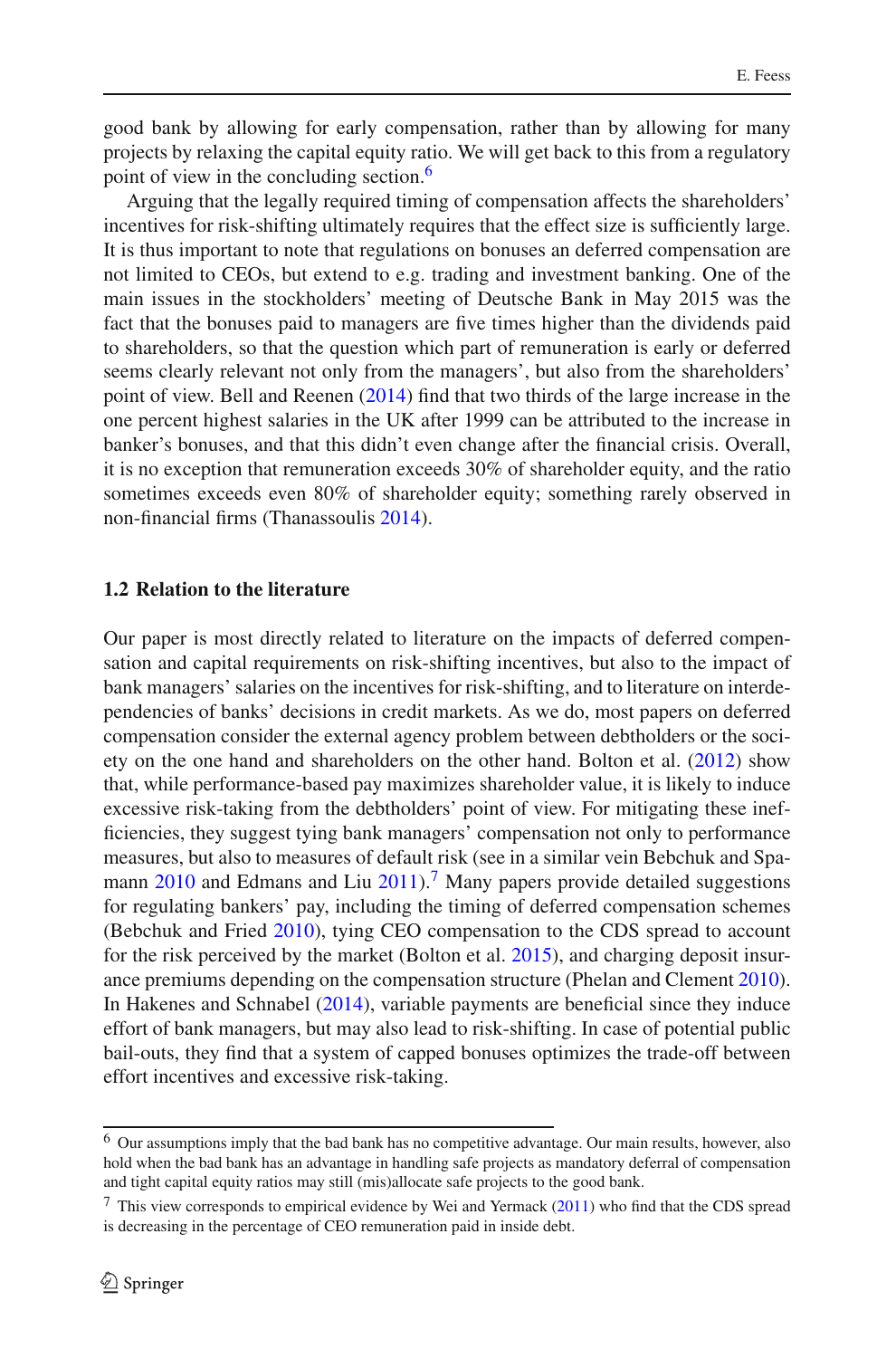Another string of the literature on deferred compensation emphasizes that useful information may emerge over time, and that postponing payments allows to induce decisions contingent on this information. In Acharya et al[.](#page-35-10) [\(2016](#page-35-10)) managers learn their types over time, so that the focus is on uncertainty rather than on asymmetric information. By contrast, deferring compensation allows to infer the agent's type in Inderst and Pfei[l](#page-36-8) [\(2013](#page-36-8)). Learning comes at a cost as bank managers have a higher time preference than shareholders.

Also assuming that valuable information may emerge over time and that bank managers are impatient, Hoffmann et al[.](#page-36-0) [\(2016\)](#page-36-0) find that deferred compensation may even increase risk-shifting. There are mainly two reasons why their findings differ from ours: First, when confronted with a mandated minimum-deferral requirement, shareholders in their model may respond by using other instruments such as higher bonuses, while we consider exclusively early and late compensation. Second, they assume that shareholders need to pay rents to induce managers to exert risk-reducing effort. And as compensation regulation reduces the contract space, implementing high effort becomes more expensive. From a general perspective, Hoffmann et al[.](#page-36-0) [\(2016\)](#page-36-0) analyze the impact of compensation regulation on the second-best incentive contract in the principal-agent relationship between shareholders and managers (see also Hakenes and Schnabe[l](#page-36-6) [\(2014](#page-36-6))). By contrast, our paper focuses on the impact of regulation on the external agency problem. While moral hazard models are appropriate for analyzing the conflict between shareholders and managers, models in the tradition of Aghion and Bolto[n](#page-35-11) [\(1987\)](#page-35-11) are commonly used for investigating situations where two parties (here: shareholders and managers) have incentives to sign contracts that maximize their joint payoff at the expense of third parties (here: creditors or taxpayers). Following this tradition, it is instructive to neglect information problems between managers and shareholders, so that our approach is complementary to papers focusing on internal agency problems.<sup>[8](#page-4-0)</sup>

In line with our findings, most papers on capital requirements argue that tighter standards reduce the risk appetite of financial institutions, but come at the cost of reduced lending (Thanassouli[s](#page-36-4) [2014](#page-36-4); Harris et al[.](#page-36-1) [2017\)](#page-36-1). In a rich model with a heterogeneous banking sector, Harris et al[.](#page-36-1) [\(2017](#page-36-1)) show in addition that, by reducing banks' profits from socially valuable projects, fiercer competition from investors in public markets may increase risk-shifting by banks. In our model, increased competition with good banks increases the risk of the bad bank's lending portfolio.

Recently, the highly influential book by Admati and Hellwi[g](#page-35-0) [\(2014\)](#page-35-0) calls for far higher capital equity ratios and argues that the argument that higher capital equity ratios would ultimately reduce bank lending is flawed. Calibrating a model on the private and social costs and benefit of bank equity, Miles et al[.](#page-36-9) [\(2013\)](#page-36-9) find that the socially optimal amount of equity is far higher than what is observed, and also far

<span id="page-4-0"></span><sup>&</sup>lt;sup>8</sup> Since we use a theoretical model to make our point, we do not go into the details of the empirical literature, which finds mixed evidence on compensation-induced risk-taking[.](#page-35-12) While DeYoung et al. [\(2010](#page-35-12)), Sunthei[m](#page-36-10) [\(2010](#page-36-10)) and Cheng et al[.](#page-35-13) [\(2015\)](#page-35-13) find a connection between incentive pay and risk-taking, this is not supported in Fahlenbrach and Stul[z](#page-35-14) [\(2011\)](#page-35-14), for instance.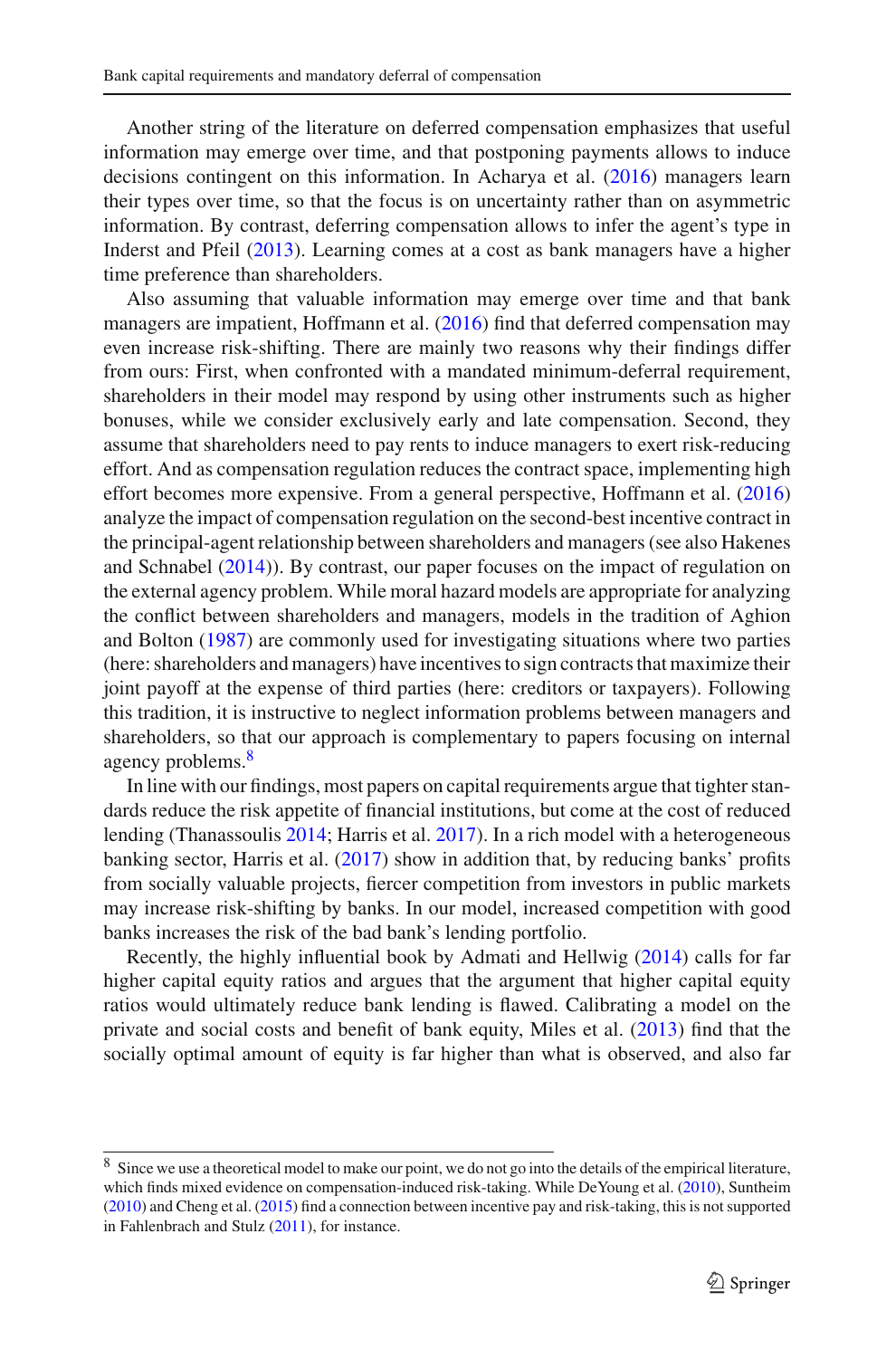higher than what is required under Basel III.<sup>[9](#page-5-0)</sup> Current proposals go beyond tighter capital requirements and include mandatory default insurance (Kashyap et al[.](#page-36-11) [2008](#page-36-11)), reverse convertibles where debt is converted to equity in case the regulator assumes an increased default risk (Squam Lake Grou[p](#page-36-12) [2009\)](#page-36-12), flexible capital requirements depending on the price of Credit Default Swaps for debt (Hart and Zingale[s](#page-36-13) [2011](#page-36-13)) and so-called "Equity Liability Carriers" which are supposed to guarantee that financial institutions with limited liability can meet their obligations (Admati and Pfleidere[r](#page-35-15) [2010\)](#page-35-15). Bulow and Klempere[r](#page-35-16) [\(2015\)](#page-35-16) suggest so-called Equity Recourse Notes, which are a kind of debt whose payments are converted into equity in case of a large decrease in share prices. Some papers, however, argue that tight capital ratios may even increase risk-shifting (see the overviews in Bhattacharya et al[.](#page-35-17) [1998](#page-35-17) and Alle[n](#page-35-18) [2004](#page-35-18)). In Allen et al[.](#page-35-19)  $(2011)$ , banks can improve the quality of loans by monitoring and higher equity serves as a commitment device for monitoring.

While all papers mentioned so far restrict attention to either deferred compensation or capital regulation, there are only a few papers that analyze the interplay of compensation regulation and capital equity ratios. As we do, Eufinger and Gil[l](#page-35-20) [\(2016\)](#page-35-20) neglect potential agency conflicts between shareholders and managers and focus on the shareholders' incentives to trigger risk-shifting via compensation schemes for bank managers. Risk-shifting incentives arise since debtholders are protected by deposit insurance if the debt is below a critical threshold. Payment schemes in Eufinger and Gi[l](#page-35-20)l [\(2016\)](#page-35-20) are not directly regulated, i.e. shareholders are free to choose between fixed wages (payments in case the safe project is chosen) and bonuses (payments contingent on the actual return of the risky project). But as shareholders anticipate that capital equity ratios are tighter in the latter case, their incentive to implement excessively high-powered compensation schemes disappears. Our model is less rich in this respect as the regulator in our model decides directly on the percentage of compensation that can only be paid out in case of no default. Eufinger and Gil[l](#page-35-20) [\(2016\)](#page-35-20) do not consider a heterogenous banking sector and the possibility of a misallocation of risky project, which is a focus of our paper. As we do, Kolm et al[.](#page-36-14) [\(2016\)](#page-36-14) also argue that deferred compensation reduces risk-shifting. However, as it does not increase the inefficiently low incentives to search for risk-reducing investment strategies, tight capital regulations remain beneficial. Gete and Gome[z](#page-35-21) [\(2016\)](#page-35-21) argue that capital regulation is superior to direct compensation regulation as restricting variable pay does not only reduce risk-shifting incentives but also effort. The argument derived in our model that mandatory deferral of compensation outperforms tight capital ratios if and only if there are sufficiently many safe projects is, to the best of our knowledge, novel.

In our model, the advantage for shareholders when they pay early instead of deferred compensation for risky projects is that part of the (expected) compensation is effectively externalized to debtholders or society. Hence, risk-shifting incentives increase in the manager's salary. This relates our paper to a growing literature arguing that fiercer competition for bank managers leads to a more risky banking sector (Acharya et al[.](#page-35-10) [2016;](#page-35-10) Thanassouli[s](#page-36-15) [2012\)](#page-36-15). The detrimental effects of competition are reinforced when the managers' talent is private information, as excessively high-powered incen-

<span id="page-5-0"></span><sup>9</sup> Anginer et al[.](#page-35-22) [\(2016](#page-35-22)) confirm empirically that payment schemes for executives setting high incentives for risk-taking are negatively correlated with the size of bank capital.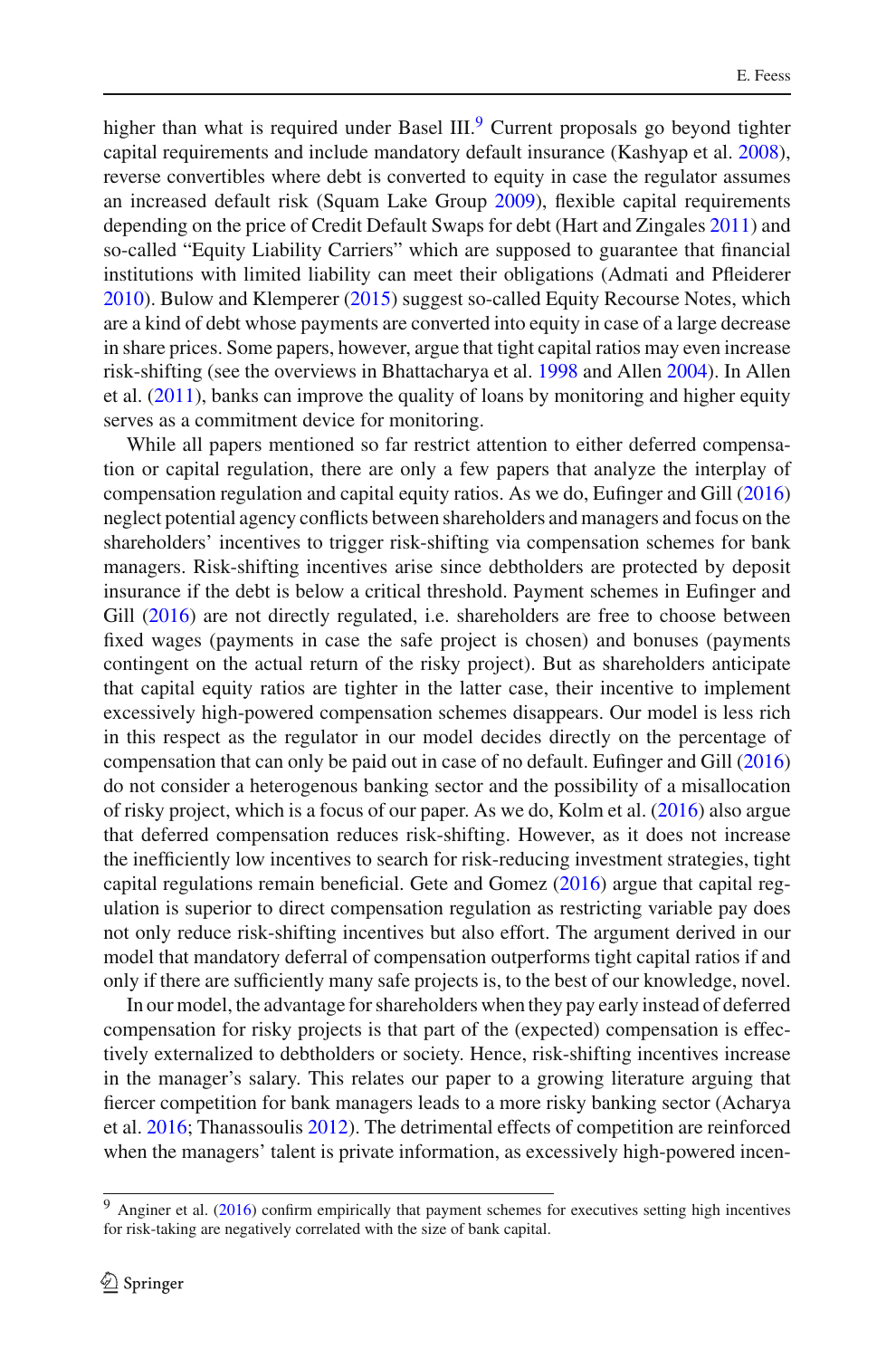tive contracts are then offered to reduce the rents of low types (Bannier et al[.](#page-35-23) [2013](#page-35-23); Bijlsma et al[.](#page-35-24) [2012](#page-35-24)).

In our setting with a limited supply of safe projects, the good bank's portfolio choice influences the portfolio risk of the bad bank. And as the good bank's behavior depends on the regulation on deferred compensation and capital equity ratios, the regulatory regime leads to an interdependency between the two banks' portfolio risks. In this sense, our paper extends the literature on the interdependency of default risks from competition among banks (Broecke[r](#page-35-25) [1990;](#page-35-25) Nakamur[a](#page-36-16) [1993D](#page-36-16); Riorda[n](#page-36-17) [1993;](#page-36-17) Shaffe[r](#page-36-18) [1998\)](#page-36-18) and information sharing (Pagano and Jappell[i](#page-36-19) [1993\)](#page-36-19); see Harris et al[.](#page-36-1) [\(2017](#page-36-1)) for competition between banks and outside investors.

Finally, our modelling of safe and risky projects draws on Feess and Heg[e](#page-35-26) [\(2012\)](#page-35-26) who also assume that safe projects have higher expected returns, and who show that banks may nevertheless have incentives for risk-shifting if and only if the number of projects banks are allowed to fund via capital requirements exceeds a specific threshold. While they focus on the distinction between internal and external rating, they do not consider managers' compensation schemes, and hence also not the impact of (mandatory) deferral of compensation.

The remainder of the paper is organized as follows: Sect. [2](#page-6-0) presents the model. In Sect. [3,](#page-11-0) we show that shareholders strictly prefer early compensation in case of positive default risk. Section [4](#page-12-0) considers the scenario with an abundant supply of both project types. When extending the model to a limited number of projects in Sect. [5,](#page-18-0) we point out a potential drawback of deferred compensation. Our assumptions and the robustness of our model is discussed in Sect. [6.](#page-26-0) We conclude in Sect. [7.](#page-29-0)

## <span id="page-6-0"></span>**2 The model**

*Banks and project types.* In our model, there are two heterogenous banks,  $i \in \{G, B\}$ , each of which is run by a manager and owned by a shareholder maximizing his expected profits. All participants are assumed to be risk neutral[.10](#page-6-1) As detailed below, the *good* bank G has two advantages over the *bad* bank B; one with regards to the identification of project types and one concerning the expected return of risky projects. The two banks have identical and exogenously given equity endowments of *E*.

In line with standard arguments of the bank regulation literature (Acharya and Yorulmaze[r](#page-35-27) [2007](#page-35-27); Achary[a](#page-35-28) [2009](#page-35-28)), we assume that banks can fully diversify their idiosyncratic risk, so that only the contribution of each loan to the systematic risk exposure of the bank matters. We model this in the simplest way by assuming that there are two kinds of projects. One project type contains only idiosyncratic risk, and we refer to them as *uncorrelated* or *safe* projects. The other project type is exposed to systematic risk that cannot be diversified, and we refer to them as *correlated* or *risky* projects. The fraction of risky and safe projects in the economy is denoted by  $\gamma$  and  $1 - \gamma$ , respectively.

Costs of all projects are normalized to one, so that funds worth *n* are needed to finance a portfolio of Lebesgue measure  $n \leq 1$ . Safe projects (projects "S") yield a

<span id="page-6-1"></span> $10$  In the concluding section, we briefly discuss what would change in case of risk-averse managers.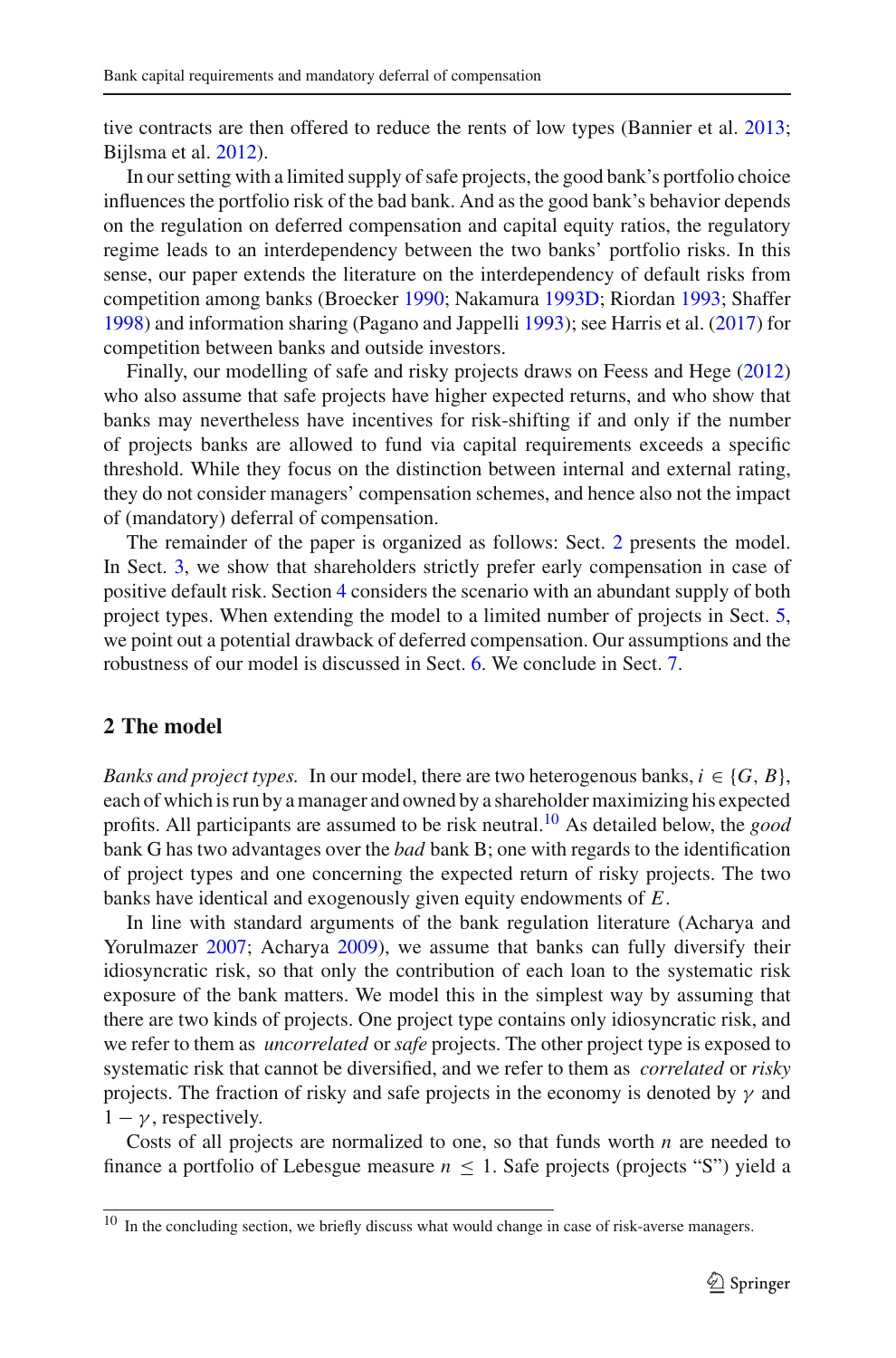gross return *X* > 2 with probability  $k \ge \frac{1}{2}$ , and zero return with probability 1 – *k*. As these projects contain only fully diversifiable risk, the return of any measurable portfolio of *n* safe projects is exactly *knX*. We assume that the return of safe projects is independent of whether they are funded by the good or by the bad bank. This simplifies the analysis; but all that is required for our results is that the good bank has a comparative advantage in managing risky projects.

Risky projects (projects "R") have perfectly correlated gross returns, which are equal to *X* with probability  $\theta$ <sup>G</sup> < *k* when funded by the good bank and with probability  $\theta^B \in \left(\frac{1}{X}, \theta^G\right)$  when funded by the bad bank, and zero in the complementary event. Due to the perfect correlation of their returns, either the entire portfolio of risky projects fails or succeeds. Hence, bank *i*'s gross return of a portfolio of *n* risky projects will be *nX* with probability  $\theta^i$ , and zero with probability  $1 - \theta^i$ . Comparing risky and safe projects, both types of banks would prefer safe projects absent any default risk due to  $\theta^B < \theta^G < k$ . However, we assume that both banks will find it profitable to shift risks on outside creditors if they are at risk of default, i.e. we assume  $kX - 1 < \theta^B(X - 1)$ . Furthermore, we assume that the share of risky projects in the economy is sufficiently large so as to rule out the case in which larger portfolios make the bad bank even less likely to default, i.e. we assume  $(1 - \gamma)kX < 1$ .

Assuming that projects are either perfectly correlated or uncorrelated is the simplest way to make our points, but the analysis could be extended to more and less corre-lation.<sup>[11](#page-7-0)</sup> For safe projects, examples are then  $AAA$ -rated loans or insurance policies for car accidents where risks are moderately correlated. For risky projects, one might think of subprime mortgage loans or start-up companies. On the one hand, default rates are highly correlated as they depend to a large degree on macroeconomic factors (for mortgage loans) and on the success of specific business models in related markets (see the burst of the dot-com bubble in he beginning of the century). On the other hand, however, good banks may be better at developing advisory capacity that reduces the failure risk of projects supported by their loan officers.

In addition to the higher expected return of risky projects, a second advantage of good banks concerns the information structure. While the bad bank cannot distinguish between project types *R* and *S*, the good bank can identify them. Thus, the good bank can fund a portfolio with measures  $n_S^G$  and  $n_R^G$  of safe and risky portfolios, where the size of the portfolio will be bounded above by the regulator's capital equity requirement. As the bad bank's manager cannot distinguish between projects, the frequency of correlated and uncorrelated projects in the pool the bad bank picks from determines its portfolio composition. In Sect. [6,](#page-26-0) we discuss how our results change when assuming instead that it is the bad bank that can screen project types.

Summing up, our setting has the following implications: First, the default risk of banks is exclusively driven by risky projects, while safe projects effectively bolster a bank's equity, and hence reduce the default risk. Second, the good bank's advantage is twofold; it can distinguish between project types and it is superior at handling correlated projects. Assuming that both banks perform equally well for safe projects simplifies the analysis, but all we need is the reasonable feature that the good bank

<span id="page-7-0"></span><sup>&</sup>lt;sup>11</sup> Instead of assuming that all risky projects are either successful or fail, we could also assume that only an ex-ante uncertain fraction fails. We will get back to this possibility in Sect. [6.](#page-26-0)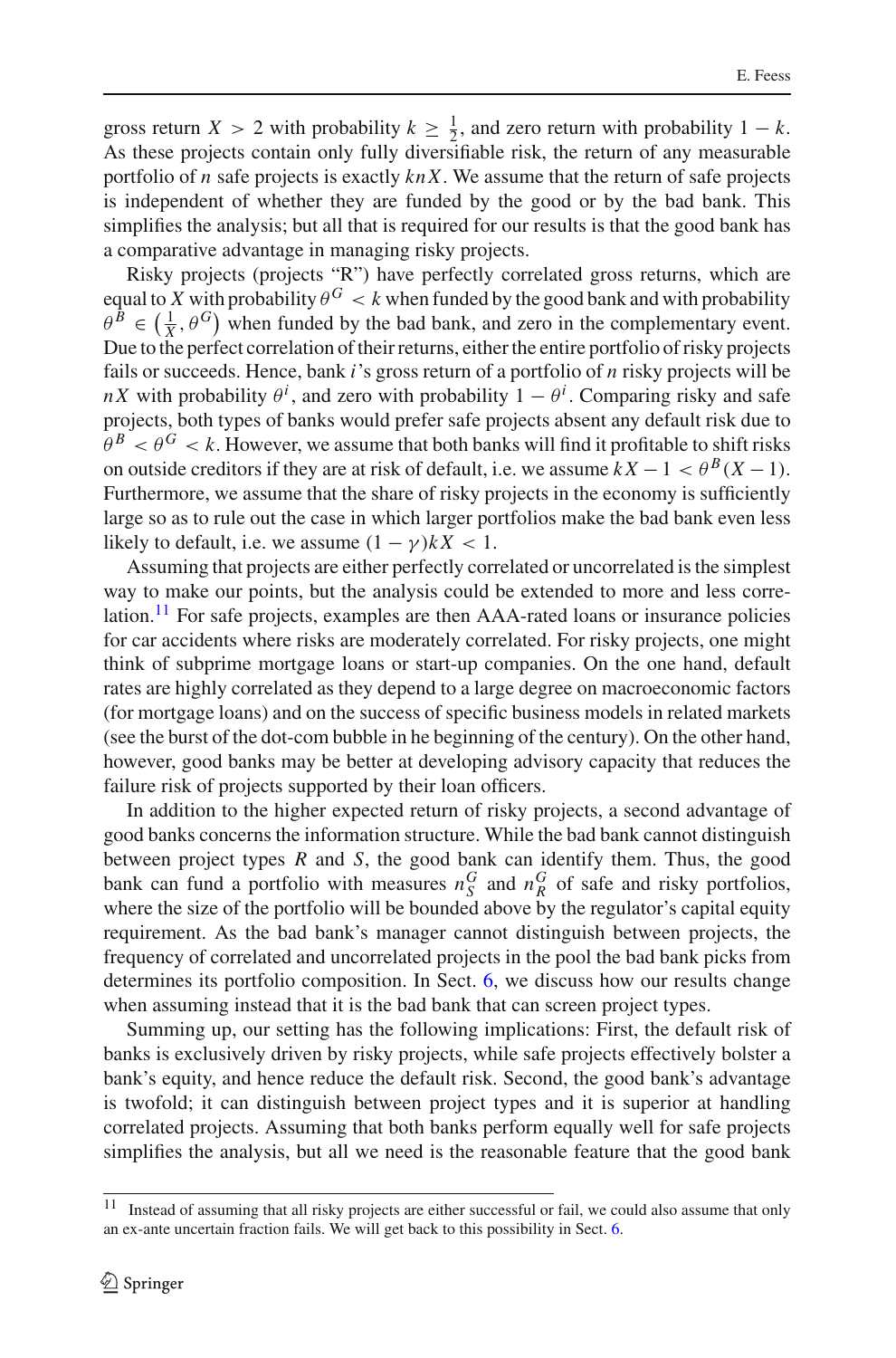has a *comparative* advantage for risky projects. As a consequence, if risky projects are funded at all, this should be done by the good bank.<sup>12</sup> The latter point will become important in Sect. [5](#page-18-0) when we discuss potential advantages of allowing for (partially) early compensation.

Note that our assumptions imply that risky projects bear larger risk and have lower expected return, and would hence be strictly dominated by safe projects from the perspective of weakly risk-averse individual investors who are not (partially) protected by limited liability. This, however, is different when we consider the owners of banks with positive default risk: If safe projects had lower return, then shareholders would *always* prefer risky projects to benefit from the limited liability effect. Our assumptions are hence standard in models on banking regulation focusing on incentives for riskshifting.

*Regulation.* The regulator has two instruments to influence the portfolio size and its composition, capital requirements and mandatory deferral of (part of) the bank manager's compensation. For capital requirements, note first that, if the regulator was able to perfectly observe the banks' portfolios, it would be easy to implement the socially optimal choices by differentiating the capital equity ratios for risky and safe projects appropriately. To avoid this trivial solution, we consider the more realistic case in which the regulator cannot observe the projects chosen by banks. Thus, banks have the possibility to misreport risky projects as safe ones, so that differentiating the capital equity ratios is meaningless. We denote the single capital equity ratio by *b*. The banks' portfolio size is thus restricted by  $n \leq \overline{n} = \frac{E}{b}$ . Our assumption that the regulator does not differentiate the capital ratios between safe and risky projects is not only theoretically motivated by asymmetric information, but also resembles a clear-cut tendency in the current regulation. The financial crisis has shown that regulators can hardly assess the riskiness of banks' assets, and that banks will always be one step ahead in their creativity of camouflaging the risk of their portfolios. As a consequence, regulators define ratios more and more with respect to the banks' market capitalization (Core Tier-1 capital in Basel III) rather than by trying to make capital requirements dependent on the riskiness of the bank's assets.<sup>[13](#page-8-1)</sup>

In addition to capital requirements, the regulator defines a minimum percentage  $\lambda$ of the manager's compensation which can be paid out only after the return of projects has been realized, and if the bank is solvent (deferred compensation). Thus, we do not distinguish between fixed compensation and variable payments which are made contingent on new information; all that matters in our model is that early compensation allows to pay managers before it turns out whether risk-shifting leads to default. This implies that we define deferred compensation as a legal system where compensation

<span id="page-8-0"></span><sup>&</sup>lt;sup>12</sup> Our assumptions imply that the bad bank has no competitive advantage. Our main results, however, also hold when the bad bank has an advantage in handling safe projects as mandatory deferral of compensation and tight capital equity ratios may still (mis)allocate safe projects to the good bank.

<span id="page-8-1"></span><sup>&</sup>lt;sup>13</sup> Basel III has retained the possibility of internal rating for banks qualifying for the IRB approach. However, Basel III introduced a simple non-risk based leverage ratio to act as a credible supplementary measure to the risk-based capital requirements. The Basel Committee is of the opinion that this mitigates the risk of unrealistically low internal ratings to loans, and thereby also reduces the overall importance of the IRB-approach (Basel Committee on Banking Supervisio[n](#page-35-29) [2015](#page-35-29)).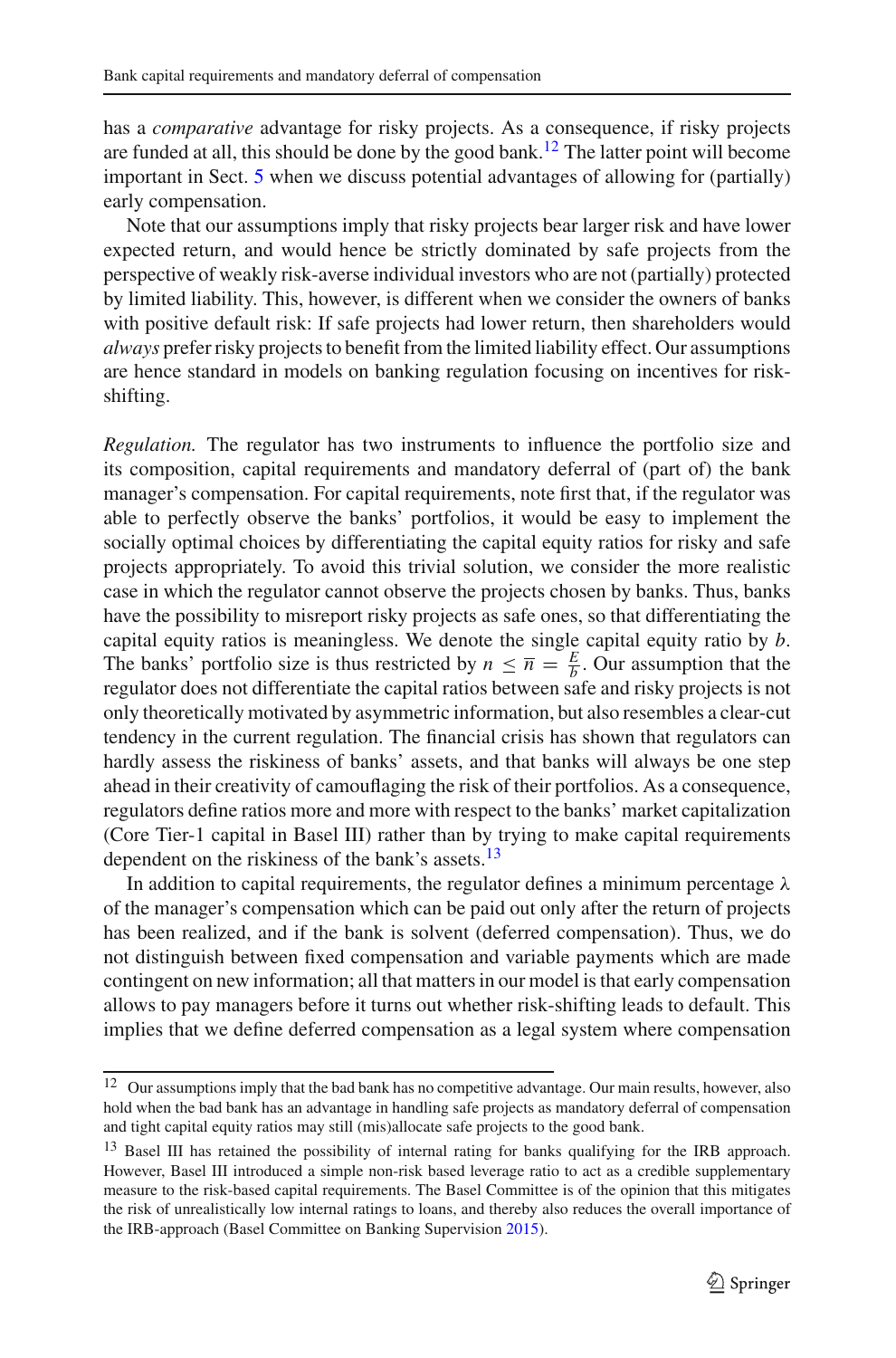is junior to all other claims in case of liquidation as the distinction between early and deferred compensation would otherwise be meaningless in our model.<sup>[14](#page-9-0)</sup> The question we are then most interested in is the interplay between capital equity ratios and deferred compensation, that is, the link between the socially optimal values of *b* and  $\lambda$ .

*Social Costs of Default Risk.* With regards to the expected social costs from bank failure, we adopt a simple and rather general concept. Specifically, we define  $B^i(n^i)$ as *expected* social cost when bank *i* with a portfolio of size  $n<sup>i</sup>$  defaults with probability  $1 - \theta^i$ , and if it is the only bank with positive bankruptcy risk. If both banks face positive default risk, expected social costs are denoted by  $B^{GB}(n^G, n^B)$ . We then impose as little structure as possible: First, we assume that  $B^{G}(n)$ ,  $B^{B}(n)$  and  $B^2(n) := B^{GB}(n, n)$  are all convex in *n*. Second, recall that, whenever there is a positive bankruptcy risk at all, then the bad bank's risk exposure is higher due to  $\theta^B < \theta^G$ . Thus, we assume that, for every *n*,  $B^G(n) < B^B(n) < B^{GB}(n, n)$ . This includes the (natural) case where, for identical portfolios, the *actual* bankruptcy costs in case of default are the same in both banks. If the difference between  $\theta^G$  and  $\theta^B$  is sufficiently large, it is also compatible with the case where the actual bankruptcy costs are higher in the good bank (for instance due to a higher loss in human capital).

*Compensation schemes for managers.* Recall that each bank is run by a single manager who decides on the bank's portfolio. We assume that managers are risk neutral and demand an expected compensation of  $e$  to sign a contract in a bank.<sup>[15](#page-9-1)</sup> Most naturally, *e* can be interpreted as the bank manager's exit option or opportunity cost. For the reasons discussed in the introduction, we assume that the good bank's shareholders can observe their banks' portfolios, so that there is no internal agency problem in our model.<sup>16</sup> Each bank's shareholders can suggest a compensation scheme to a manager as a take-it-or-leave-it-offer.

As shareholders can observe the banks' portfolios, they can make payments contingent on those. Compensation contracts will thus specify (i) the compensation to be paid to the manager, potentially based on the portfolio observed by shareholders,<sup>17</sup> and (ii) the percentages  $\alpha > \lambda$  of this compensation that is paid out only after the project return has been realized and if the bank is not bankrupt. We will refer to this part as deferred compensation, and to the part  $1-\alpha$  as early compensation. We assume *e* < *E* as equity *E* would otherwise not be sufficient to compensate the manager for his exit option *e* with early payments only.

<span id="page-9-0"></span><sup>&</sup>lt;sup>14</sup> Note also that, if deferred compensation is made contingent on the return structure, then banks could circumvent regulations which implement a minimum fraction  $\lambda$  of deferred compensation by defining a trigger which is unlikely to occur.

<span id="page-9-1"></span><sup>&</sup>lt;sup>15</sup> Assuming that managers are risk-averse would substantially complicate the analysis without adding much; see our discussion in the concluding section.

<span id="page-9-2"></span><sup>&</sup>lt;sup>16</sup> A similar result could be obtained by assuming that the returns of the two projects in case of success differ, which would allow shareholders to make salaries contingent on the outcome.

<span id="page-9-3"></span><sup>&</sup>lt;sup>17</sup> Recall that, as the bad bank cannot distinguish between projects, its portfolio composition is given by the fractions of risky and safe projects in the pool, potentially updated using the good bank's optimal project choice (see the discussion in the paragraph on Limited Supply of Projects below). Thus, these fractions are known to both the manager and shareholders.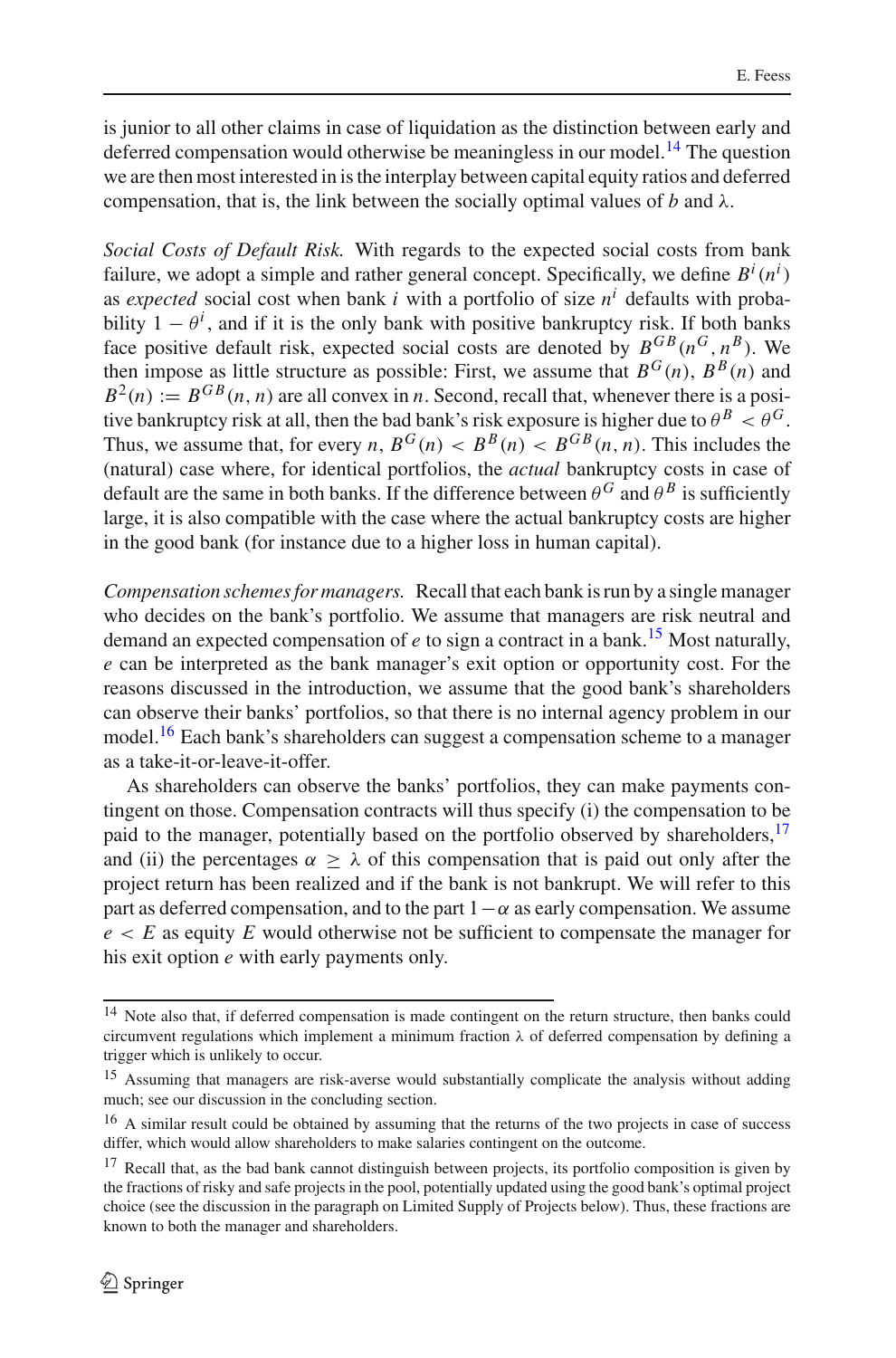In our model, shareholders make the manager's compensation contingent on the bank's actual portfolio, while the regulator sets only *b* and  $\lambda$ , but does not directly control the banks' portfolio choices. This might be challenged as salaries based on the manager's portfolio choice can only be legally enforced if the actual portfolio is verifiable; i.e. observability to shareholders is not sufficient for enforcement. Verifiability, however, theoretically enables the regulator to design mechanisms contingent on the actual portfolio, a possibility we exclude by assumption. To account for potential objections against this restriction, we have also considered an extended version of our model, in which we consider an information structure that makes it impossible for the regulator to directly control the banks' portfolio choices. In this extension, we still assume that the portfolio is observable, but can carry excessive risk for two reasons, poor behavior or bad luck. While shareholders are free to react on excessive risk levels whatever the reason, sanctions levied by the regulator will generally be upheld in court only if the regulator can provide enough substance that there was negligence or bad intention. In other words, while the level of observation might be the same for shareholders and the regulator, the basis on which they can take action will typically differ. All of our results are qualitatively unchanged. The advantage of this extended model is that the restrictions on the regulator's contract space emerge endogenously, but as this comes at the expense of a far more convoluted analysis, we only briefly summarize it in Sect. [6,](#page-26-0) and provide the model itself in an "Appendix" that is available on request.

*Limited number of projects.* We will consider two settings, one with an abundant supply of projects (Sect. [4\)](#page-12-0), and one where the number of both project types is bounded (Sect. [5\)](#page-18-0). In the first case, for any level of equity *E* given, the only restriction on the banks' portfolios is the capital equity ratio *b*. This implies that the two banks' portfolio choices are independent from each other. In particular, due to the abundant supply of projects, the portfolio choice of the good bank does not affect the bad bank's portfolio which cannot distinguish between project types.

When projects are in limited supply, we assume that the good bank can use its informational advantage over the bad bank to attract its preferred project type. In our model, this is a natural assumption for two reasons: First, recall that the bad bank cannot distinguish among project types. Second, it will turn out that banks strictly prefer portfolios that consist of either only safe or risky projects to mixed portfolios. And as only the good bank can distinguish among projects, it can always slightly undercut the bad bank's offer to project owners.

*Timing* Summing up, the timing of the game is as follows:

- 1. The regulator announces  $b$  and  $\lambda$ .
- 2. Shareholders offer contracts to managers who decide on acceptance.
- 3. The manager of the good bank chooses her portfolio.
- 4. The manager of the bad bank chooses her portfolio.
- 5. Shareholders observe the actual portfolios.
- 6. Early compensation is paid out according to the contracts designed in stage 2.
- 7. Nature determines the success or failure of risky projects.
- 8. Deferred compensation is paid out if the bank is solvent.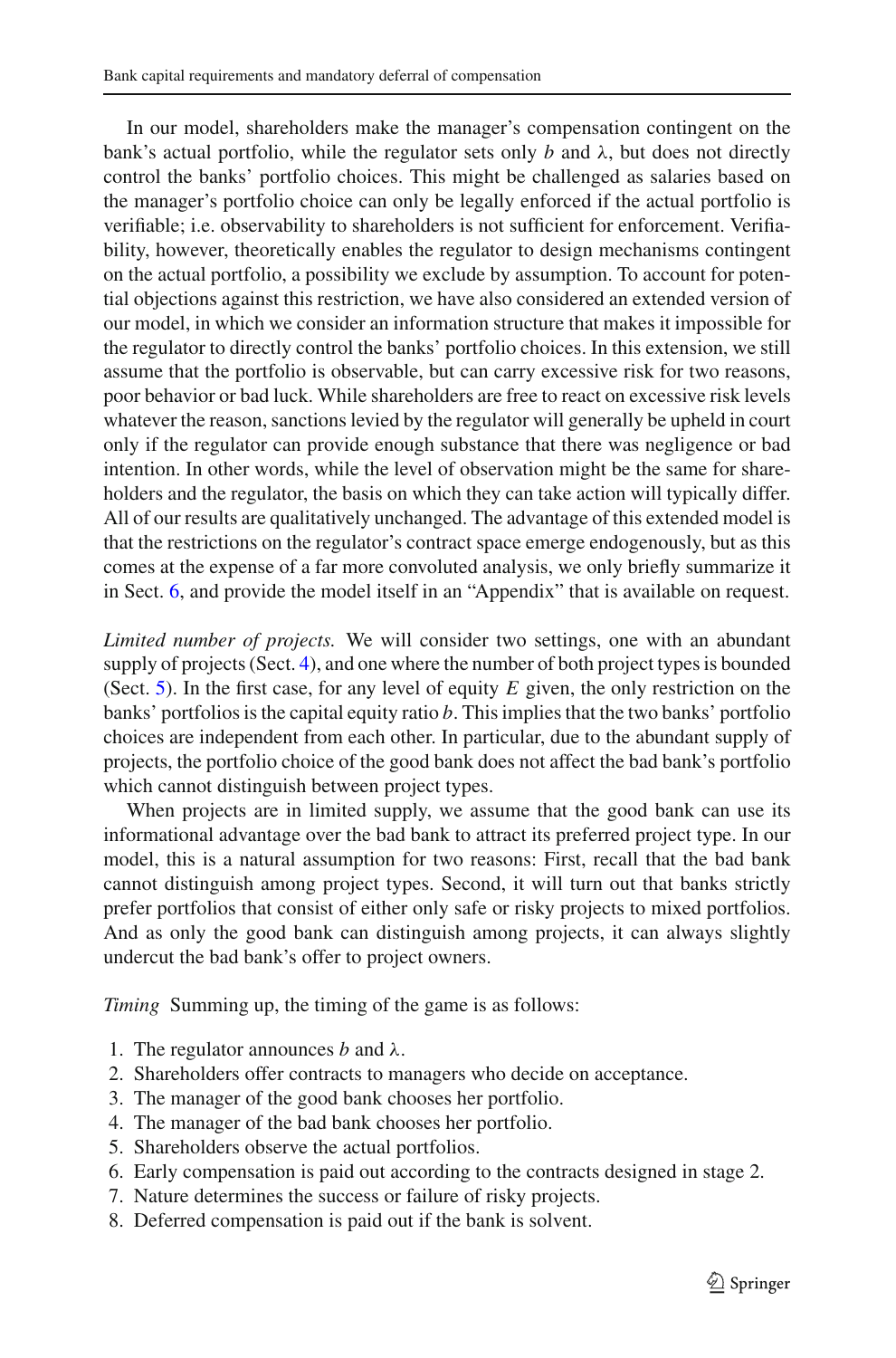### <span id="page-11-0"></span>**3 Optimal compensation contracts**

Each bank *i*'s shareholders simultaneously choose the project portfolio  $n_S^i$ ,  $n_R^i$  that it will ask the manager to fund, the manager's contractual compensation  $C_i$  and the share  $\alpha_i \geq \lambda$  of that compensation to be deferred so as to maximize its ex-ante expected value. By assumption, managers in the good bank can distinguish between safe and risky projects. As the shareholder can observe the bank's actual portfolio, he can easily induce the manager to fund a specific portfolio by specifying zero compensation whenever the manager's project choice differs from the portfolio fixed in the contract. As managers in the bad bank cannot distinguish between project types, this bank's portfolio will be automatically determined by the composition of the project pool remaining after the good bank's lending decisions.

Hence, when shareholders make take-it-or-leave-it contract offers to managers, they only need to ensure that the manager accepts the contract (participation constraint), and the regulatory constraint for the percentage  $\alpha_i$  of deferred compensation needs to be observed, i.e.  $\alpha_i > \lambda$ . The participation constraint requires in both banks that the manager's expected compensation is at least as large as their opportunity cost, and there will be a unique contractual compensation level  $C_i$  for each choice of  $n_S^i$ ,  $n_R^i$ and  $\alpha_i$  such that the participation constraint is binding. Note that specifying actual compensation to be equal to *e* is only sufficient if the manager can be sure to receive the whole payment, that is, when all compensation is early or when there is no default risk. With positive default risk and partly deferred compensation, the compensation in the no-default state needs to be above *e* in order to give the manager *e* in expectation.

The following Lemma shows that, for a given portfolio  $n_S^i$ ,  $n_R^i$ , either deferral of compensation does not matter or the bank strictly prefers early over deferred compensation, in which case  $\alpha_i = \lambda$  is optimal. The Lemma presents conditions for each of these cases to arise.

# <span id="page-11-1"></span>**Lemma 1** *Suppose bank i wants to fund*  $n_S^i$  *safe and*  $n_R^i$  *risky projects. Then:*

*(i)* If  $E + (kX - 1) n_S^i - n_R^i \ge \frac{1 - \lambda}{1 - (1 - \theta^i) \lambda} e$ , then the bank's expected value is, inde*pendently of*  $\alpha_i$ *, given by* 

<span id="page-11-3"></span>
$$
\pi_i \left( n_S^i, n_R^i \right) = E + (kX - 1) n_S^i + \left( \theta^i X - 1 \right) n_R^i - e. \tag{1}
$$

(*ii*) If  $E + (kX - 1) n_S^i - n_R^i < \frac{1-\lambda}{1-(1-\theta_i)\lambda}e$ , then deferred compensation is as low as *possible,*  $\alpha_i = \lambda$ *. The bank's expected value is* 

<span id="page-11-2"></span>
$$
\pi_i\left(n_S^i, n_R^i\right) = \theta^i\left[E + (kX - 1)n_S^i + (X - 1)n_R^i\right] - \frac{\theta^i e}{1 - (1 - \theta^i)\lambda}.
$$
 (2)

*Proof* All proofs are relegated to the "Appendix".

In *Case (i)*, the number of risky projects is so low that there is either no default risk at all or that, even in case of bankruptcy, the bank can satisfy all claims except (part of) the manager's deferred compensation. In other words, there is no risk for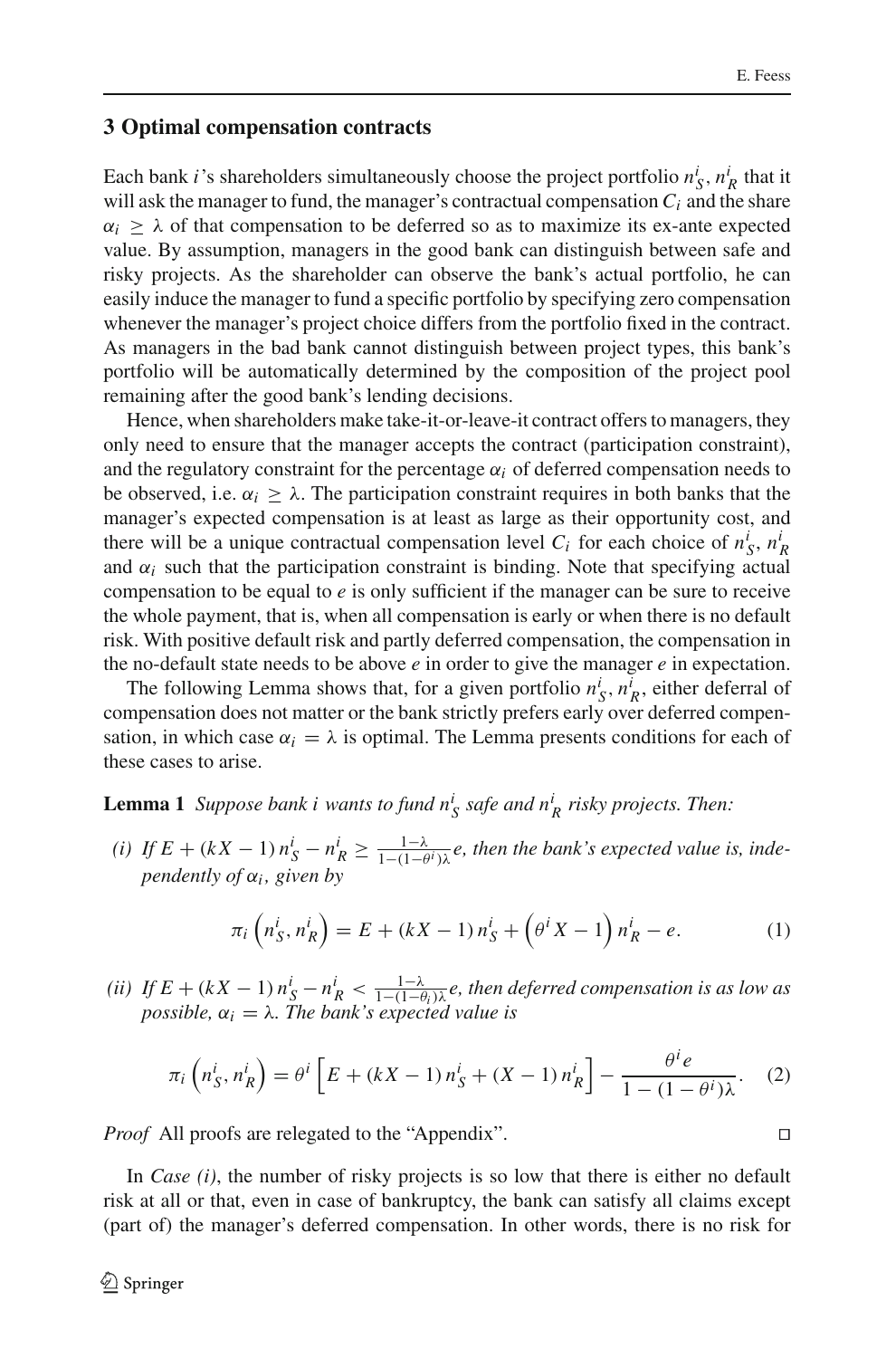outsiders, and it is then impossible to externalize part of the risk to those outsiders. Then, the timing of compensation is irrelevant for banks: Paying the manager expected compensation  $e$  imposes expected cost  $e$  on the bank irrespective of  $\lambda$ .

In *Case (ii)*, by contrast, the number  $n_R^i$  of risky projects is so large and the part of the compensation paid out early so small that the bank defaults if the risky projects fail, and the bankruptcy assets are not sufficient to meet its obligations to outsiders.<sup>18</sup> Then, shareholders maximize bank value by deferring only the legally binding part of the compensation. The reason is that early compensation protects the manager from the default risk, who hence weighs each Dollar of early compensation with one Dollar. Shareholders, by contrast, care about the payment only in the non-bankruptcy case, and thus benefit from deferring as little compensation as possible. In the extreme case where the manager is paid in full up front, paying the manager an amount of *e* only imposes expected costs  $\theta^i e$  on the bank. As the fraction  $\lambda$  the bank needs to defer increases, the manager must be compensated for the foregone salary in case of default. This is reflected by the bank's expected costs of compensating the manager,  $\frac{\theta^i e}{1-(1-\theta^i)}$ λ which is strictly increasing in  $\lambda$ . The intuition is that early compensation effectively externalizes part of the manager's compensation as the salary is no longer available for the bankruptcy assets. In this sense, the expression  $e - \frac{\theta^i e}{1-(1-\theta^i)\lambda} = \frac{(1-\theta^i)(1-\lambda)}{1-(1-\theta^i)\lambda}e$  may be interpreted as the expected amount of money a bank saves in manager compensation by switching from a safe to a risky portfolio. Since this expression is strictly decreasing in  $\lambda$ , the bank can save less and less in manager compensation by introducing default risk as the regulation of manager compensation gets stricter.

Lemma [1](#page-11-1) shows how the shareholders' preferences for early compensation depend on the portfolio, and this is independent on whether such a portfolio is chosen by a manager who can discriminate between project types (good bank) or not (bad bank). Thus, we do need to distinguish between the two bank types in Lemma [1.](#page-11-1)

Over all, the insight of Lemma [1](#page-11-1) is that mandatory deferral of compensation reduces a bank's expected profit [\(2\)](#page-11-2) if it is exposed to default risk due to the large number of risky projects in its portfolio, but leaves profit [\(1\)](#page-11-3) unchanged if the bank relies mainly on safe projects. In other words, mandatory deferral of compensation makes risky projects less attractive and, thus, reduces banks' risk-taking incentives *ceteris paribus*.

In the following, we consider two settings: First, we assume that there is an abundance of both project types, which means that the two banks' shareholders' portfolio decisions are unlinked. The focus is thus completely on the relationship between mandatory deferral of compensation and capital requirements, whereas the heterogeneity of banks and potential scarcity of projects plays no role. In Sect. [4,](#page-12-0) we proceed to a model with limited supply of projects.

# <span id="page-12-0"></span>**4 Abundant supply of projects**

In this section, we assume that projects are in abundant supply, so that there is no interdependency between the two banks' portfolio decisions. We will see later that

<span id="page-12-1"></span><sup>&</sup>lt;sup>18</sup> Note that, if the bank defaults only because it can not (fully) pay the manager's deferred compensation, then we are back to Case (i).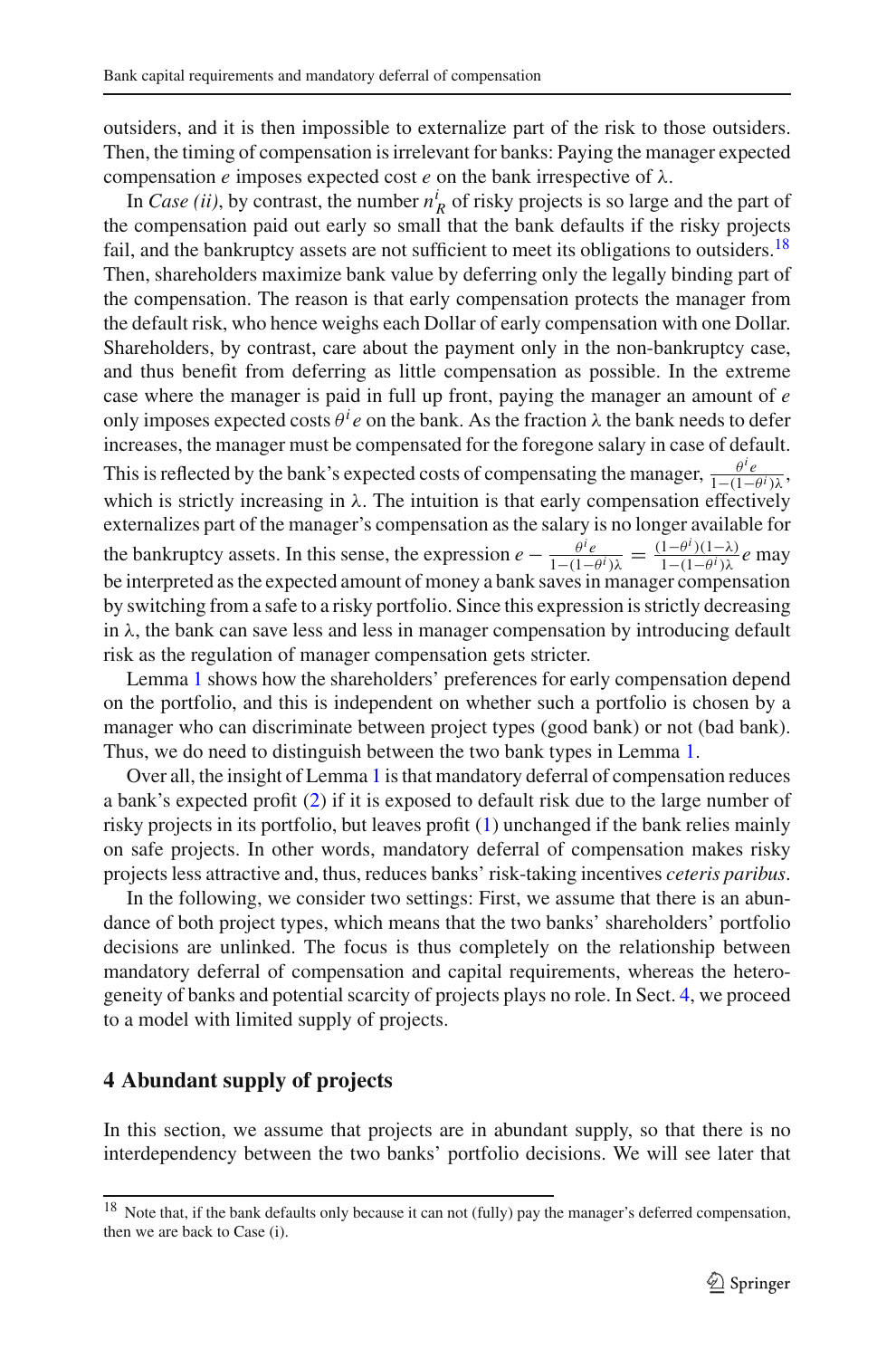this case emerges as the limit of the case with a restricted number of projects where total supply of projects grows infinitely large. Considering the case with an abundant supply of projects first, however, sharpens the intuition on how the optimal regulation is influenced by bank competition for safe projects.

*Equilibrium Project Choices.* If projects are supplied in abundance, all that restricts banks' portfolios is capital-equity regulation. Capital requirements *b* imply

<span id="page-13-0"></span>
$$
n = n_S + n_R \le \frac{E}{b},\tag{3}
$$

that is, the maximum number of projects a bank can fund is  $\bar{n} = \frac{E}{b}$ . Let us first consider the good bank. As the manager can discriminate between project types, the problem is to choose  $n_S^G$  and  $n_R^G$  so as to maximize expected value given by [\(2\)](#page-11-2) and [\(1\)](#page-11-3) subject to [\(3\)](#page-13-0). Straightforwardly, the capital requirement is always binding: Adding a marginal safe project to a given portfolio increases the value of a solvent bank by  $(kX - 1)$  and leaves a defaulting bank's value unchanged at zero, thus strictly increasing a bank's *expected* value.

Consider next the choice between risky and safe projects. Without default risk, shareholders always prefer safe projects due to their higher expected return,  $k > \theta$ <sup>G</sup>. With default risk, however, shareholders face a trade-off between the higher return of safe projects and the fact that, in case of bankruptcy, the bank does not have enough equity to cover its liabilities. This means that, whenever the bank funds risky projects at all, it is profitable to replace even more safe projects with risky projects. This is the well-known risk-shifting problem: If equity is wiped out anyway in the case of failure, then increasing the risk even further keeps shareholders' downside risk constant, while improving gains on the upper tail of the distribution. As a consequence, shareholders will strictly prefer either risky or safe projects.

The choice between the two project types then depends on the number of projects  $\overline{n} = \frac{E}{b}$  the bank is allowed to fund and the percentage of compensation that needs to be deferred,  $\lambda$ . The lower the number of projects the bank can fund, the lower is the benefit from the limited liability effect. Similarly, the higher  $\lambda$ , the less capital can indirectly be protected from bankruptcy by transferring it to the manager. *Part (a)* of the following Proposition thus shows that shareholders of the good bank prefer safe projects if and only if  $\overline{n}$  is sufficiently low and  $\lambda$  sufficiently large, thereby confirming the intuition that tight capital equity ratios and mandatory deferral of compensation have comparable impacts on the incentives for excessive risk-taking. Besides, taking the partial derivative of the right hand side of the condition in Part  $(a(i))$  of Proposition [1](#page-13-1) with respect to *e* shows that the maximum number of projects the regulator can allow without triggering risk-shifting by the good bank decreases in the manager's expected compensation  $e$  - the higher the manager's compensation, the higher is the incentive to externalize part of the compensation to creditors via risk-shifting.

<span id="page-13-1"></span>Part (a) of Proposition [1](#page-13-1) summarizes the behavior of the good bank:<sup>[19](#page-13-2)</sup>

<span id="page-13-2"></span><sup>&</sup>lt;sup>19</sup> Whil[e](#page-35-26) the impact of  $\overline{n}$  resembles Lemma 1 in Feess and Hege [\(2012\)](#page-35-26), our Proposition extends the analysis to include mandatory deferral of compensation and the interplay between both policy instruments.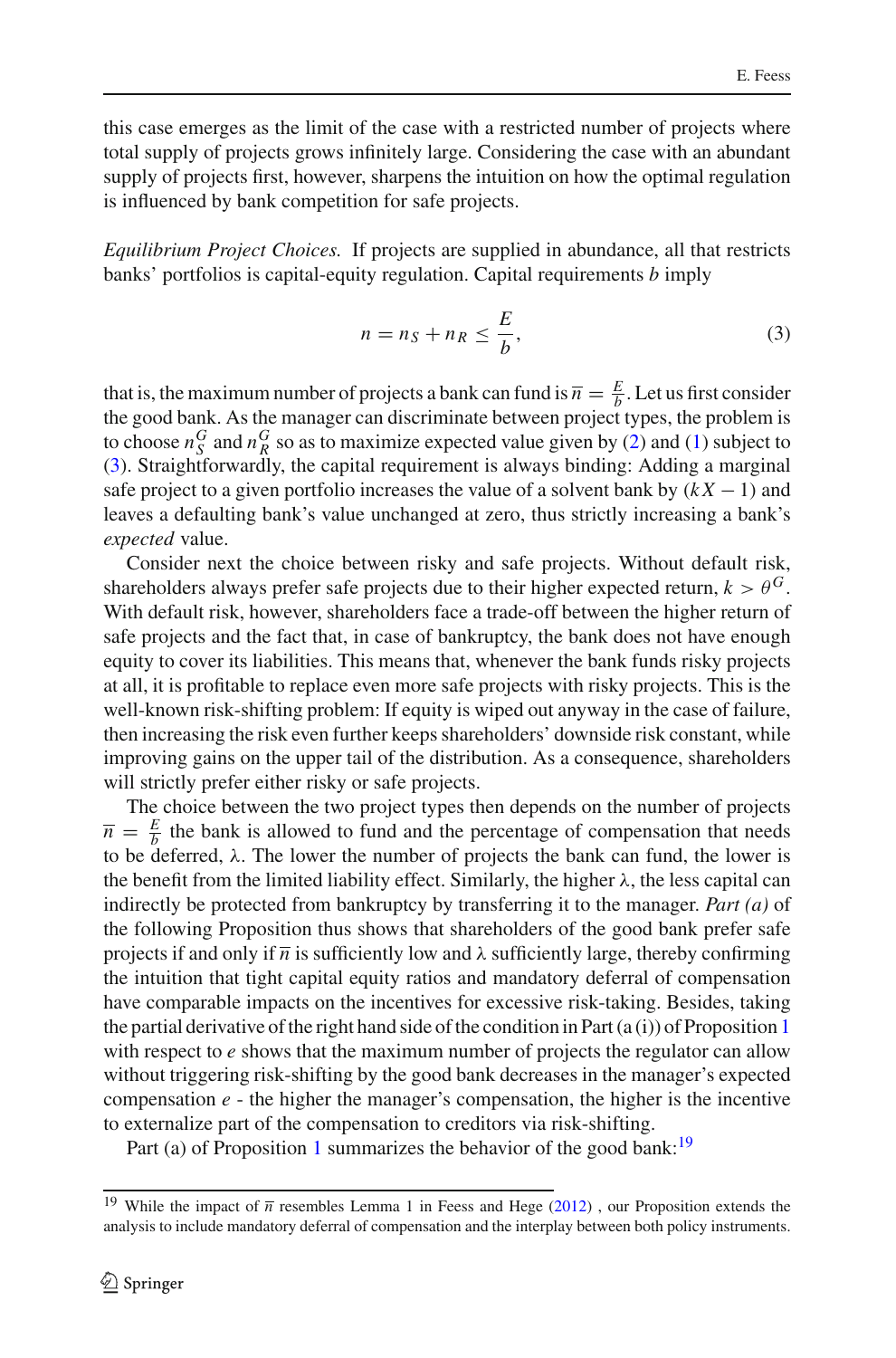**Proposition 1** *Suppose that both project types are in abundant supply. Then, depending on the capital regulation*  $\bar{n} = \frac{E}{b}$  *and the minimum fraction*  $\lambda$  *of deferred compensation, banks' portfolios and default probabilities (d<sup>i</sup> ) are:*

*(a) Good Bank G:*

(i) 
$$
n_S^G = \overline{n}
$$
,  $n_R^G = 0$  and  $d^G = 0$ , if  $\overline{n} \le \hat{n}^G(\lambda) := \frac{E - \frac{1 - \lambda}{1 - (1 - \theta_G)\lambda}e}{1 - \frac{k - \theta_G}{1 - \theta_G}X}$ ;  
(ii)  $n_S^G = 0$ ,  $n_R^G = \overline{n}$  and  $d^G = 1 - \theta^G$ , otherwise.

*(b) Bad Bank B:*  $n_S^B = (1 - \gamma)\overline{n}$ ,  $n_R^B = \gamma \overline{n}$  *and* 

$$
d^{b} = \begin{cases} 0, & \text{if } \overline{n} \leq \hat{n}^{B} := \frac{E-e}{1-(1-\gamma)kX}; \\ 1-\theta^{B}, & \text{otherwise.} \end{cases}
$$

*(c)* Comparison of Banks: For every  $\lambda \in [0, 1]$  there exists a  $\hat{\gamma}(\lambda) \in (0, 1)$  such that  $\hat{n}^{G}(\lambda) < \hat{n}^{B}$  *if and only if*  $\gamma < \hat{\gamma}(\lambda)$ *.* 

Turning next to the bad bank in part (b) of the Proposition, recall that managers cannot discriminate between the two project types, so that risk-shifting is no issue. As the good bank does, the bad bank will always fund as many projects as possible, i.e.  $n^B = \overline{n} = \frac{E}{b}$ . To see this, just note that the expected return of both project types is positive, and that the shareholder in addition benefits from the limited liability effect in case of bankruptcy. Due to the law of large numbers, the fractions of risky and safe projects in the bad bank's portfolio are thus always  $\gamma$  and  $1 - \gamma$ , respectively.

To see the reason for *part (c)*, recall first that the bad bank cannot identify projects, so that their default risk is purely driven by the portfolio size and the exogenously given fraction  $\gamma$  of risky projects. If most projects are safe ( $\gamma$  low), the bad bank will never default even if it funds a large portfolio. But if most projects are risky ( $\gamma$  close to 1), the bad bank will be at risk of default whenever their portfolio is larger than  $E - e$ , the difference between its equity and the manager's compensation. By contrast, the good bank's default risk is driven by its choice between all-safe and all-risky portfolios, which in turn depends on the maximum portfolio size permitted by capital regulation. Irrespective of  $\lambda$ , the good bank prefers safe projects for very small portfolios, but risky projects even for permitted portfolio sizes below  $E - e$  due to the externality it imposes on creditors. Hence, irrespective of  $\lambda$ , it is always possible to find pairs of  $\gamma$ and  $\overline{n}$  such that the good bank is at risk of default but the bad bank is not, and vice versa.

*Optimal Regulation.* Recall that social welfare in our model is just the sum of net returns of all projects, reduced by social costs of default. With the equilibrium project choices derived in Proposition [1,](#page-13-1) we get:  $20$ 

<span id="page-14-0"></span><sup>&</sup>lt;sup>20</sup> Superscript "A" denotes the setting where safe projects are in abundant supply.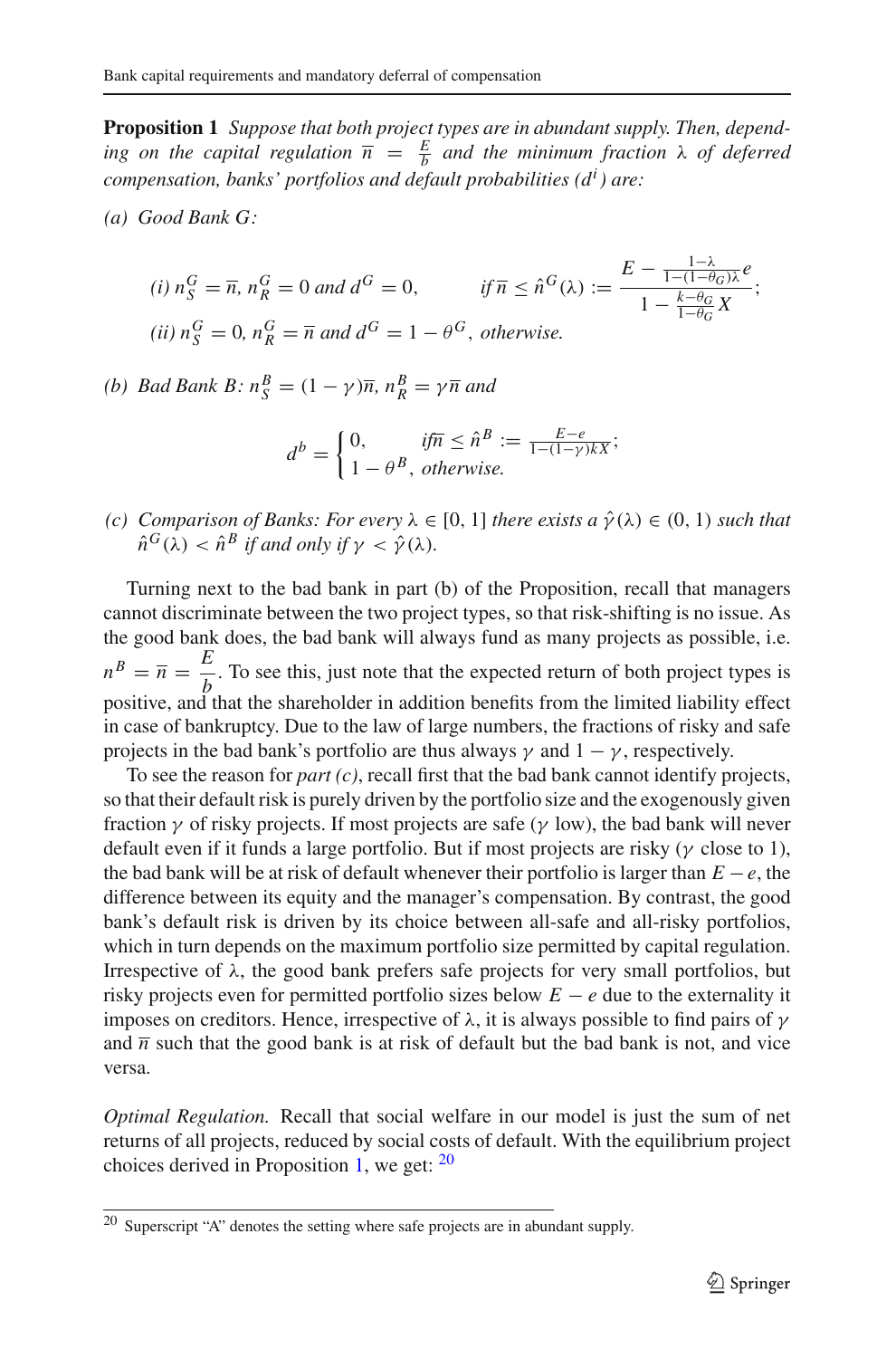$SW^A(\overline{n})$ 

<span id="page-15-0"></span>
$$
= \begin{cases} SW_i^A(\overline{n}) := \left[ ((2 - \gamma)k + \gamma \theta^B)X - 2 \right] \overline{n}, & \text{if } \overline{n} \le \min\{\hat{n}_G(\lambda), \hat{n}_B\}; \\ SW_i^A(\overline{n}) := \left[ ((2 - \gamma)k + \gamma \theta^B)X - 2 \right] \overline{n} - B^B(\overline{n}), & \text{if } \hat{n}_B \le \overline{n} < \hat{n}_G(\lambda); \\ SW_{iii}^A(\overline{n}) := \left[ ((1 - \gamma)k + \theta^G + \gamma \theta^B)X - 2 \right] \overline{n} - B^G(\overline{n}), & \text{if } \hat{n}_G(\lambda) \le \overline{n} < \hat{n}_B; \\ SW_{iv}^A(\overline{n}) := \left[ ((1 - \gamma)k + \theta^G + \gamma \theta^B)X - 2 \right] \overline{n} - B^{GB}(\overline{n}, \overline{n}), & \text{if } \overline{n} > \max\{\hat{n}_G(\lambda), \hat{n}_B\}. \end{cases} \tag{4}
$$

The first line captures the case without default risk, i.e. where shareholders of the good bank prefer safe projects, and where  $\bar{n} = \frac{E}{b}$  is so low that the bad bank is not driven into bankruptcy even when risky projects fail. In the second line, the good bank's shareholder still prefers safe projects, but the capital equity ratio is not tight enough to avoid the default of the bad bank in case risky projects fail. The third line deals with the opposite case: While the good bank's shareholder now prefers risky projects, the capital equity ratio is tight enough to certainly avoid the default of the bad bank. Note that a switch from the second to the third line requires that  $\lambda$  decreases, since the good bank's shareholder's incentive for risk-shifting decreases in  $\lambda$ , while the bad bank's bankruptcy risk only depends on  $\overline{n}$ , i.e. on the capital equity ratio. The fourth line, finally, represents the case where both banks default if risky projects fail.

For a *given* capital regulation  $\overline{n}$ , it is easy to check that  $SW_i^A(\overline{n}) > \max\{SW_{ii}^A(\overline{n}),\}$  $SW_{iii}^{A}(\overline{n})$ }  $\geq$  min{*SW*<sub>*ii*</sub></sub> $\overline{n}$ , *SW*<sub>*iii*</sub> $\overline{n}$ }  $>$  *SW*<sub>*i*<sup>*i*</sup></sup> $\overline{n}$ *)* holds: As safe projects have higher</sub> expected return and avoid any bankruptcy risk, it is better that the good bank has an allsafe portfolio. Furthermore, social welfare in cases (ii) or (iii) where just one bank is risk-free cannot be ranked without further assumptions as this depends on the portfolio mix in the bad bank (i.e. on  $\gamma$ ). Finally, for a given number of funded projects *n*, welfare is clearly lowest when both banks face positive default risk.

When shareholders implement their profit-maximizing portfolios, however, they impose two kinds of externalities: First, due to limited liability, they don't take into account their creditors' losses in case of default. Second, the additional social cost of default  $B_i(\cdot)$  are a negative externality. Hence, banks choose their privately optimal project portfolios characterized in Proposition [1,](#page-13-1) although all-safe portfolios are always socially optimal.

The analysis of the banks' portfolio choices in Proposition [1](#page-13-1) has shown that, when the regulator wants to implement a risk-free banking sector, he needs to impose tight restrictions, so that the banking sector will be small. Thus, there is a trade-off between inducing the good bank to make more efficient project choices and permitting more projects to be carried out in the economy (recall that, neglecting bankruptcy costs, risky projects also provide positive expected net return). This trade-off is illustrated in Fig. [1,](#page-16-0) which displays social welfare for different numbers of projects banks are permitted to fund when  $\hat{n}^{\tilde{G}}(\lambda) < \hat{n}^{\tilde{B}}$  (i.e.,  $\gamma < \hat{\gamma}(\lambda)$ ). The linear function represents the case without bankruptcy risk  $(SW_i^A(\overline{n}))$  in which each additional project just adds its expected net return  $kX - 1 > 0$  (in the good bank) and  $\gamma (kX - 1) + (1 - \gamma) (\theta^B X - 1)$  (in the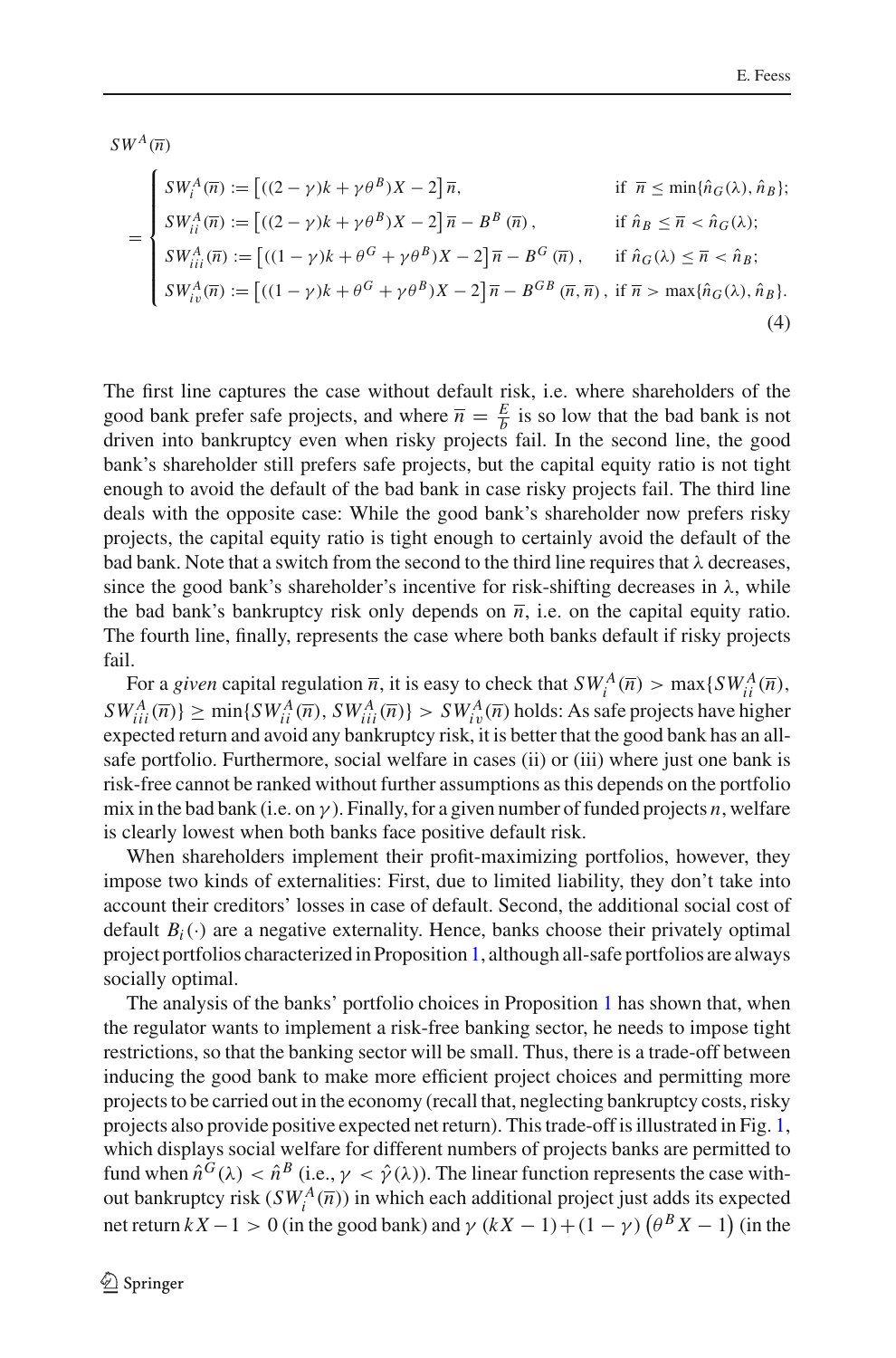

<span id="page-16-0"></span>**Fig. 1** Abundant supply of projects: maximum mandatory deferral of compensation in a risk-free banking sector. For  $n \leq \hat{n}^G(\lambda)$ , both banks are free from default risk, and social welfare is given by the solid line. For  $n > \hat{n}^G(\lambda)$ , the good bank prefers risky projects, and social welfare is given by the dotted concave curve. The optimal capital regulation is  $n = \hat{n}^G(\lambda)$ . Increasing mandatory deferral of compensation  $\lambda$  shifts the threshold  $\hat{n}^G(\lambda)$  (vertical dashed line) to the right, which is social welfare enhancing as the regulator can allow the good bank to fund more projects while avoiding risk-shifting incentives

bad bank) to social welfare. By contrast, the curve representing  $SW_{iii}^A(\overline{n})$  is concave due to the social cost of default. $21$ 

Figure [1](#page-16-0) displays a situation where social welfare is highest when the regulator restricts the number of projects so that the banking sector is risk free (case (i) in equation [\(4\)](#page-15-0), represented by the solid line), i.e.  $\bar{n} = \min \{ \hat{n}^G(\lambda), \hat{n}^B \}$ , compared to a setting where only the good bank faces positive bankruptcy risk (case (iii) in equation  $(4)$ , represented by the dotted curve).<sup>22</sup> Recall that the case where only the good bank faces default risk is the one where  $\gamma$  is low, i.e. where the mixed portfolio in the bad bank contains a large fraction of safe projects. In order to increase the number of projects for which the good bank still prefers safe projects, it is then optimal to demand full deferral of compensation,  $\lambda = 1$  $\lambda = 1$ . In Fig. 1, this moves the threshold  $\hat{n}^G(\lambda)$ , represented by the dashed vertical line, to the right. Thus, whenever the regulator wants to keep the entire banking sector risk free, mandatory deferral of full compensation is optimal as it allows for a larger banking sector without triggering risk-shifting in the good bank.

If the capital ratio required to avoid risk-shifting in the good bank is very strict, however, the regulator may accommodate risk-shifting in order to increase the size of the banking sector. In this case, the optimal capital regulation  $\bar{n} = \frac{E}{b}$  is driven by the trade-off between bank size and social cost of default rather than by the threshold implied by  $\lambda$ . In order to discuss this case, it will prove useful to introduce some

<sup>&</sup>lt;sup>21</sup> The same holds for  $SW_{ii}^A(\overline{n})$  where the good instead of the bad bank faces the positive default risk.

<span id="page-16-2"></span><span id="page-16-1"></span> $22$  The parameter values and functions in the numerical examples that all figures in the paper are based on are available upon request.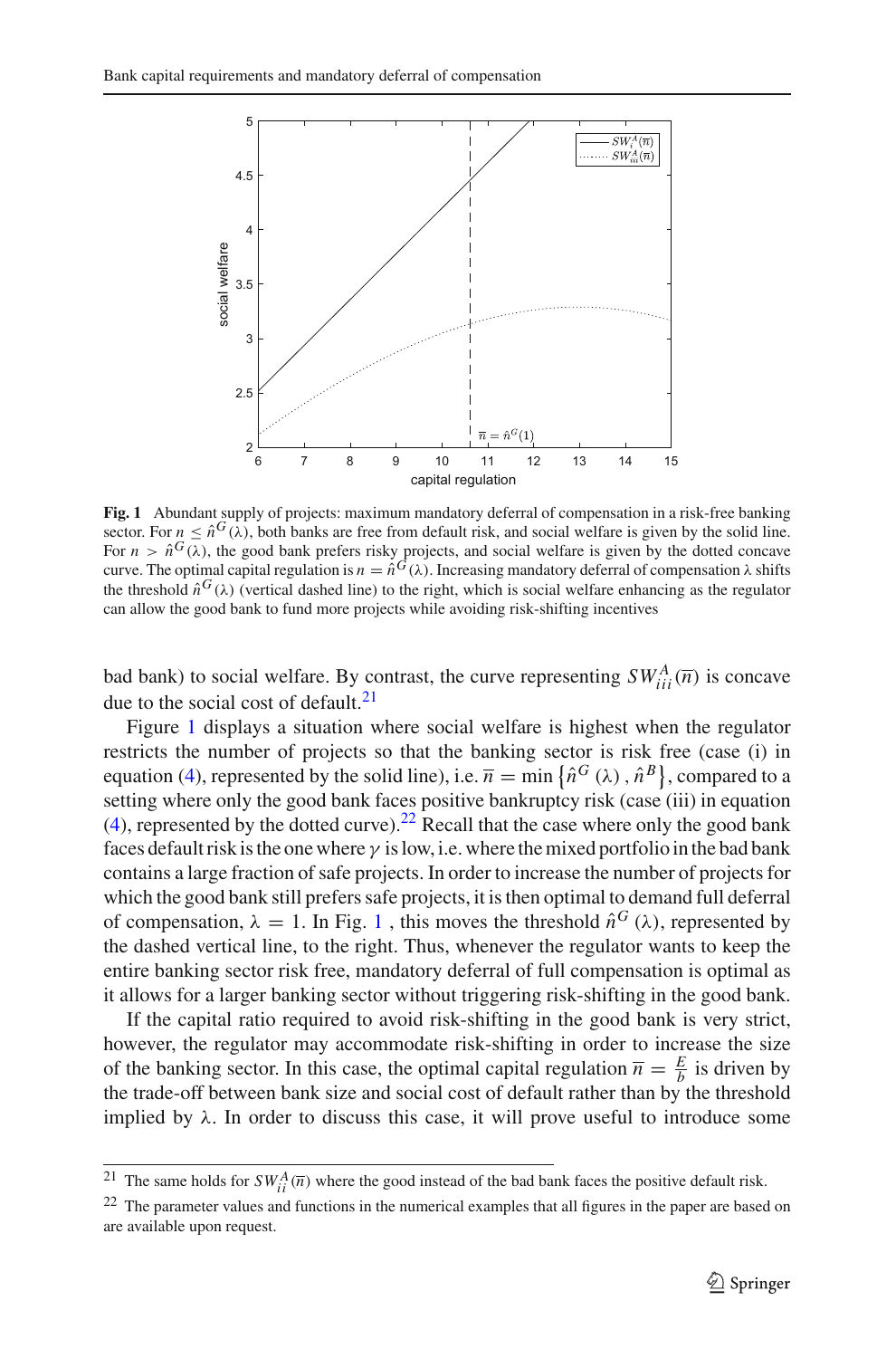additional notation. For all  $j \in \{ii, iii, iv\}$ , let

$$
\overline{n}_j^A := \text{argmax} \, SW_j^A(\overline{n})
$$

denote the unique peaks of each of the concave functions the social welfare function is made up of.

<span id="page-17-0"></span>To exclude the uninteresting case, assume that it is never optimal for the regulator that both banks face positive default risk:

**Assumption 1** If  $\gamma \leq \hat{\gamma}(1)$ , then  $SW_{iv}^A(\overline{n}_{iv}^A) < \max\{SW_i^A(\hat{n}_G(1)), SW_{iii}^A(\min\{\overline{n}_{iii}^A, \overline{n}_{iv}^A\})$  $\hat{n}^B$ }) }. If  $\gamma > \hat{\gamma}(1)$ , then  $SW_{iv}^{A}(\overline{n}_{iv}^{A}) < \max\{SW_{i}^{A}(\hat{n}^{B}), SW_{ii}^{A}(\min\{\overline{n}_{ii}^{A}, \hat{n}^{G}(1)\})\}.$ 

<span id="page-17-1"></span>Then, the optimal mix of capital requirement and regulation of managerial compensation can be characterized as follows:

**Proposition 2** *Suppose that both project types are in abundant supply and that Assumption [1](#page-17-0) holds. If*  $\gamma \leq \hat{\gamma}(1)$ *, then:* 

- *(1a)* If  $SW_{iii}^A$   $\left(\min\left\{\overline{n}_{iij}^A, \hat{n}^B\right\}\right) < SW_i^A(\hat{n}^G(1))$ *, then the unique optimal regulation is*  $\lambda = 1$  *and*  $\overline{n} = \hat{n}^G(1)$ .
- *(1b)* If  $\hat{n}^B \leq \overline{n}_{iii}^A$  and  $SW_i^A(\hat{n}^G(1)) \leq SW_{iii}^A(\hat{n}_B)$ , then the optimal regulation is  $\overline{n} = \hat{n}^B$  *and any*  $\lambda$ *.*
- *(1c) Otherwise, the optimal regulation is*  $\overline{n} = \overline{n}_{iii}^{A}$  *and any*  $\lambda$ *.*

If 
$$
\gamma > \hat{\gamma}(1)
$$
, then:

- $(2a)$  *If*  $SW_{ii}^A$   $(\min{\{\overline{n}_{ii}^A, \hat{n}^G(1)\}}) < SW_i^A(\hat{n}^B)$ , then optimal regulation is  $\overline{n} = \hat{n}^B$  and *any* λ*.*
- *(2b)* If  $\hat{n}^G(1) < \overline{n}_{ii}^A$  and  $SW_i^A(\hat{n}^B) \le SW_{ii}^A(\hat{n}^G(1))$ *, then the unique optimal regulation is*  $\lambda = 1$  *and*  $\overline{n} = \hat{n}^G(1)$ *.*
- *(2c) Otherwise, the optimal regulation is*  $\overline{n} = \overline{n}_{ii}^A$  *and any*  $\lambda \in {\lambda : \overline{n}_{ii}^A \leq \hat{n}^G(\lambda)}$ .

*Proof* Follows immediately from above.

In cases (1a) to (1c), the critical  $\overline{n}$  above which the good bank switches to an all-risky portfolio, even for  $\lambda = 1$ , is lower than that above which the bad bank faces positive bankruptcy risk (i.e.  $\hat{n}^G(1) \leq \hat{n}^B$ ). Thus, given our assumption that the regulator will never implement a fully risky banking sector, he is left with three possibilities: In case (1a), it is optimal to keep the banking sector risk-free. As mentioned before, it is then optimal to set  $\lambda = 1$  as this minimizes the good bank's risk-shifting incentives; thereby allowing to increase  $\bar{n}$  up to  $\hat{n}^G(1)$ . In case (1b), the regulator tolerates risk-shifting by the good bank, and  $\overline{n}$  is thus given by the maximum number of projects the bad bank can fund without risk of default. Mandatory deferral of compensation is then meaningless as the good bank funds an all-risky portfolio anyway, while the bad bank cannot distinguish between project types. However, if  $\gamma$  is so high that the bad bank faces default risk only for a very large number of projects, then the optimal  $\overline{n}$  is no longer given by  $\overline{n} = \hat{n}^B$ , but depends on the (convex) bankruptcy costs in the good bank, as accounted for in case (1c).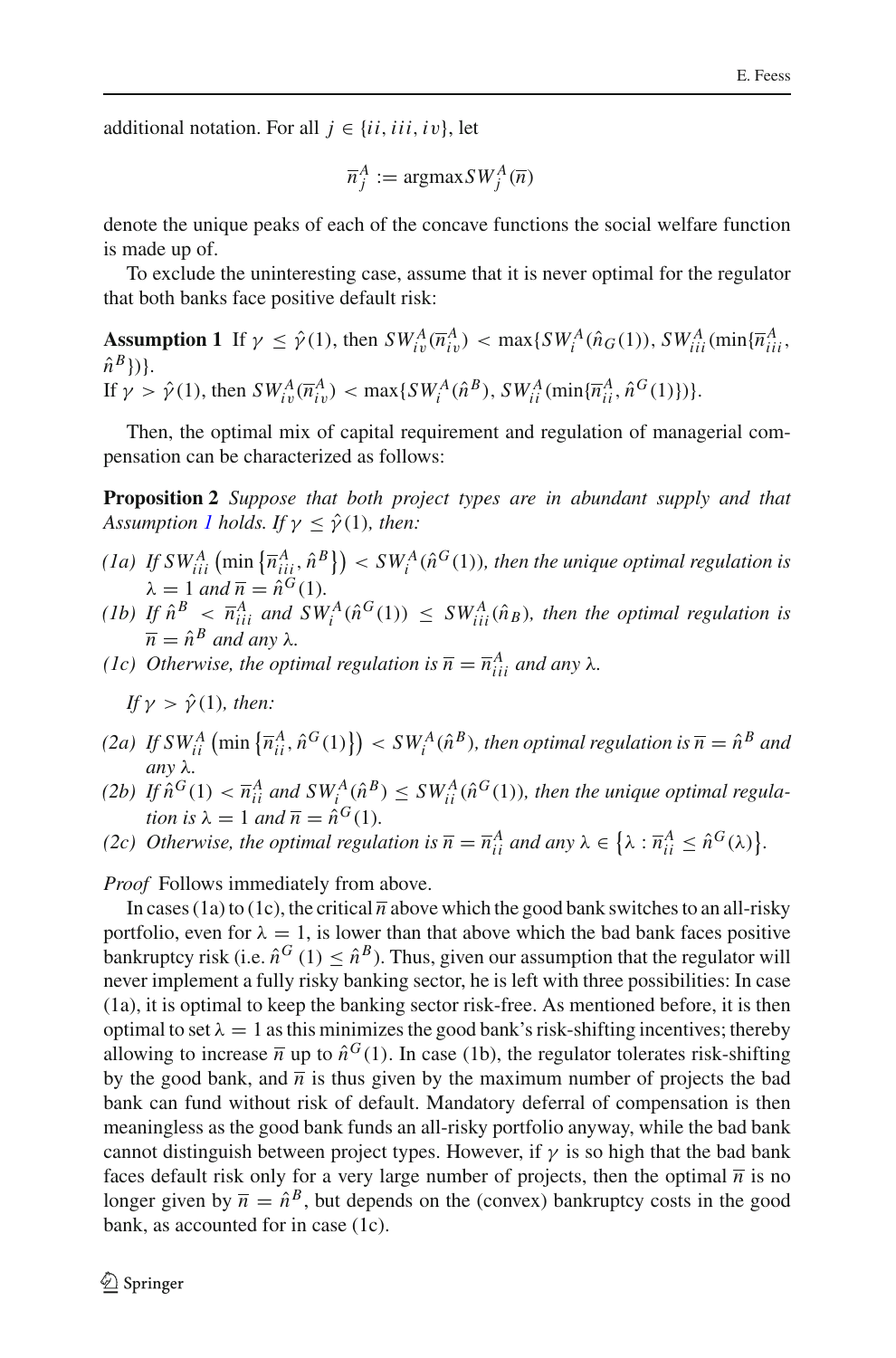The cases (2a) to (2c) can be interpreted analogously, with the only difference that  $\hat{n}^{G}(1) > \hat{n}^{B}$ , so that, in case of a risky banking sector, the bad bank faces the risk of default. This is the case if the frequency of safe projects in the economy is low, as this frequency determines directly the risk exposure of the bad bank, but leaves the risk-shifting incentives of the good bank unchanged. $23$ 

Summing up, the regulator decides between a small banking sector without default risk or a larger, but risky banking sector. Our analysis with an abundant availability of the socially preferable safe projects then yields two main insights: First, mandatory deferral of compensation and tight capital requirements are substitutes with respect to the incentives for risk-shifting. Second, whenever the regulator wants to avoid riskshifting, mandatory deferral of compensation is superior to tighter capital requirements as it allows banks to fund more socially valuable projects.

#### <span id="page-18-0"></span>**5 Limited number of projects**

*Equilibrium Project Choices.* We now turn to our second setting, in which the numbers of both safe and risky projects in the economy are limited. Let  $N_S$  and  $N_R$  be the total number of safe and risky projects, respectively, in the economy. To avoid tedious and economically uninteresting case distinctions, let us assume that  $\bar{n} < \min \{N_S, N_R\}$ , so that the good bank will still fund an all-safe or all-risky portfolio.

The fact that the number of both project types is limited does not necessarily exclude that both banks can fund all-safe or all-risky portfolios; it just means that the good bank's portfolio choice influences the pool the bad bank can fish in, and hence its portfolio. To make this point as simple as possible, we assume that the good bank can first pick its portfolio. The fraction of risky projects in the economy after the good bank has made its choice, and hence also the fraction of risky projects in the bad bank's portfolio, is now affected by the good bank's behavior. Denote this fraction by  $\gamma_S(\overline{n}) := \frac{N_R}{N_R + N_S - \overline{n}}$  when the good bank has picked an all-safe portfolio, and by  $\gamma_R(\overline{n}) := \frac{N_R - \overline{n}}{N_R + N_S - \overline{n}}$  when the good bank has picked an all-risky portfolio of size  $\overline{n}$ . Note that the bad bank's portfolio is always affected by the good bank's portfolio choice except in the implausible sequence where the bad bank chooses its *entire* portfolio first (in this uninteresting case, nothing changes compared to the case with an abundant supply of projects).

For later reference, note that  $\gamma_S(\cdot)$  is increasing and  $\gamma_R(\cdot)$  is decreasing in  $\overline{n}$ , and  $\gamma_S(0) = \gamma_R(0)$ . Furthermore,  $\gamma_S(\cdot)$  ( $\gamma_R(\cdot)$ ) approaches the initial share  $\gamma$  of risky projects in the economy from above (below) as the total supply of projects  $N_R + N_S$ grows large. In other words, the case where projects are in abundant supply discussed

<span id="page-18-1"></span><sup>&</sup>lt;sup>23</sup> Note that the regulator's decision problem would be straightforward if he could differentiate capital ratios between good and bad banks. In this case, the optimal regulation of one type of bank would no longer be related to the other type's default probability. Furthermore, the interior solution  $\overline{n}_{iii}^A$  would be bank specific, too. For instance, in case (1b) of [2,](#page-17-1) the optimal bank specific regulation would be  $\hat{n}^B$  for the bad and the interior welfare maximizing regulation for the good bank, in which the good bank is at risk of default. This is a strict welfare improvement to the optimal regulation in case (1b) of Proposition [2.](#page-17-1) Over all, welfare is weakly higher if the regulator can differentiate between types of banks.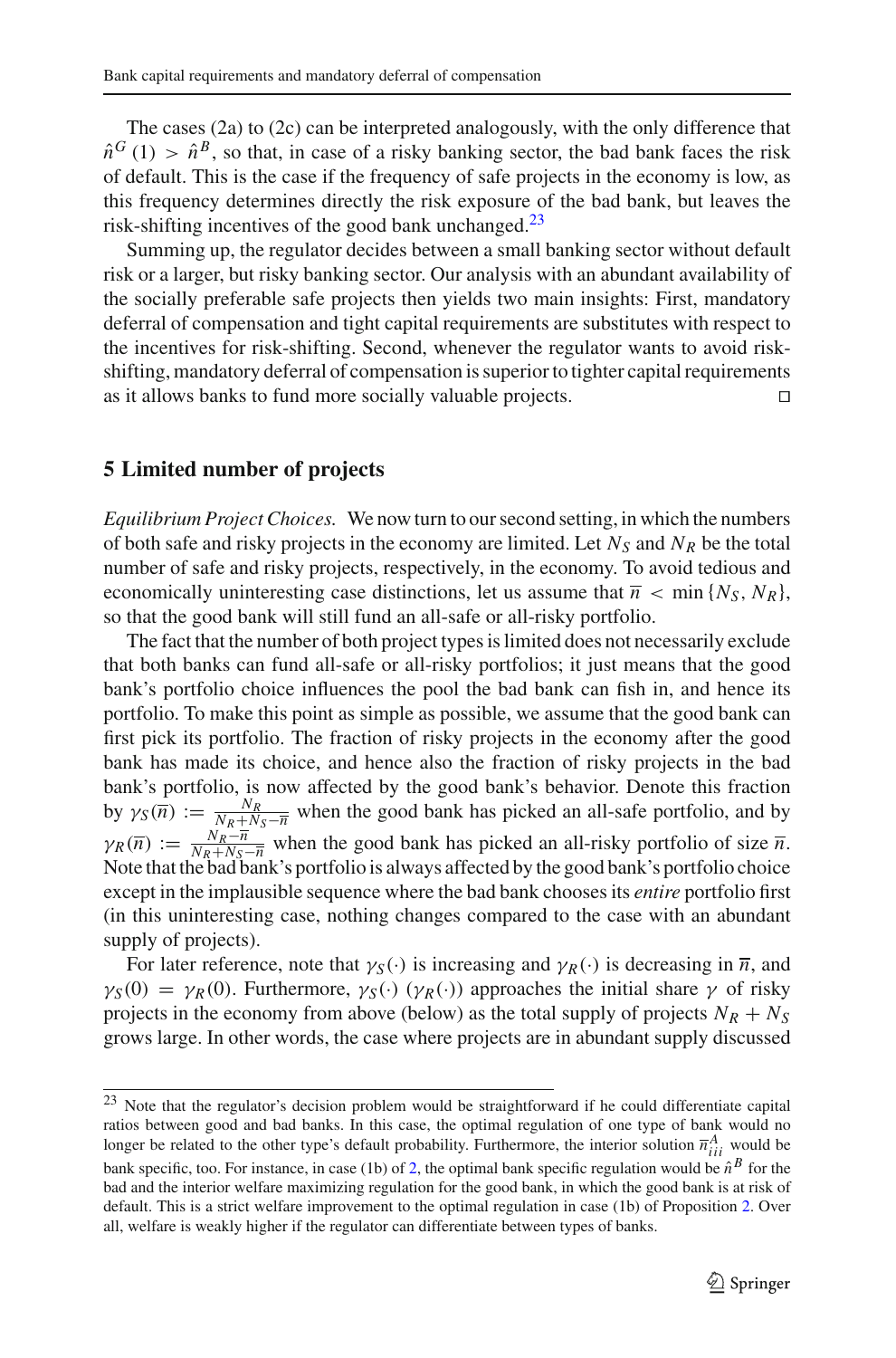in Sect. [4](#page-12-0) is the limit case of this analysis where total supply of projects grows infinitely large.

As the fraction of risky projects in the economy when the bad bank makes its choice depends on the good bank's choice, so does the maximum number  $\hat{n}^B$  of projects the bad bank can be allowed to fund without incurring any default risk. We denote this maximum number by  $\hat{n}_S^B$  or  $\hat{n}_R^B$ , depending on whether the good bank has picked an all-safe or an all-risky portfolio, respectively. These maximum risk-free portfolio sizes for the bad bank are implicitly given by  $24$ 

<span id="page-19-1"></span>
$$
\hat{n}_S^B = \frac{E - e}{1 - (1 - \gamma_S(\hat{n}_S^B))kX} \tag{5}
$$

$$
\hat{n}_R^B = \frac{E - e}{1 - (1 - \gamma_R(\hat{n}_R^B))kX} \tag{6}
$$

Depending on the capital regulation,  $\overline{n} = \frac{E}{b}$  and the mandatory percentage deferral of compensation,  $\lambda$ , the equilibrium allocations of projects and default risks are now given by the following Proposition:

<span id="page-19-2"></span>**Proposition 3** *Suppose both project types are in limited supply. Then, banks' portfo-* $\hat{a}$  *lios n<sup>i</sup>*<sub>s</sub>,  $\hat{n_R^i}$ , and default probabilities  $d^i$  are:

(i)  $n_S^G = \bar{n}$ ,  $n_R^G = 0$ ,  $n_S^B = (1 - \gamma_S(\bar{n}))\bar{n}$ ,  $n_R^B = \gamma_S(\bar{n})\bar{n}$  and  $d^G = d^B = 0$  if  $\overline{n} \le \min\{\hat{n}^G(\lambda), \hat{n}^B_{S}\}.$ 

(ii) 
$$
n_S^G = \overline{n}
$$
,  $n_R^G = 0$ ,  $n_S^B = (1 - \gamma_S(\overline{n}))\overline{n}$ ,  $n_R^B = \gamma_S(\overline{n})\overline{n}$ ,  $d^G = 0$  and  $d^B = 1 - \theta^B$   
if  $\hat{n}_S^B < \overline{n} \leq \hat{n}^G(\lambda)$ .

- (iii)  $n_S^G = 0$ ,  $n_R^G = \overline{n}$ ,  $n_S^B = (1 \gamma_R(\overline{n}))\overline{n}$ ,  $n_R^B = \gamma_R(\overline{n})\overline{n}$ ,  $d^G = 1 \theta^G$  and  $d^B = 0$  $if \hat{n}^G(\lambda) < \overline{n} \leq \hat{n}_R^B.$
- $(iv)$   $n_S^G = 0$ ,  $n_R^G = \overline{n}$ ,  $n_S^B = (1 \gamma_R(\overline{n}))\overline{n}$ ,  $n_R^B = \gamma_R(\overline{n})\overline{n}$ ,  $d^G = 1 \theta^G$  and  $d^B = 1 - \theta_B$  *if*  $\overline{n} \ge \max{\{\hat{n}_G(\lambda), \hat{n}_R^B\}}$

*where*  $\hat{n}_S^B$  *and*  $\hat{n}_R^B$  *are given by* [\(5\)](#page-19-1) *and* [\(6\)](#page-19-1)*, and*  $\hat{n}_S^B < \hat{n}_R^B$ *.* 

In cases (i) and (ii), the good bank prefers safe projects, so that the critical  $\overline{n}$  that triggers a positive bankruptcy risk in the bad bank is low (the remaining fraction of safe projects in the economy is below  $1 - \gamma$ ). Then, case (i) captures the situation where  $\bar{n}$  is so low that the bad bank faces no default risk, whereas it fails in case (ii) whenever risky projects fail. Note that this case requires also that  $\bar{n} < \hat{n}^{G}(\lambda)$ , since the good bank would otherwise prefer risky projects.

In cases (iii) and (iv), the good bank funds an all-risky portfolio. In case (iii), only the good bank faces bankruptcy risk, which requires that  $\hat{n}^G(\lambda) < \overline{n} \leq \hat{n}_R^B$ . Finally, both banks face positive bankruptcy risk in case (iv).

As an illustration, Fig. [2](#page-20-0) displays the threshold capital regulations for the cases discussed in Proposition [3](#page-19-2) as functions of the share  $\gamma$  of risky projects in the original pool of projects. The solid horizontal lines are  $\hat{n}^G(1)$  (the upper line) and  $\hat{n}^G(0)$  (the

<span id="page-19-0"></span><sup>&</sup>lt;sup>24</sup> To be exact, since  $n_R^B$  may not be well defined according to [\(6\)](#page-19-1), let us define it in this case to be infinity.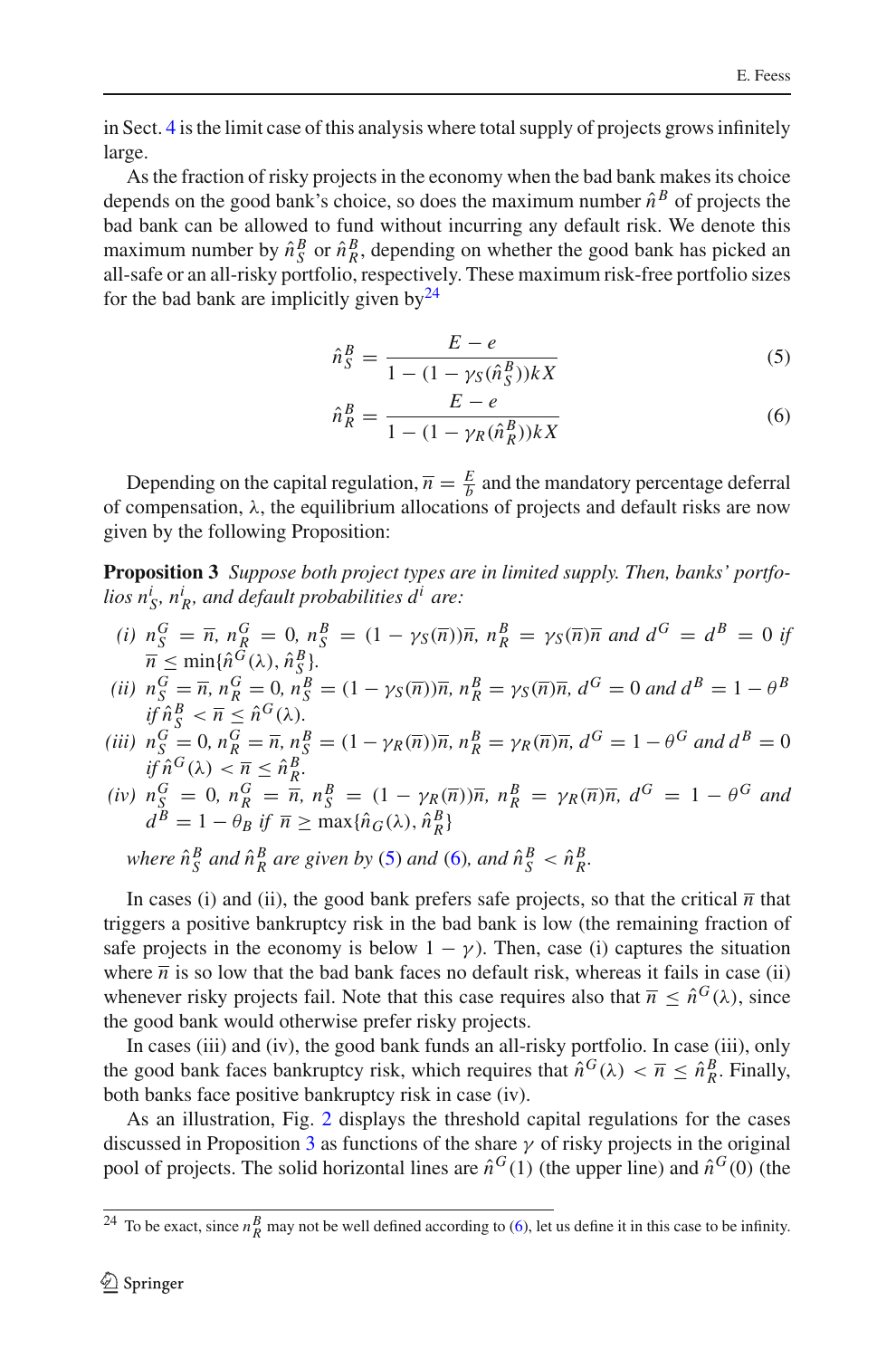

<span id="page-20-0"></span>**Fig. 2** Existence of cases discussed in Proposition [3.](#page-19-2) Capital regulation above which the bad bank is at risk<br>of default given that good bank funds all-risky (dotted curve,  $\hat{n}^B_R$ ) and all-safe (dashed curve,  $\hat{n}^B_S$ respectively

lower line). Both  $\hat{n}^G(1)$  and  $\hat{n}^G(0)$  are independent of  $\gamma$ , and the higher the share of compensation that needs to be deferred, the larger is the portfolio size  $\overline{n}$  beyond which the good bank wants to engage in risk shifting.

The dashed curve represents the threshold portfolio size  $\hat{n}_S^B$  beyond which the bad bank has positive default risk when the good bank funds an all-safe portfolio. If  $\gamma$ is low, this threshold is above the good bank's threshold for risk shifting even if all compensation must be deferred. This means that the bad bank will never be at risk of default for portfolio sizes for which the good bank prefers safe projects. For larger  $\gamma$ , however, the dashed curve falls below the upper solid line, and the area above the dashed curve and below the solid line then represents case (ii) in Proposition [3.](#page-19-2) In this case, the bad bank is at risk of default, while the good bank still does not have incentives for risk shifting if all compensation must be deferred. If  $\gamma$  increases further, then the bad bank may even be at risk of default for portfolio sizes that wouldn't induce the good bank to fund an all-risky portfolio absent any mandatory deferral of compensation.

Similarly, the dotted curve represents the threshold portfolio size  $\hat{n}_R^B$  beyond which the bad bank has positive default risk when the good bank funds an all-risky portfolio. For small  $\gamma$ , there are some portfolio sizes above  $\hat{n}^G(\lambda)$  but below the dotted curve such that the good bank will fund an all-risky portfolio whereas the bad bank is free from default risk. For higher  $\gamma$ , however, the bad bank will be at risk of default whenever the good bank has incentives for risk shifting. Again, the level of  $\gamma$  beyond which the latter case applies, is decreasing in  $\lambda$ .

Furthermore, recall that the fraction of risky projects in the bad bank's portfolio is higher (lower) than in the economy if the good bank funds safe (risky) projects. Thus, in case the good bank picks risky projects, the capital regulation required to avoid any bankruptcy risk in the bad bank can be less strict, i.e.  $\overline{n}$  can be larger. This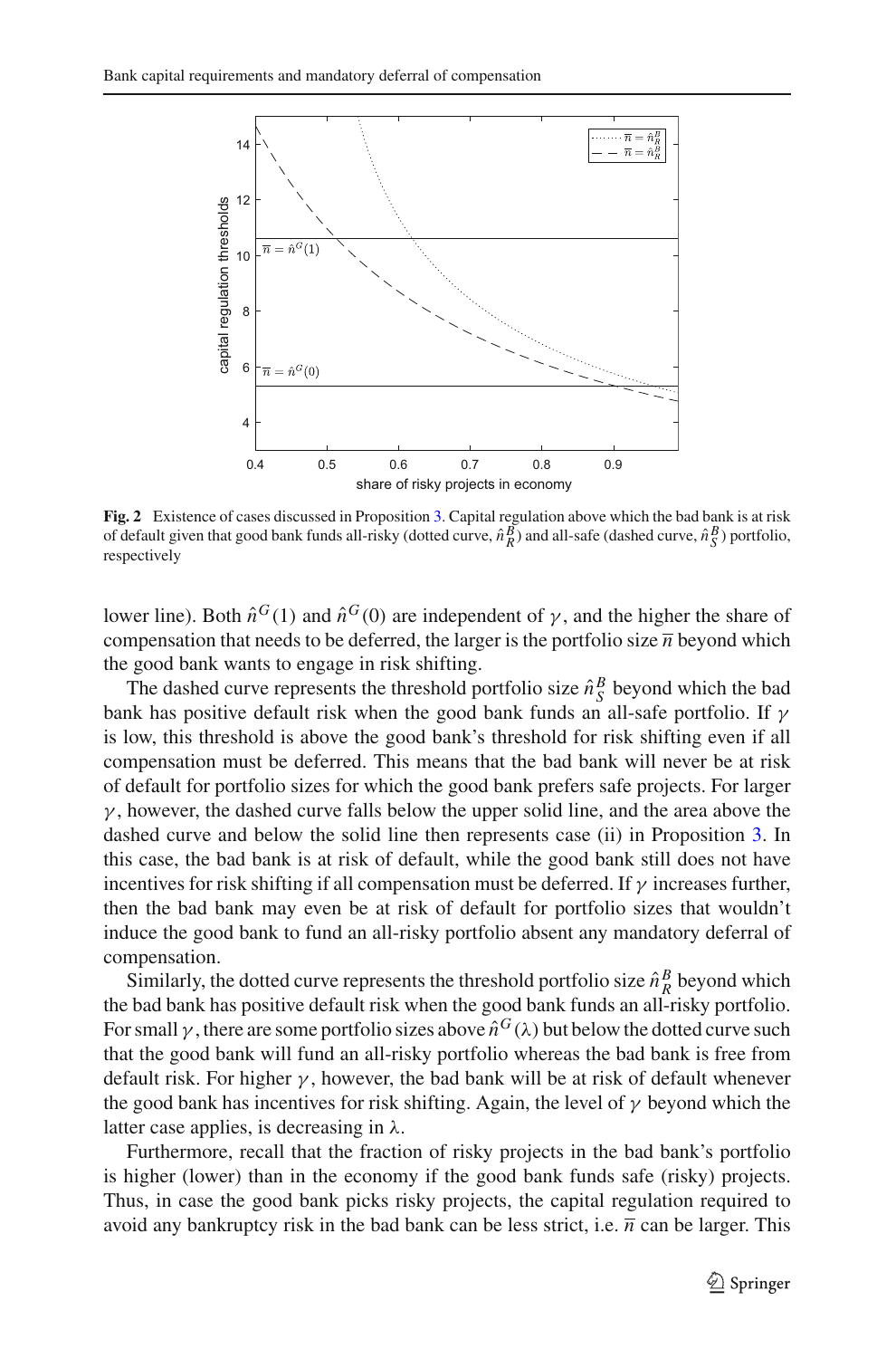is represented by the dotted line in Fig. [2.](#page-20-0) This endogeneity of the bad bank's default risk and its impact on the socially optimal percentage of deferred compensation is the main point we wish to make when we now turn to the optimal regulation.

*Optimal Regulation.* From the case distinction describing the banks' portfolios and default risks, we immediately obtain the following social welfare:

$$
SW^{L}(\overline{n})
$$
\n
$$
= \begin{cases}\nSW_{i}^{L}(\overline{n}) := \left[ ((2 - \gamma_{S}(\overline{n}))k + \gamma_{S}(\overline{n})\theta^{B})X - 2 \right] \overline{n}, & \text{in case (i) of Proposition (3);} \\
SW_{ii}^{L}(\overline{n}) := \left[ ((2 - \gamma_{S}(\overline{n}))k + \gamma_{S}(\overline{n})\theta^{B})X - 2 \right] \overline{n} - B_{B}(\overline{n}), & \text{in case (ii) of Proposition (3);} \\
SW_{iii}^{L}(\overline{n}) := \left[ ((1 - \gamma_{R}(\overline{n}))k + \theta^{G} + \gamma_{R}(\overline{n})\theta^{B})X - 2 \right] \overline{n} - B_{G}(\overline{n}, \overline{n}), & \text{in case (ii) of Proposition (3);} \\
SW_{iv}^{L}(\overline{n}) := \left[ ((1 - \gamma_{R}(\overline{n}))k + \theta^{G} + \gamma_{R}(\overline{n})\theta^{B})X - 2 \right] \overline{n} - B_{GB}(\overline{n}, \overline{n}), & \text{in case (iv) of Proposition (3).} \tag{7}\n\end{cases}
$$

Compared to the case of abundant supply of projects, the limited supply of projects sets higher incentives for the regulator to accommodate risk-shifting by the good bank. To see this, just recall that the percentage of risky projects in the bad bank increases when the good bank funds an all-safe portfolio. Compared to the setting with an abundant supply of projects, this introduces a countervailing social benefit of the good bank's risk shifting. If this benefit is sufficiently large, risk shifting by the good bank may even be socially superior to keeping the banking sector free from default risk for the same given portfolio size.

Furthermore, this effect reduces the maximum number of projects the bad bank can fund without default risk, and hence requires tougher capital equity ratios if the regulator wants to keep the entire banking sector risk free. By contrast, if the good bank funds an all-risky portfolio, then the percentage of safe projects in the bad bank's portfolio increases, and the regulator can allow for more projects even when he wants to keep the bad bank risk free. As a consequence, it may now be better to trigger risk-shifting by the good bank even in cases where this was inferior in the setting with an abundant supply of projects. Recalling that the good bank is superior in managing risky projects as expressed by  $\theta^G > \theta^B$ , this case is not far-fetched.

From the previous analysis, we know that, when the regulator wants to induce riskshifting by the good bank in order to improve the quality of the bad bank's portfolio, there are two possibilities; he can either increase  $\bar{n}$  or reduce  $\lambda$ . Which of the two instruments is superior depends on the situation: Suppose first that the regulator wants to induce risk-shifting by the good bank, but without jeopardizing too many projects, for instance because bankruptcy costs are highly convex in *n*. Then, it is better to trigger risk-shifting in the good bank by reducing  $\lambda$ . Thus, by contrast to the case with an abundant supply of projects, full mandatory deferral of compensation is now no longer a weakly dominant choice for the regulator. Second, consider the case where  $\gamma$  is so high that the bad bank has zero default risk even when the number of projects is high. Then, the regulator does not want to reduce the number of projects in the economy. Thus, risk-shifting in the good bank can be triggered by lax capital regulations, and there is no benefit from reducing  $\lambda$ .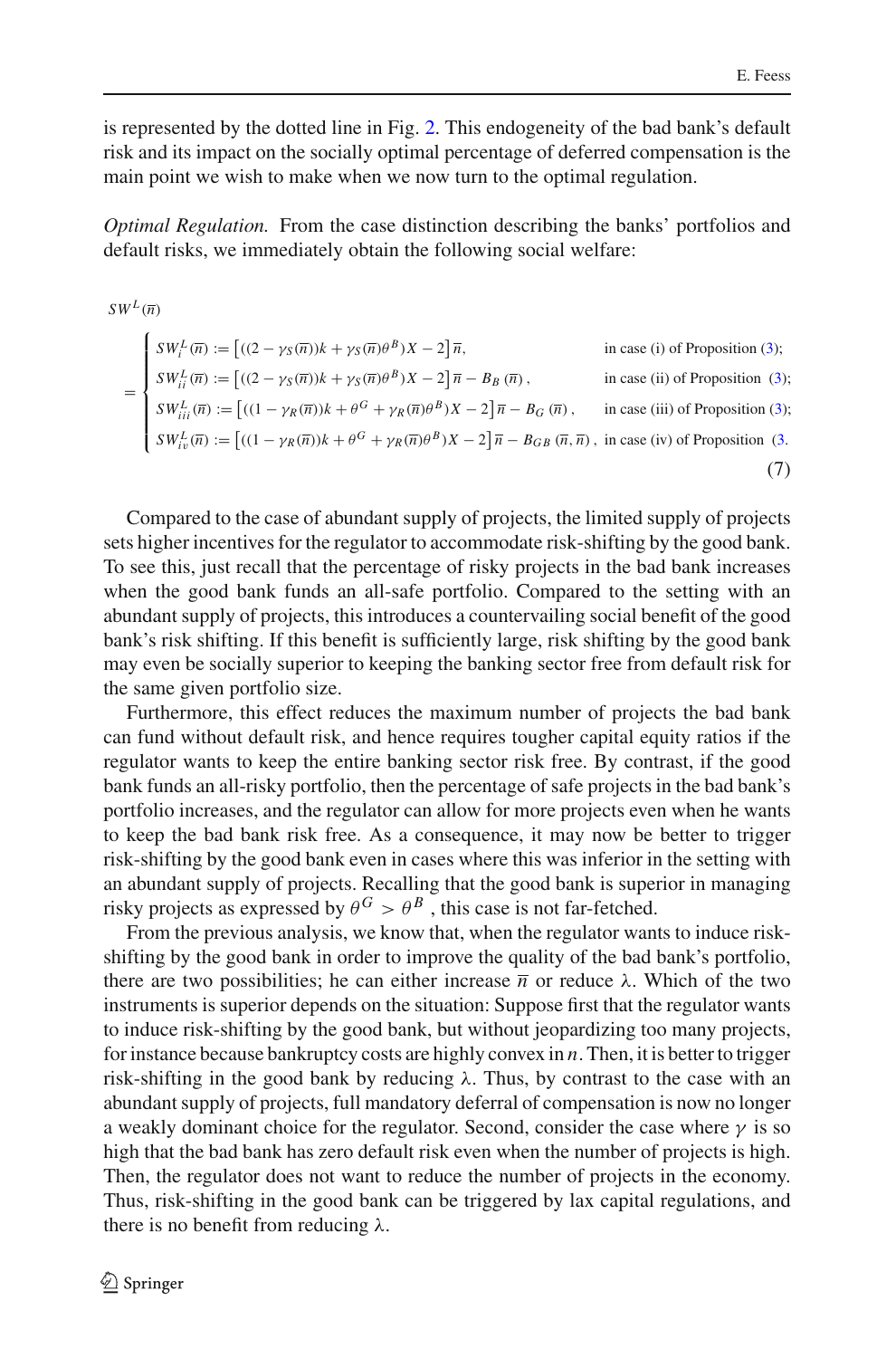Let us now move more formally to the welfare comparison of the different cases. Just like in the previous case, let us, for all  $j \in \{i, ii, iii, iv\}$ , define

$$
\overline{n}_j^L := \operatorname{argmax} SW_j^L(\overline{n})
$$

as the unique peaks of each of the concave functions the social welfare function is made up of. Note that, due to the impact of the good bank's choice on the project pool available to the bad bank,  $SW_i^L(\cdot)$  is also concave.

<span id="page-22-0"></span>In order to further streamline the discussion, Assumption [2](#page-22-0) rules out some of the less relevant cases:

Assumption 2 (a)  $\hat{n}^G(1) < \overline{n}_i^L$  and  $\hat{n}^G(0) < \hat{n}_R^B$ . (b)  $SW_{ii}^L(\overline{n}_{ii}^L) < \max\{SW_{i}^L(\hat{n}_{B}^S), SW_{iii}^L(\hat{n}_{G}(0))\}.$ (c)  $SW_{iv}^L(\overline{n}_{iv}^L) < \max\{SW_i^L(\min\{\hat{n}^G(1), \hat{n}_S^B\}), SW_{iii}^L(\max\{\hat{n}^G(1), \hat{n}_R^B\})\}.$ 

Part (a) of Assumption [2](#page-22-0) ensures that the trade-off between the benefits from funding more projects and protecting society from banks' default risk exists for any  $\lambda$ : If, by contrast,  $\overline{n}_i^L \leq \hat{n}^G(1)$ , then the social welfare maximizing regulation would simply be  $\lambda = 1$  and  $\overline{n} = \overline{n}_i^L$ . Similarly, if  $\hat{n}_R^B \leq \hat{n}^G(0)$ , there wouldn't exist any regulation such that the good bank has a positive default risk but the bad bank has not.

Parts (b) and (c) of Assumption [2](#page-22-0) ensure that it is never efficient that either both or only the bad bank banks face positive bankruptcy risk. Part (c) corresponds to Assumption [1](#page-17-0) in the case of abundant supply of projects. Part (b) also excludes a rather uninteresting case as, similar to the case with an abundant supply of projects, the regulator would simply avoid risk-shifting of the good bank by setting  $\bar{n} \leq \hat{n}^G(1)$ , <sup>[25](#page-22-1)</sup> which would hardly yield new insights. Thus, Assumption [2](#page-22-0) allows us to focus on the most interesting difference of unrestricted and limited supply of projects: if the regulator avoids risk-shifting by the good bank by tight capital equity ratios and mandatory deferral of bonuses, this may backfire by allocating more risky projects to the bank that is inferior in handling those risks.

<span id="page-22-2"></span>Given Assumption [2,](#page-22-0) the optimal regulation can be characterized as follows:

**Proposition 4** *Suppose that projects are in limited supply and that Assumption [2](#page-22-0) holds. Then:*

- (a) If  $SW_{iii}^L(\min\{\max\{\overline{n}_{iii}^L, \hat{n}^G(0)\}, \hat{n}_R^B\}) < SW_i^L(\min\{\hat{n}^G(1), \hat{n}_S^B\})$ , then the unique *optimal regulation is*  $\lambda^* = 1$  *and*  $\overline{n}^* = \min\{\hat{n}^G(1), \hat{n}^B\}.$
- (b) If  $\overline{n}_{iii}^L > \hat{n}_R^B$  and  $SW_i^L(\min\{\hat{n}^G(1), \hat{n}_S^B\}) \leq SW_{iii}^L(\hat{n}_R^B)$ , then the optimal regula*tion is*  $\overline{n}^* = \hat{n}_R^B$  *and any*  $\lambda$ *.*
- (c) If  $\hat{n}^{G}(1) > \overline{n}_{iii}^{L}$  and  $SW_{i}^{L}(\min{\{\hat{n}^{G}(1), \hat{n}_{S}^{B}\}}) < SW_{ii}^{L}(\max{\{\min{\{\overline{n}_{iii}^{L}, \hat{n}_{R}^{B}\}}, \hat{n}^{G}(0)\}})$ , *then the optimal regulation is*  $\overline{n}^* = \max{\min{\{\overline{n}_{iii}^L, \hat{n}_R^B\}, \hat{n}^G(0)\}}$  *and*  $\lambda^* \in {\lambda :$  $\min{\{\overline{n}_{iii}^L, \hat{n}_R^B\}} > \hat{n}^G(\lambda) \} \cup \{0\}.$
- *(d)* Otherwise, the optimal regulation is  $\overline{n}^* = \overline{n}^L_{iii}$  and any  $\lambda$ .

<span id="page-22-1"></span><sup>&</sup>lt;sup>25</sup> This would then be the case where  $\bar{n} > \hat{n}^B_S$ , i.e. where the bad bank has positive default risk.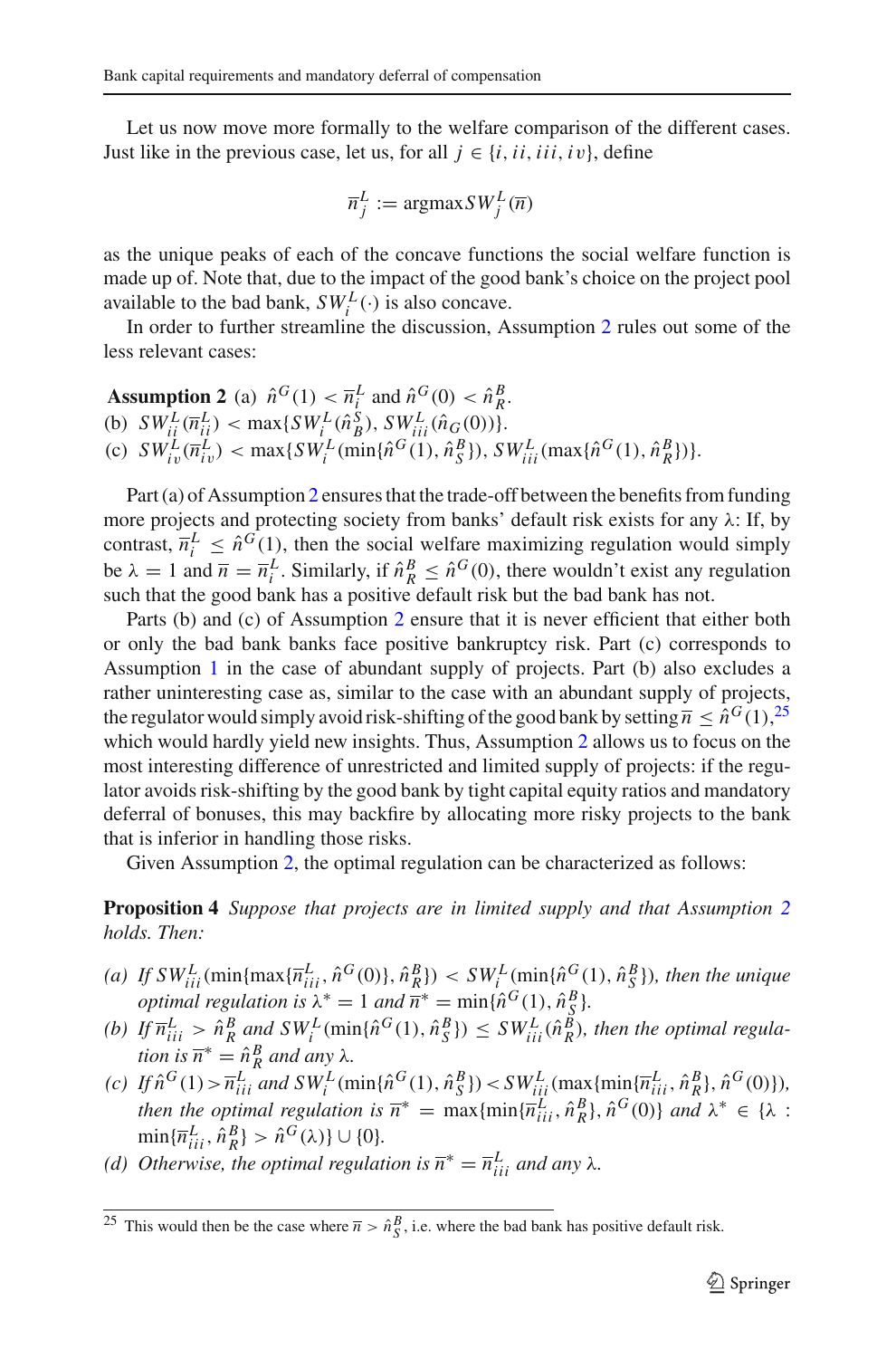

<span id="page-23-0"></span>**Fig. 3** Limited supply of projects: misallocation of projects in a risk-free banking sector. For  $n \leq \hat{n}^G(1)$ , both banks are free from default risk, and social welfare is given by the solid line. For  $n > \hat{n}^G(1)$ , the good bank prefers risky projects, and social welfare is given by the dotted concave curve. The optimal capital regulation at  $\lambda = 1$  is slightly above  $\hat{n}^G(1)$ , as risk-shifting by the good bank improves the pool from which the bad bank's projects are drawn. Reducing mandatory deferral of compensation λ shifts the threshold  $\hat{n}^{G}(\lambda)$  (vertical dashed line) to the left, which is social welfare enhancing as risk-shifting incentives for the good bank are maintained while putting fewer projects at risk of default

Parts (a), (b) and (d) correspond to the respective cases discussed in Proposition [2,](#page-17-1) but taking into account that the optimal regulation conditional on avoiding any default risk is now min $\{\hat{n}^G(1), \hat{n}^B_S\}$  instead of  $\hat{n}^G(1)$ . The main difference introduced by the limited supply of projects is discussed in Part (c), which is illustrated in Fig. [3](#page-23-0) for the case where  $\hat{n}^G(1) < \hat{n}_S^B$ . The vertical, dashed line represents  $\overline{n} = \hat{n}^G(1)$ , whereas the solid and the dotted curves represent  $SW_i(\overline{n})$  and  $SW_{iii}(\overline{n})$ , respectively. Suppose the regulator wants to re-allocate safe projects from the good to the bad bank, because the bad bank is inferior in managing risky projects. To induce risk-shifting by the good bank, the regulator could set  $\overline{n} > \hat{n}^G(1)$ , which still keeps the bad bank risk-free due to  $\hat{n}^G(1) < \hat{n}_R^B$ , and which is more efficient since, for some capital regulations slightly to the right of the vertical dashed line representing  $\hat{n}^G(1)$ ,  $SW_i(\overline{n}) < SW_{iii}(\overline{n})$ . Thus, the higher return of risky projects in the good compared to the bad bank overcompensates the expected social costs of the good bank's potential bankruptcy. However, it can be superior to let the good bank incur default risk, but with less projects at stake due to  $\bar{n}^L_{ii}$  <  $\hat{n}^G(1)$ . The only way of making the good bank fund less projects while still retaining its risk-taking incentives is to reduce  $\lambda$ , which would move the vertical dashed line to the left. In the example displayed in Fig. [3,](#page-23-0) the optimal fraction of mandatory deferral of compensation is such that the vertical dashed line intersects the dotted curve  $SW_{iii}(\cdot)$  at the latter's peak. If even  $\overline{n}_{iii}^L < \hat{n}^G(0) \leq \hat{n}_S^B$ , then the uniquely optimal regulation will even require  $\lambda = 0$ .

This case thus illustrates why a limited supply of projects in a heterogenous banking sector may provide a rationale for early compensation, even from a social welfare perspective: Mandatory deferral of compensation reduces the risk-taking incentives of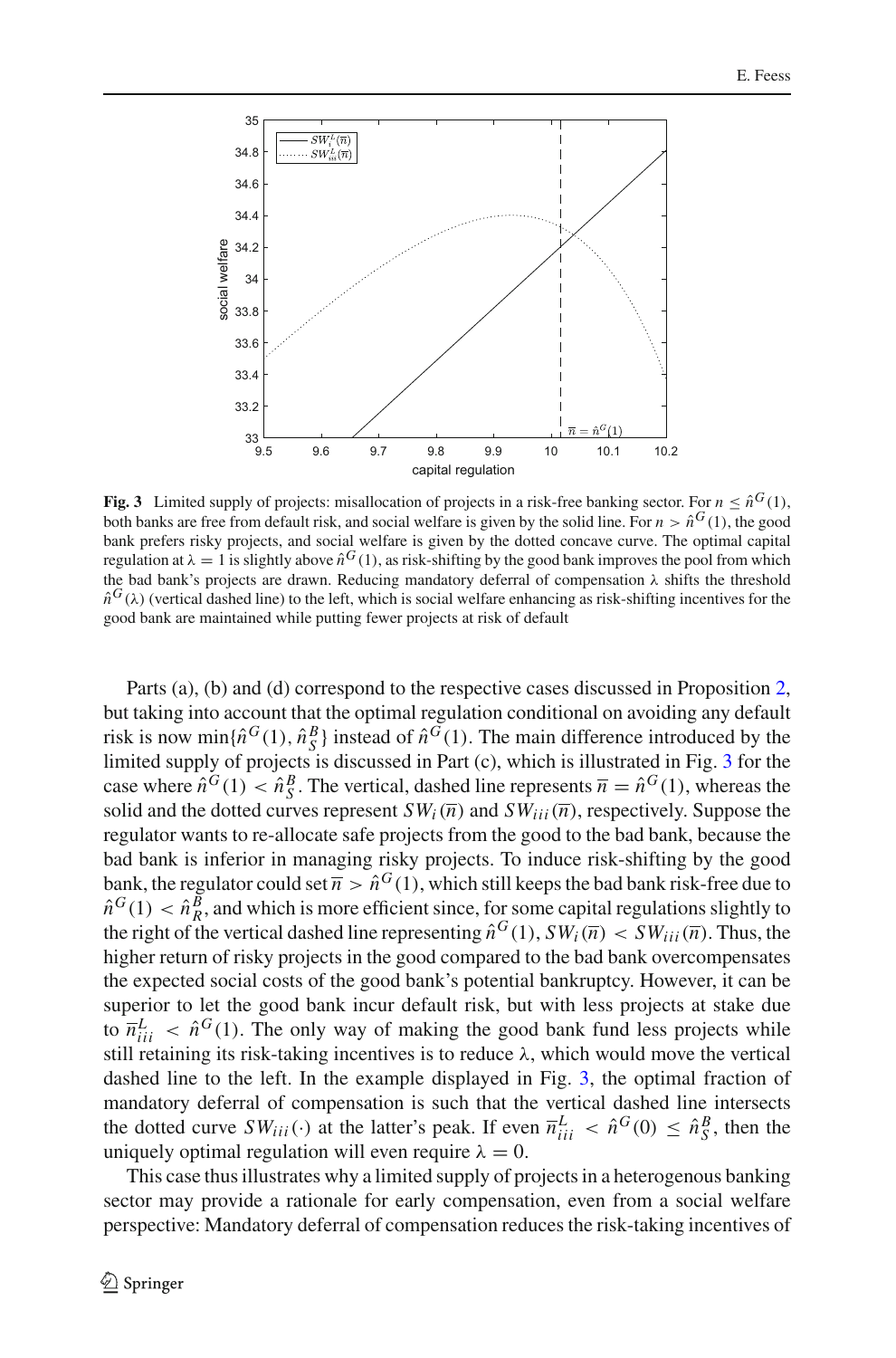

<span id="page-24-0"></span>**Fig. 4** Limited supply of safe projects: misallocation of projects with default risk. For  $n \leq \hat{n}_S^B$ , both banks are free from default risk, and social welfare is given by the solid line. For  $\hat{n}^B_S < n \leq \hat{n}^G(0)$ , the bad bank has positive defualt risk after the good bank has selected their all-safe portfolio. For  $n > \hat{n}^G(0)$ , the good bank prefers risky projects, which removes the bad bank's default risk, and social welfare is given by the dotted concave curve. Hence, the optimal capital regulation at  $\lambda = 0$  is slightly above  $\hat{n}_G(0)$ . Increasing mandatory deferral of compensation  $\lambda$  would shift the threshold  $\hat{n}_G(\lambda)$  (right vertical dashed line) to the left, which is social welfare reducing as more projects would be at risk of default

the good bank, which might prefer safe projects if and only if the part of compensation that needs to be deferred is sufficiently large. As a consequence, more risky projects are misallocated to the bad bank. Thus, allowing for early compensation may enable the bad bank to fund more safe projects without jeopardizing too many risky projects in the good bank.

Next, consider the case displayed in Fig. [4,](#page-24-0) in which  $\hat{n}_S^B$ , represented by the left vertical dashed line, is smaller than  $\hat{n}^G(0)$ , represented by the right vertical dashed line. This means that, for the maximum number of projects that avoids risk shifting by the good bank even with early compensation only ( $\lambda = 0$ ), the bad bank would face positive default risk. A tight capital regulation may then reduce welfare as too few safe projects are left over in the pool the bad bank draws its projects from. Again, the regulator may wish to trigger risk-shifting by the good bank by allowing for early compensation: The area between the vertical dashed lines in Fig. [4](#page-24-0) displays the set  $(\hat{n}_S^B, \hat{n}^G(0))$  of capital requirements that induce case (ii) of Proposition [3](#page-19-2) absent any requirement to defer compensation ( $\lambda = 0$ ). Due to our Assumption [2,](#page-22-0) the regulator wants to avoid this case, which is illustrated in our example by the low position of the dash-dot curve  $SW_{ii}(\cdot)$ . The optimal capital requirement outside this area is  $\hat{n}^G(0)$ , in which case the banking sector would be quite large, with the good bank being at risk of default. Introducing mandatory deferral of compensation will then move the right vertical dashed line even further right, which reduces social welfare for the capital requirement  $\overline{n} = \hat{n}^G(\lambda)$ . At the same time, the optimal default-risk free regulation  $\bar{n} = \hat{n}_S^B$  may still be less attractive. Hence,  $\lambda = 0$  is the strictly optimal regulation in this case.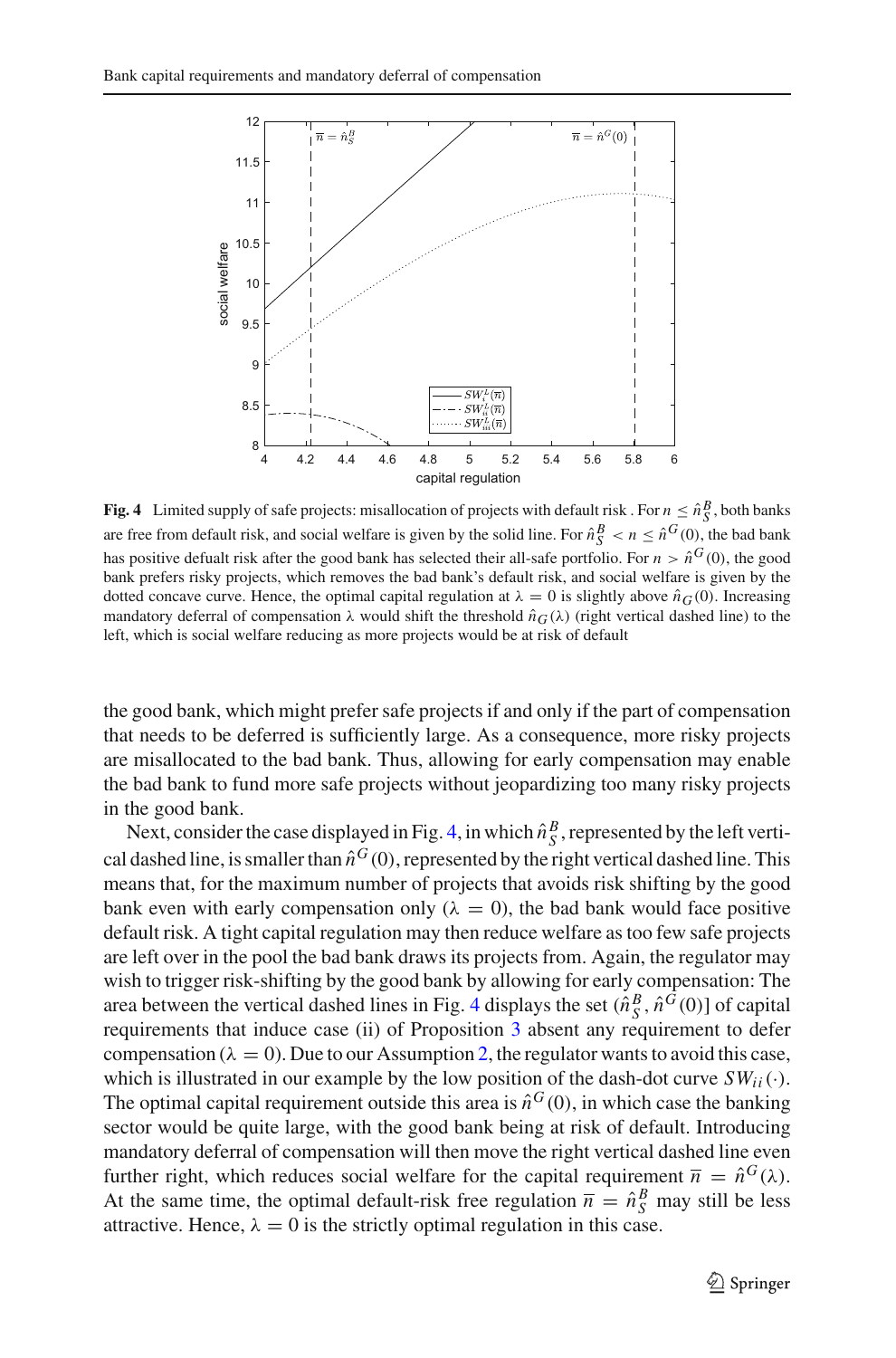Both examples just discussed have in common that social welfare under the optimal regulation when the banking sector is free from default risk (case (i) of Proposition [3\)](#page-19-2) is below the maximum social welfare when only the good bank has positive default risk (case (iii) of Proposition [3\)](#page-19-2). Recall that this can never occur under abundant supply of projects. In the example discussed in Fig. [3,](#page-23-0)  $SW_i(\overline{n}) < SW_{ii}(\overline{n})$  for any capital regulation  $\overline{n}$ . The difference between cases (i) and (iii) of Proposition [3](#page-19-2) is that the good bank funds an all-safe portfolio in case (i) and an all-risky portfolio in case (iii). If supply of projects was abundant, the bad bank's portfolio would be identical in both cases, so that, for given portfolio sizes, social welfare in case (i) strictly dominates. However, if supply of projects is limited, the pool of projects from which the bad bank draws randomly contains more safe projects if the bad bank funds an all-risky portfolio, thus introducing a countervailing effect. The fewer projects there are over all, the more pronounced will this effect be, and the more likely will the countervailing effect be to dominate.

In the example discussed in Fig. [4,](#page-24-0) the safe projects that the good bank funds under capital regulations slightly below  $\hat{n}_{G}(\lambda)$  make the project pool available for the bad bank so risky that it is at risk of default, whereas it is risk free for capital regulations slightly above  $\hat{n}_G(\lambda)$  in which case the good bank funds an all-risky portfolio. In other words, increasing the number of projects that both banks are allowed to fund removes the bad bank's default risk. By contrast, if the supply of projects was abundant, so that the bad bank's portfolio was independent of the good bank's project choice, both banks are always weakly more likely to default as the capital regulation is being relaxed.<sup>[26](#page-25-0)</sup>

In summary, we have shown that the optimal mix of regulations for bank capital and manager compensation may change if the supply of projects is sufficiently scarce.<sup>27</sup> With an abundant supply of projects, mandatory deferral of compensation is weakly dominant: if the regulator wants to keep the good bank risk-free, then the number of projects he can implement via the capital requirement *b* is strictly increasing in λ. Otherwise, λ is not uniquely defined. With a sufficiently limited number of safe projects, however, it may be better to accommodate risk-shifting by the good bank in order to enable the bad bank, which is inferior in funding risky projects, to fund more safe projects. When avoiding this misallocation, early compensation of managers may be beneficial as it enhances the good bank's incentive for risk-shifting without weakening the capital equity ratio, and hence without increasing the number of projects that are at risk of default.

<span id="page-25-0"></span><sup>&</sup>lt;sup>26</sup> Again, introducing bank specific regulation would make each bank's optimal regulation independent of the other bank's threshold for positive default risk. However, in the case of limited supply of projects, both banks' project choices are naturally interwoven via the frequencies of project types in the pool. Hence, our main results that allowing for early compensation in the good bank in order to induce it to take risks and improve the bad bank's project mix while at the same time keeping the good bank's portfolio, which is at risk of default, small, carries over to this modification of the model.

<span id="page-25-1"></span><sup>&</sup>lt;sup>27</sup> Note that if the supply of projects is limited but still large, optimal regulation qualitatively corresponds to the case where projects are in abundant supply. In other words, all results of the model converge to the limit case of an abundant supply of projects as the number of projects in the economy gets large.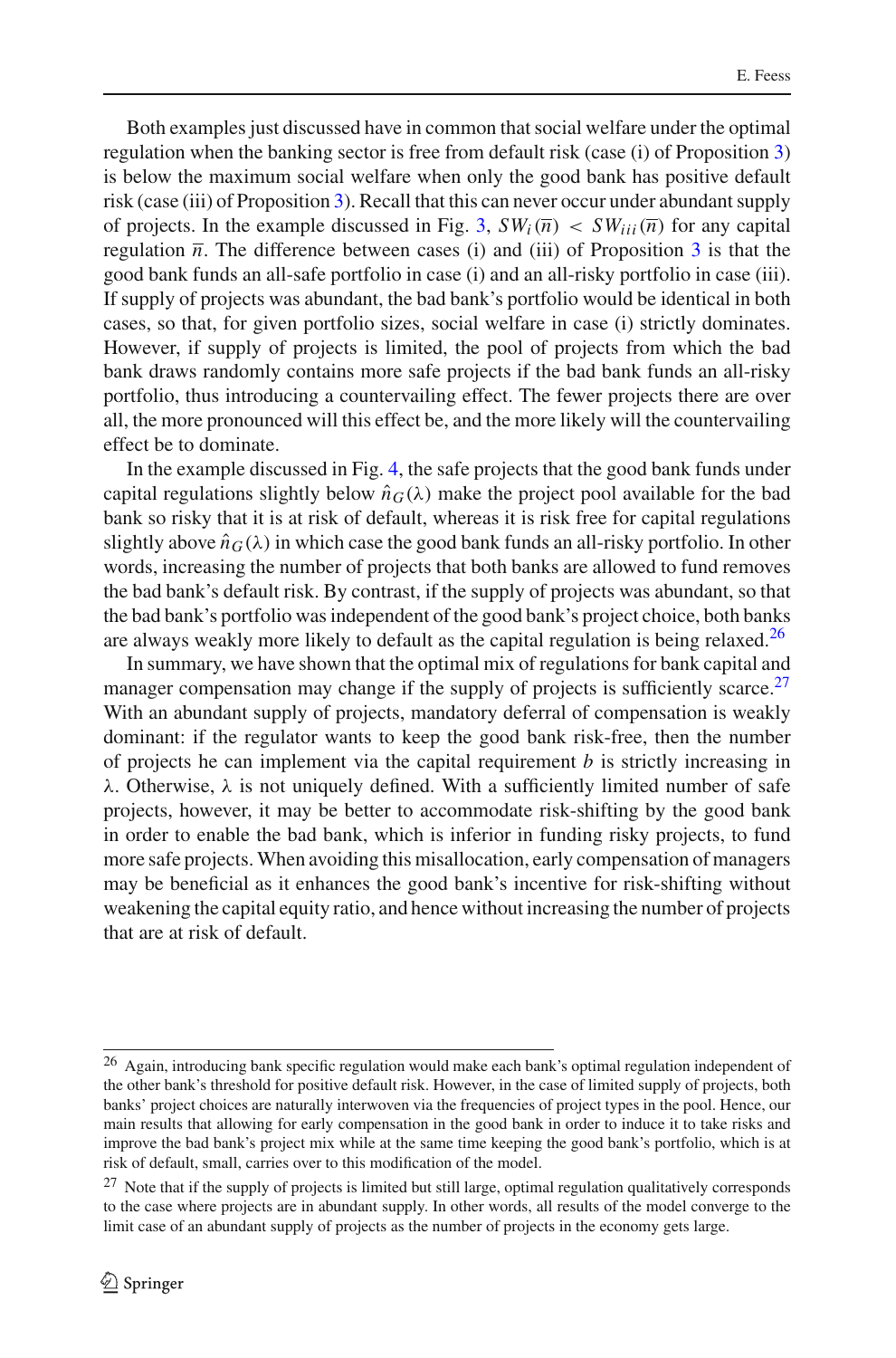### <span id="page-26-0"></span>**6 Discussion**

In this section, we discuss the robustness of our results with respect to modifications of our main assumptions.

*Decoupling the ability to screen projects with ability to manage risky projects.* In our main model, we have assumed that the good bank is not only superior in managing risky projects but is also the bank that can distinguish between safe and risky projects. In an extended version (available on request), we have also considered the case where it may be either the good or the bad bank that can screen projects, and where the regulator can only assign probabilities to these two cases. To summarize the main additional insights, consider first the case where it is sure certain that only the bad bank can screen projects and assume that projects are in abundant supply. Then, just as in the main model, full mandatory deferral of compensation ( $\lambda = 1$ ) is optimal as this maximizes the size of the banking sector that can be implemented without riskshifting. Interestingly, this maximum size is now larger as, due to its lower capability of managing risky projects, the bad bank's risk-shifting incentive is smaller than the good bank's. Thus, with an abundant supply of safe projects, social welfare is larger when only the bank that is worse in managing risky projects can screen project types.

The main difference to the main model, however, arises in case of a limited supply of safe projects: In our main model, mandatory deferral of compensation can backfire as avoiding risk-shifting by the good bank increases the fraction of risky projects in the bad bank's portfolio. Thus,  $\lambda$  < 1 could be optimal to accommodate risk-shifting by the good bank and to avoid a misallocation of project types between the two banks. This cannot happen if only the bad bank can screen projects as  $\lambda < 1$  would increase the risk-shifting incentives by the bad bank which is always socially detrimental. Thus, the case where only the bad bank can screen projects reinforces the benefits of mandatory deferral of compensation. Note that, by contrast to the case of abundant supply of projects, social welfare tends to be lower when the bad bank can screen project types.

In case of uncertainty, the optimal regulation depends on the probability  $\xi$  that it is the good bank which can screen project types. With an abundant supply of projects, the regulator will always set  $\lambda = 1$  and can certainly avoid risk-shifting when restricting the number of projects such that even the good bank prefers safe projects. If  $\xi$  is high, then this regulation tends to be superior. If  $\xi$  is low, then the regulator may take the risk of allowing for more projects, which avoids risk-shifting if and only if it is the bad bank that can screen project types. Analogously, in case of limited supply of safe projects, the regulator tends to set  $\lambda < 1$  if  $\xi$  is high and  $\lambda = 1$  if  $\xi$  is low. While our extension restricts attention to the case where it is uncertain which of the two bank types can screen projects, a similar trade-off would arise when assuming instead that a fraction *g* of good banks and a fraction *b* of bad banks can screen projects. The higher *g* and the lower *b*, the higher is ceteris paribus the regulator's incentive to avoid risk-shifting also for the good bank with an abundant supply of projects, and to set  $\lambda$  < 1 to accommodate risk-shifting only for the good bank in case of limited supply.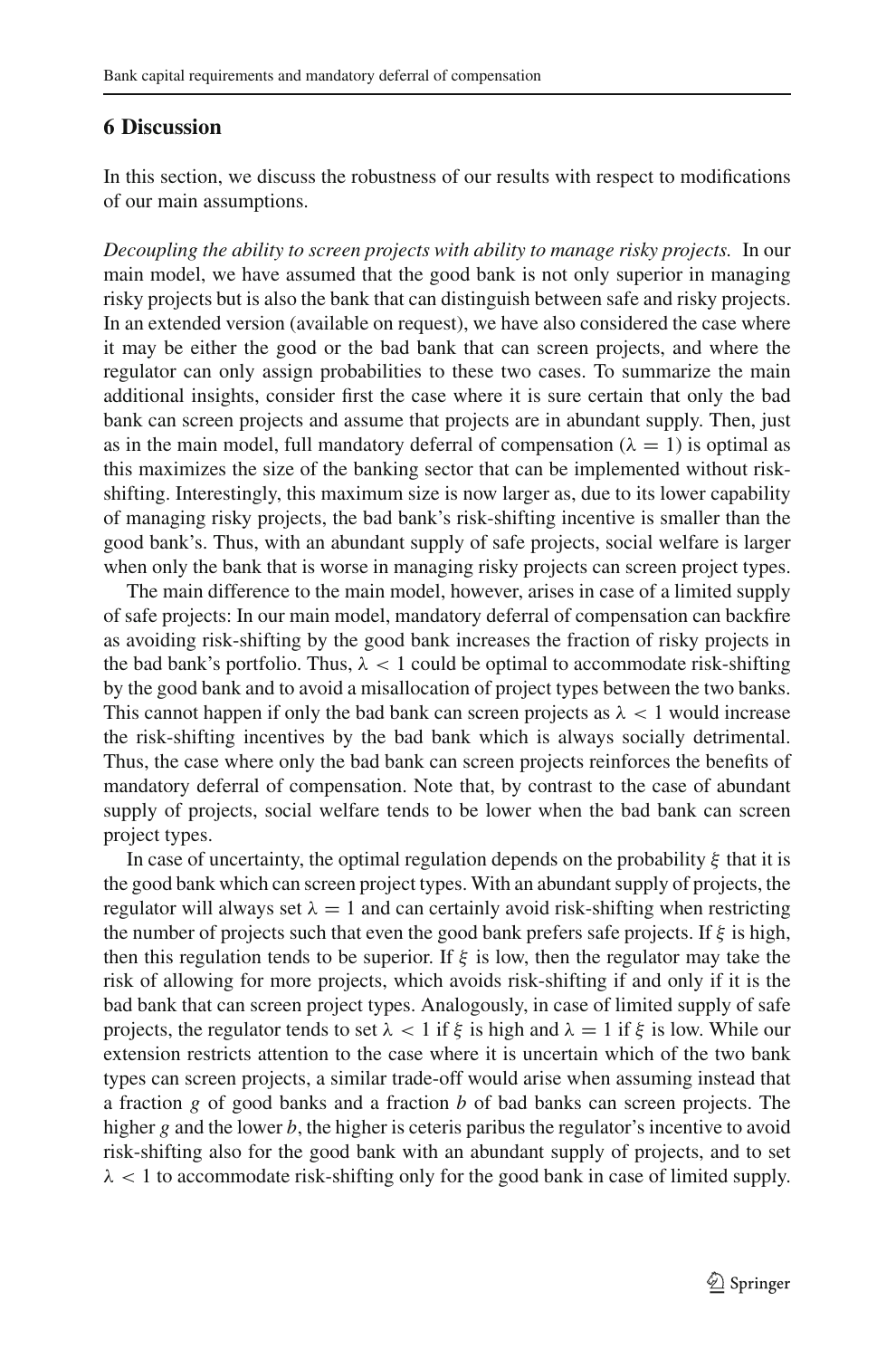*Restriction of banking regulation to*  $\lambda$  and *b* To restrict attention to the external agency problem in a simple way, we have assumed that shareholders can observe the managers' project choices, which is the most convenient assumption to ensure that they can implement their preferred projects. In order to legally enforce the compensation mechanism, however, the project choice does not only need to be observable, but also verifiable. From a theoretical point of view, verifiability would then also allow a project choice-dependent regulation; something which is not considered in our analysis.

In order to account for this potential objection against our approach, we have also analyzed an extended version of our model with the following information structure: In this extended version, there are two project types, *B* and *A*. Project type *B* is always risky, and thus identical to the risky project *R* in our main model. For project type *A*, however, it is ex ante uncertain whether it is of type *S* (which happens with probability *p*) or *R* (with the counter-probability  $1 - p$ ). Analogously to the main model, we assume that the manager of the good bank can observe whether a project is of type *A* or type *B*, while the manager of the bad bank, shareholders and regulators cannot.

Next, we assume that the choice of project types *A* and *B* is private information to the good bank's manager, i.e. it is neither observable nor verifiable which project type has been chosen. The *actual portfolio*, however, which consists of risky projects *R* and safe projects *S*, is observable and verifiable. And as the observation of the actual portfolio provides a stochastic signal on the project choice, the shareholder can still implement his preferred project choice with respect to *A* and *B* by making the compensation contingent on the percentage of project types *S* and *R* in the actual portfolio. Specifically, if the shareholder wants the manager to fund  $n_A^G$  and  $n_B^G$  projects, the compensation will only be paid if  $n_S^G = n_A^G$  and  $n_R^G = n_B^G$ .

The theoretical advantage of this extended model is that the information structure now implies that regulators cannot punish shareholders (or managers) if the portfolio is too risky from a social point of view: Since even projects of type *A* can turn out to be risky, the regulator cannot perfectly infer from the actual portfolio or from the return structure which project type the good bank has chosen. And as fines imposed by regulators will generally be upheld in court only if the regulator can provide enough evidence that there was negligence or bad intention, stochastic signals can be seen as insufficient. This setting hence endogenizes why the mechanism sets for shareholders and regulators are different. $28$  This theoretical benefit, however, comes at the expense of a far more involved model without changing our results qualitatively, so that we relegated the extended model to an "Appendix" that is available on request.

*Other costs of deferred compensation.* In our paper, the higher costs of deferred compensation for shareholders take the form of a re-distribution - deferred compensation reduces the part of the manager's salary shareholders can externalize in case of default. Other papers assume that deferred compensation comes at a real preference cost as bank managers are risk-averse or have higher discount rates than the institutions they

<span id="page-27-0"></span> $^{28}$  Note that, for the bad bank, different capital equity ratios would be meaningless anyway as this bank itself cannot distinguish between project types A and B.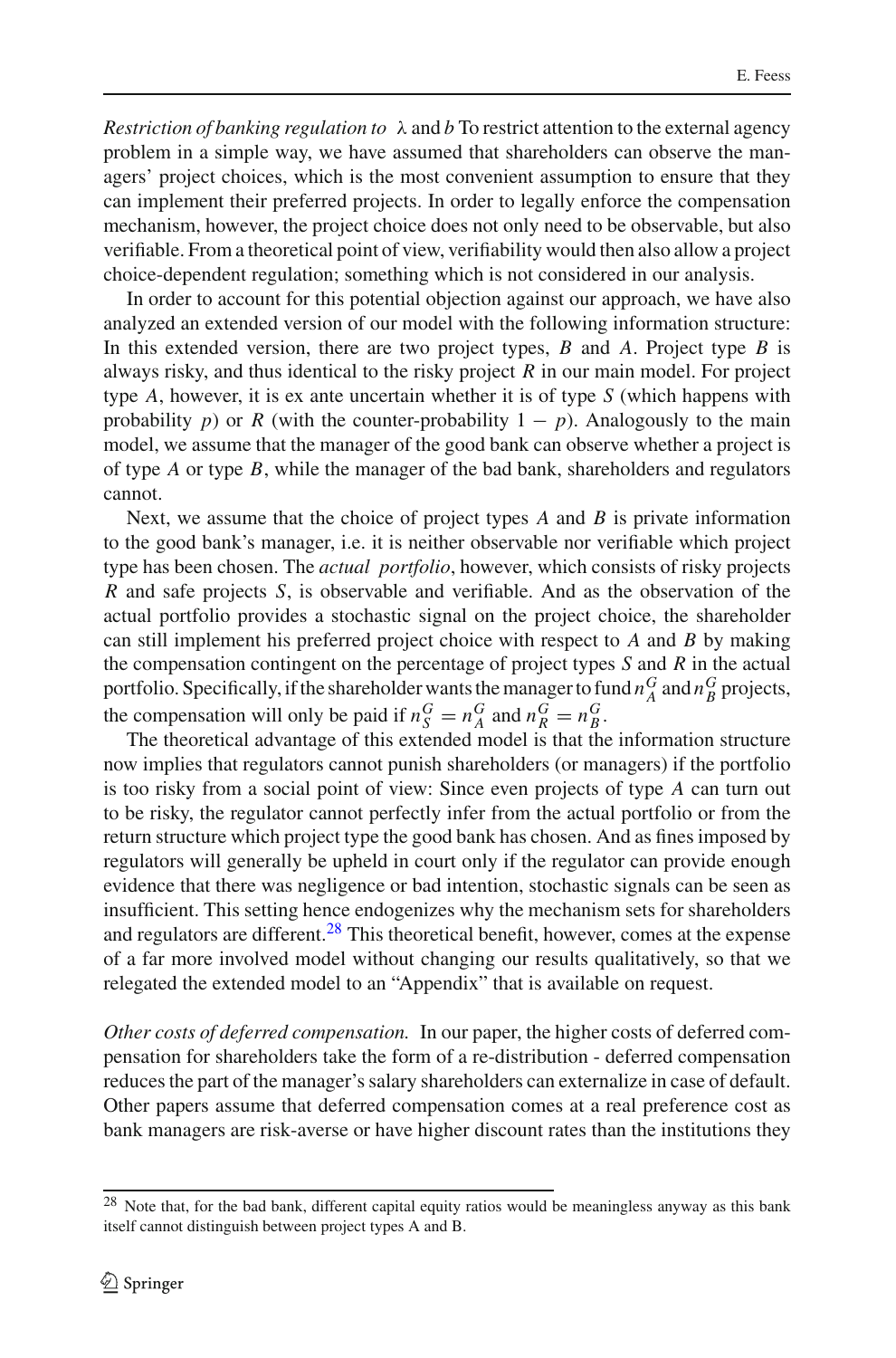work for (see e.g. Ra[y](#page-36-20) [2002,](#page-36-20)Grenadier and Wan[g](#page-36-21) [2005,](#page-36-21) Sect. 5, Inderst and Pfei[l](#page-36-8) [2013,](#page-36-8) and Thana[s](#page-36-15)soulis [2012](#page-36-15)).<sup>[29](#page-28-0)</sup>

Adding those costs to our model would reinforce the benefits of early compensation from the shareholder's perspective, since deferred compensation is uncertain and paid out later. With risk aversion and positive default risk, the manager would demand even more in the early stage whenever part of the compensation is deferred. The managers' risk aversion would thus reduce the shareholders' incentives to implement the risky project as the managers' participation constraint would require a higher expected salary. As a consequence, discouraging risk-shifting in case of deferred compensation requires less restrictive capital requirements. This implies that, without a potential misallocation of risky projects, risk aversion is good news as it allows for a larger banking sector without inducing risk-shifting. At the same time, the potential misallocation of risky projects would arise already at lower levels of  $\lambda$ . Risk aversion would hence influence the fine tuning of the two regulatory instruments, but the trade-offs identified in our paper would still arise.

Note, however, that neither risk aversion nor the manager's discount rate would affect the shareholder's ranking of safe and risky projects without default risk as the manager could then be sure to receive the whole compensation anyway.Without default risk, a higher discount rate for the manager increases the advantage of early compared to late compensation, but not the ranking between safe and risky projects. Thus, a positive default risk is both a sufficient and necessary condition to make our point. The drawbacks of deferred compensation usually discussed in the literature could not substitute for the risk of default.

*More general assumptions on project returns.* Two of our assumptions on project returns and the heterogeneity of banks which drive our results are highly stylized, so that they deserve a brief discussion.

First, to capture systematic risk, we have assumed that risky projects are perfectly correlated, so that either all of them are successful or all of them fail. Instead, we could have assumed that a portfolio of measure *n* of correlated projects yields *tnX*, where  $t \in [0, 1]$  is a random variable. Then, *t* would indicate the realization of the systematic risk in the loan portfolio. In addition, we could assume that safe projects also bear some risk. All we need is that there are different kinds of projects leading to different probabilities of bank failure, and that shareholders may prefer the socially inferior more risky project type.

Second, our set-up implies that the bad bank has no advantage over the good bank, and would thus be kicked out of the market in case of competition for equity. However, besides the fact that good banks may simply be in short supply, all we actually need is that the good bank has a comparative advantage for managing risky projects, i.e. our results would also appear in a model where the bad bank is better at managing safe projects. Note that, in the latter case, a misallocation of too many risky projects to

<span id="page-28-0"></span><sup>&</sup>lt;sup>29</sup> Note that the standard derivation of the CAPM also assumes that shareholders risk-averse, i.e. it cannot be taken for granted that managers are more risk-averse than shareholders. This suggests that contracts between shareholders and managers somehow account for attitudes towards risk, which mitigates the issue of an internal agency problem in case of risk-aversion his scenario.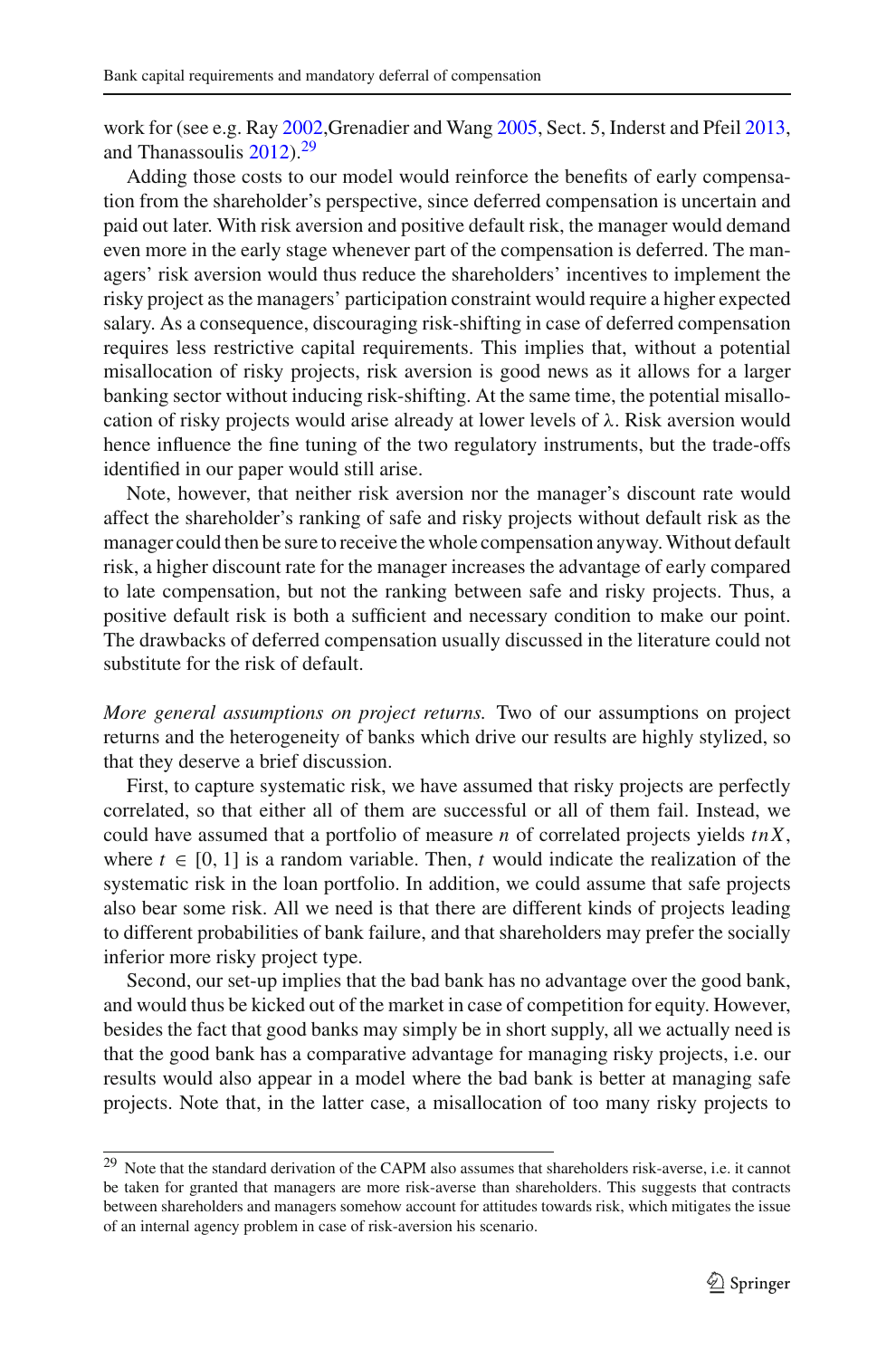the bad bank could still be the equilibrium outcome, because only the good bank can distinguish between project types. Thus, the good bank may have an incentive to fund all-safe portfolios whenever these projects have higher absolute return, even when the bad bank is superior in managing those projects.

## <span id="page-29-0"></span>**7 Conclusion**

We analyze the interplay of capital requirements and mandatory deferral of bankers' compensation in a model where two heterogenous banks can fund safe and risky projects. While managers in the good bank can distinguish between safe and risky projects, they can't in the bad bank. As a second advantage of good banks, we assume that they get higher expected return from risky projects than bad banks. By designing the compensation schemes for managers, shareholders ultimately decide about the good bank's portfolio composition. Regulators have two instruments for reducing the shareholders' incentives for risk-shifting, capital requirements which determine the number of projects that can be funded, and a percentage of mandatory deferral of compensation.

We first confirm three theoretical insights that have partially already been derived in other frameworks: First, shareholders strictly prefer early compensation to deferred compensation if there is positive default risk, which allows to externalize part of the manager's expected compensation from shareholders to creditors. Second, banks protected by limited liability prefer either an all-risky or an all-safe portfolio to a mixed portfolio as, for given expected return, the benefit of risky projects is increasing in the default risk. And third, all-risky portfolios are funded if and only if capital equity ratios and the levels of mandatory deferral of compensation are sufficiently low.

Based on these insights, we focus on the interplay between capital equity ratios and mandatory deferral of compensation. When both project types are in an abundant supply, then there is no interdependency of the two banks' portfolios. For this situation, we find that mandatory deferral of compensation has no downside: The higher the percentage of deferred compensation, the lower is the shareholders' risk appetite, and the larger hence the number of projects a regulator can allow via capital requirements without inducing risk-shifting. With respect to the shareholders' risk appetite, capital equity ratios and mandatory deferral of compensation are substitutes, but deferred compensation is superior as it increases the socially optimal size of the financial sector. Our approach neglects potential costs of deferred compensation such as higher discount rates of managers or risk aversion, but the result that a higher percentage of deferred compensation allows for a larger banking sector without triggering riskshifting seems interesting.

A potential drawback of mandatory deferral of compensation arises in the second situation where we assume that both project types are in limited supply. As a consequence, the good bank's preference for either safe or risky projects influences the bad bank's portfolio composition. Since good banks are better at managing risky projects, the optimal regulation may then be to accommodate risk-shifting in the good bank, thereby leaving more safe projects to the bad bank. Then, mandatory deferral of compensation is no longer necessarily superior to tight capital equity ratios. Incentives for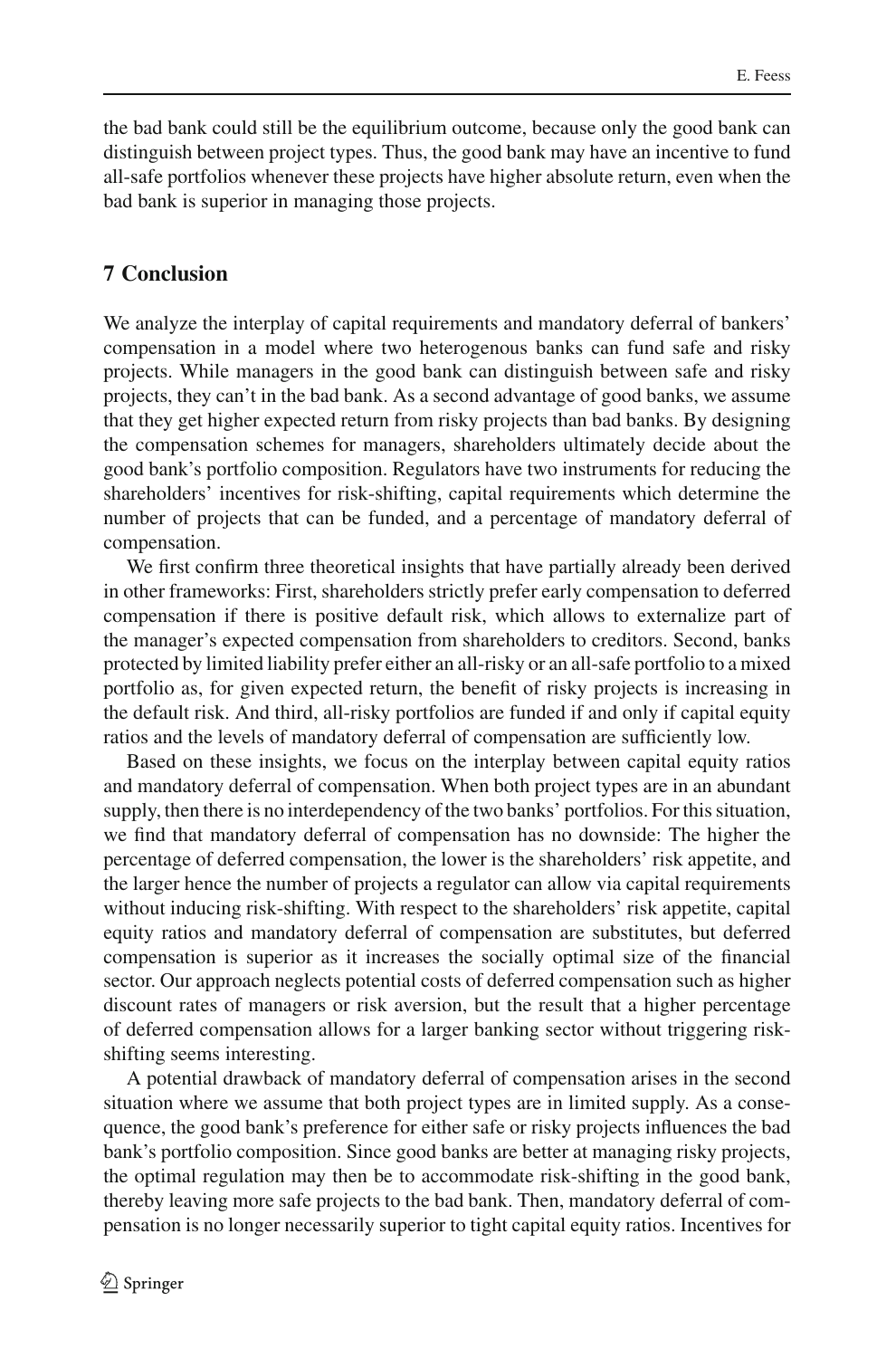risk-shifting in the good bank can be triggered by either a low capital equity ratio (and hence a high number of projects the bank is allowed to fund for given equity) or a high fraction of early compensation. And when the regulator wants to avoid that too many projects are funded, early compensation is superior.

Our point that mandatory deferral of compensation may backfire when the bad bank's project portfolio depends on the good bank's project choice is likely to be even more important when one allows for free entry of banks. With free entry of banks, unfunded profitable projects would not exist in equilibrium, so that the case of limited project supply is the relevant one. Thus, entry would compound the scarcity of projects and thereby increase the impact of the good bank's project choice on the bad bank's portfolio. As a reaction, capital regulation might get tighter, which, in turn, establishes an equilibrium market structure by making entry less attractive. $30$ 

Let us now turn to the regulatory perspective. Concerning the regulation of bankers' pay, our paper makes three points. First, recall from the introduction that in the EU, the bonus cap for bankers can be extended from 100% of the fixum to 200% if approved by shareholders. Such a legislation indicates that regulators care mainly about the internal agency problem between shareholders and their managers rather than about the external agency problem between shareholders and third parties. From the perspective of our paper, letting shareholders decide about the timing of compensation would mean that we are entrusting the care of the sheep to the wolf. Second, neglecting other costs as mentioned above and the potential interdependency of portfolios in a heterogenous banking sector, our paper advocates for mandatory deferral of compensation. The most interesting result in this respect seems to be that deferred compensation allows for a larger banking sector without triggering risk-shifting. Third, however, our findings for the case with a limited supply of projects calls for a more careful analysis of the respective situation, because the relative benefits and costs of strict capital equity ratios and mandatory deferral of compensation then depend on the model's parameters.

The impact of the (sophisticated) good bank's risk appetite on the (less sophisticated) bad bank's portfolio in Sect. [4](#page-12-0) relates our paper to the discussion of regulations tailored specifically for systemically relevant financial institutions. One of the motivating observations for our analysis is that the financial crisis was not exclusively triggered by (large) private banks whose shareholders may benefit from risk-shifting. In Germany, for instance, federal state banks ("Landesbanken"), which are obliged to account for public interest, also mis-invested large amounts into risky assets, and then needed to be bailed out with tax payers' money. It is often argued that those banks are less experienced in identifying and managing risky projects, but that they might also have incentives for excessive risk-taking due to the prospect of public bail-outs. (see e.g. Schmielewski and Wei[n](#page-36-22) [2012\)](#page-36-22). Then, reducing the number of safe projects may lead to a misallocation of risky projects to less capable banks.

<span id="page-30-0"></span><sup>&</sup>lt;sup>30</sup> The exact characterization of equilibrium in this extended model depends on which type of bank would be more likely to enter. While good banks are more profitable and, therefore, have higher incentives to enter, it is plausible to assume that the talent required by good banks is scarce in an economy, which makes the marginal bank more likely to be the bad type.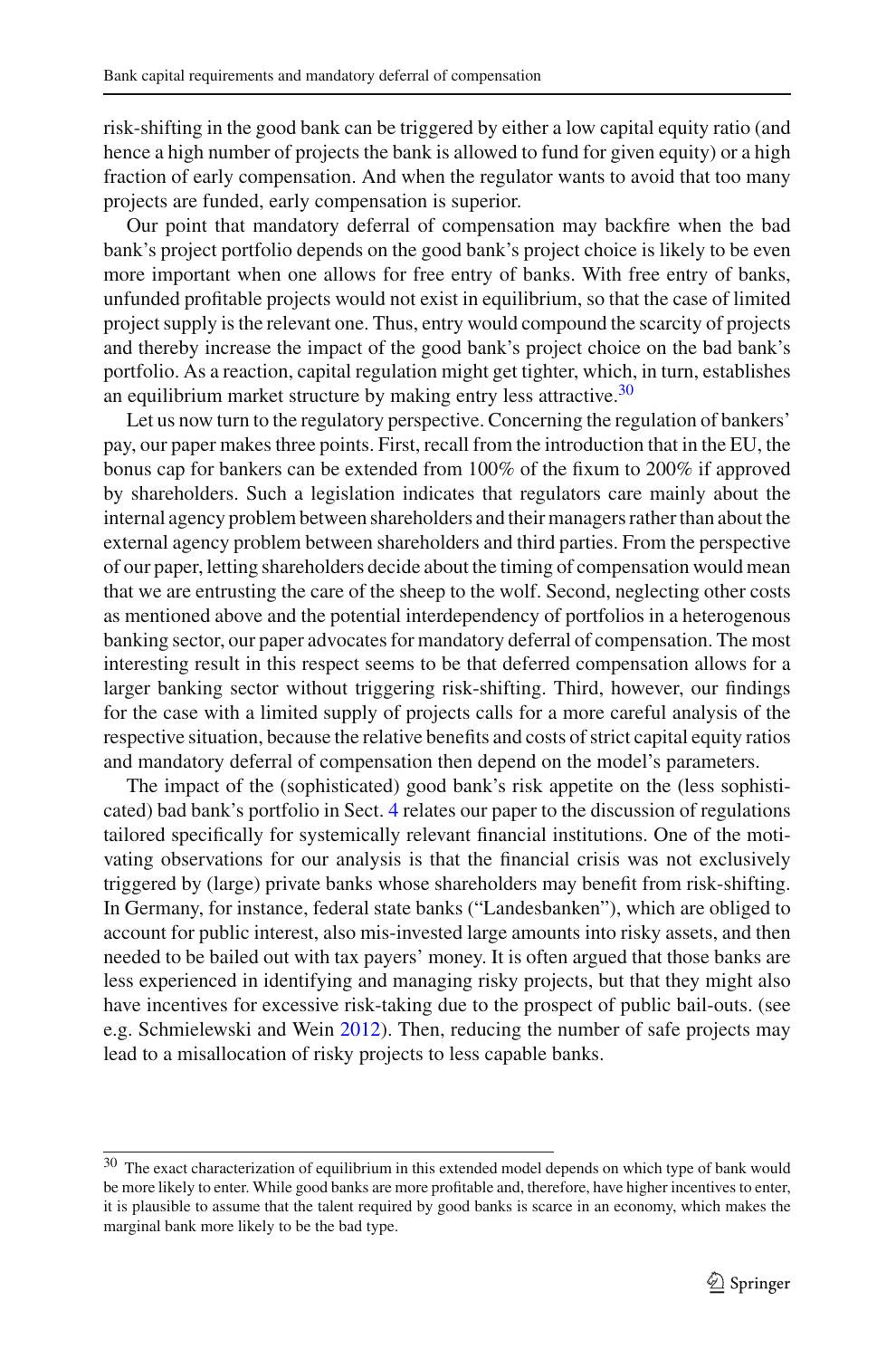Thus, while our findings for an abundant supply of both project types call unambiguously for strict regulations, the setting where the portfolios of less sophisticated banks depend on the project choice of more sophisticated institutions leads to an additional perspective on the current tendency to impose stricter regulations on large, globally operating banks while, at the same time, "minimizing the burden on smaller, less complex financial institutions" (Board of Governors of the Federal Reserve System, July 2013, p.1). In the US, for instance, only the eight largest banks are subject to Basel III regulations, so that these banks face tighter capital equity ratios than smaller banks do. $31$  Of course, we are aware of the fact that the systemic risk of bank failure is increasing in the size of the respective financial institutions, but when systemically important banks are also superior at managing risks, this may come at the expense of transferring risky projects to less qualified banks or even to financial institutions in the shadow banking sector which are likely to be less cautious in managing risky projects. Recent developments show that this shift towards shadow banking needs to be taken seriously as, according to a release of the Board of Governors of the Federal Reserve System from July 2, 2013, the global shadow banking system has increased from about 28000 billion US\$ in 2002 to about 70000 billion US\$ in 2011 (see Górnick[a](#page-36-23) [\(2016\)](#page-36-23) for a recent theoretical analysis of the interplay of regular banks and shadow banks). The original tendency in the Basel process with the Internal Ratings Based Approach was pretty much in favor of large sophisticated banks, and regulations on systemically important banks balancing this tendency were clearly required. Our model provides arguments not to overshoot in the opposite direction.

An important discussion on banking regulation refers to the potential procyclicality of capital requirements. As equity decreases in downturns, the number of projects banks are allowed to fund decrease whenever the capital equity ratio (*b* in our model) is kept constant, which may reinforce macroeconomic risks caused by cyclical fluctuations. In addition to lower equity, the number of safe projects in the economy is also likely to decrease during downturns. Hence, the number of projects allowed via capital equity ratio needs to be low for two reasons, due to lower equity and because the bad bank's project pool consists mainly of risky projects. If, however, the maximum size of the banking sector that avoids bankruptcy risk is too small during downturns and the regulator wants to avoid a credit crunch, he might wish to encourage risk-shifting by the good bank. In addition to countercyclical capital buffers, our model suggests that this could be done by allowing part of the compensation to be early ( $\lambda < 1$ ). Similar considerations suggest that the optimal regulatory policy may vary across countries if the number (or percentage) of safe projects is country-specific. While beyond the scope of this paper, our findings on the impact of the availability of safe compared to risky projects on the interplay of mandatory deferral of compensation and capital equity ratios might also be useful for developing insights into country-specific banking regulation.

<span id="page-31-0"></span><sup>&</sup>lt;sup>31</sup> A potentially important countervailing effect arises from the fact that systemically important banks are more likely to qualify for internal rating according to the IRB-approach, which saves them capital. The essence of the of the IRB-approach was retained in the revised Basel III-capital regulation; see Basel Committee on Banking Supervisio[n](#page-35-29) [\(2015\)](#page-35-29) and European Banking Authority (EBA[\)](#page-35-30) [\(2015](#page-35-30)).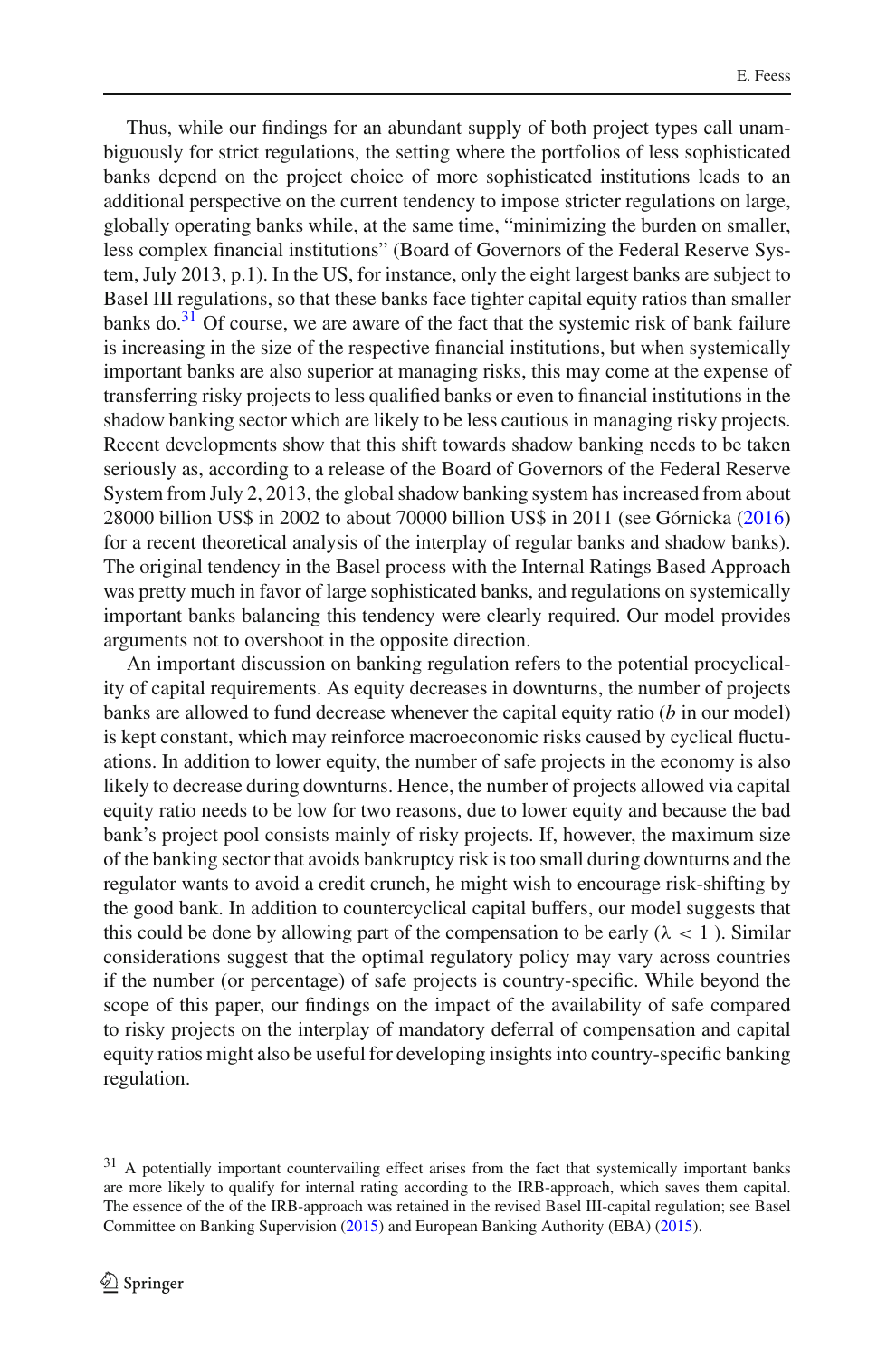**Open Access** This article is distributed under the terms of the Creative Commons Attribution 4.0 International License [\(http://creativecommons.org/licenses/by/4.0/\)](http://creativecommons.org/licenses/by/4.0/), which permits unrestricted use, distribution, and reproduction in any medium, provided you give appropriate credit to the original author(s) and the source, provide a link to the Creative Commons license, and indicate if changes were made.

## **Appendix**

### **A Proof of Lemma [1](#page-11-1)**

Each bank *i* simultaneously chooses the project portfolio  $n_S^i$ ,  $n_R^i$ , the manager's contractual compensation  $C_i$  and the share  $\alpha_i \geq \lambda$  of that compensation to be deferred so as to maximize its ex-ante expected value. Define  $Z_i := E + (kX - 1) n_S^i - n_R^i$  as bank *i*'s value in the case where the risky projects fail and in absence of any compensation for the manager. There are the following cases: $32$ 

*Case (a):* If  $Z_i \geq C_i$ , the bank can pay  $C_i$  to the manager in full even if the risky projects fail. Hence, the manager's participation constraint is satisfied if  $C_i = e$ , and the bank's expected value is given by [\(1\)](#page-11-3).

*Case (b):* If  $(1 - \alpha_i)C_i \leq Z_i < C_i$ , the firm's value upon failure of the risky projects is positive but insufficient to pay the deferred fraction  $\alpha_i C_i$  of the manager's contractual compensation. Hence, the manager's participation constraint is binding if  $(1 - \alpha_i)C_i + \theta^i \alpha_i C_i + (1 - \theta^i)[Z_i - (1 - \alpha_i)C_i] = e$ , which is equivalent to  $C_i = \frac{e - (1 - \theta^i)Z}{\theta^i Z Z Z}$ . Again, the bank's resulting expected value is given by [\(1\)](#page-11-3).

*Case (c):* If  $Z_i < (1 - \alpha_i)C_i$ , then failure of the risky projects wipes out the bank's entire cash, which means that the deferred fraction of the manager's compensation is paid out only if the risky projects succeed. Hence, the manager's participation constraint is binding if  $(1-\alpha_i)C_i+\theta^i\alpha_iC_i = e$ , which is equivalent to  $C_i = \frac{e}{1-(1-\theta^i)\alpha_i}$ .

The bank's value is positive only if the risky projects succeed, in which case the full contractual compensation  $C_i$  is paid out to the manager. Hence, the bank's expected value is

$$
\pi_i(\alpha_i) = \theta^i \left[ E + (kX - 1) n_S^i + (X - 1) n_R^i - C_i \right]
$$
  
=  $\theta^i \left[ E + (kX - 1) n_S^i + (X - 1) n_R^i \right] - \frac{\theta^i e}{1 - (1 - \theta^i) \alpha_i},$ 

which is strictly decreasing in  $\alpha_i$ .

*Summary:* The bank's expected value in case (c) is larger than in cases (a) and (b), which is given by [\(1\)](#page-11-3), if and only if  $\alpha_i < \frac{e - Z_i}{e - (1 - \theta^i) Z_i}$ . Hence, we can summarize the

<span id="page-32-0"></span><sup>&</sup>lt;sup>32</sup> Note that we can, without any further loss of generality, restrict attention to the case where  $C_i \leq$  $E + (kX - 1) n_S^i - (X - 1)n_R^i$ , i.e., where succeeding risky projects allow the bank to compensate the manager in full. If  $C_i$  was above that threshold, the manager's expected compensation would be equal to the ex-ante expected bank value in Case (b) below, and even above that in Case (c). This is in line with a binding participation constraint only if *e* is at least as large as the ex-ante expected bank value, which we have already excluded by assuming  $e \leq E$ . Furthermore, this latter assumption also implies that there are always enough funds available to pay the early part  $(1 - \alpha_i)C_i$  of the compensation.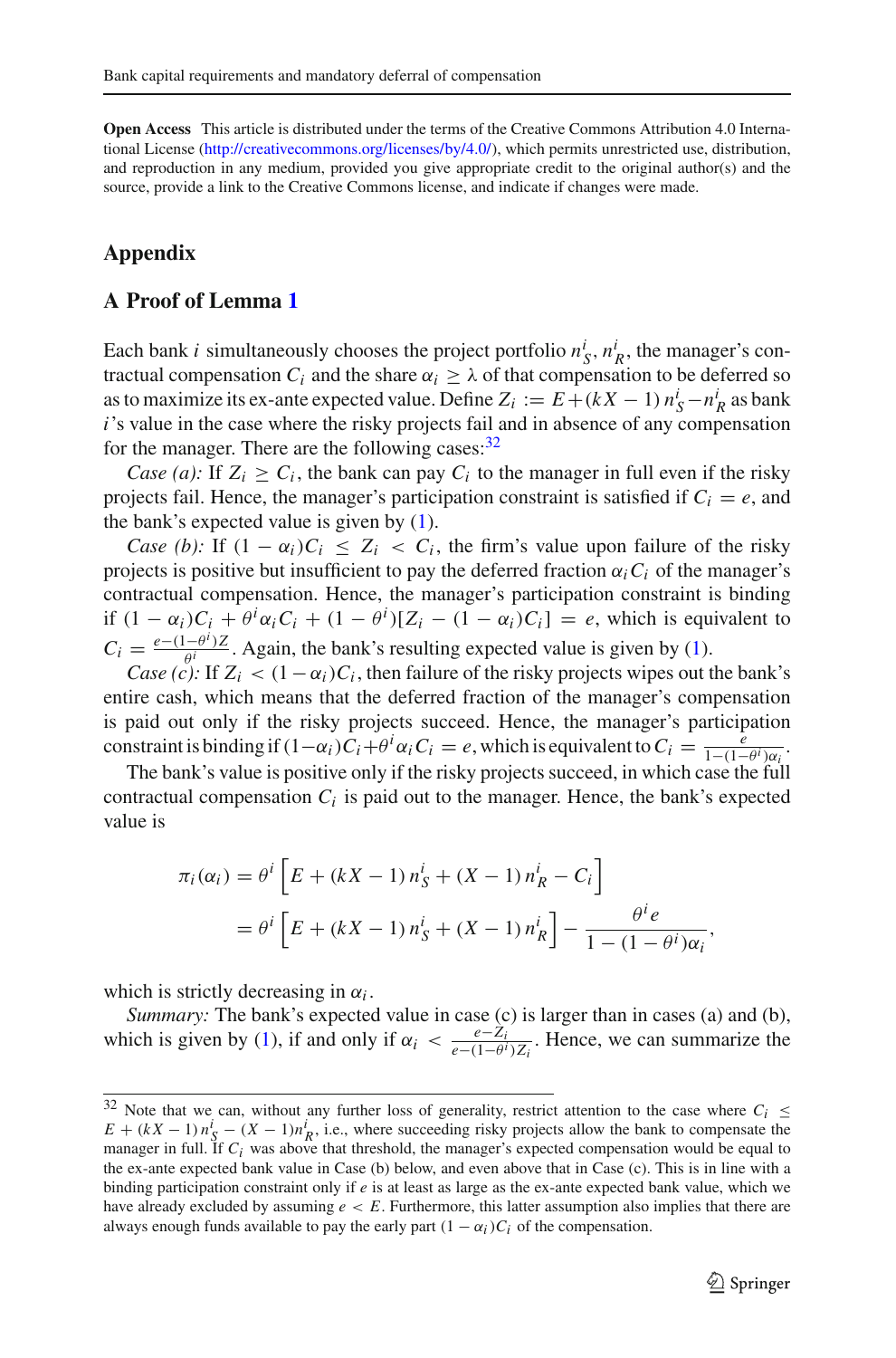three cases concluding that the bank chooses  $\alpha_i$  so as to maximize expected value

$$
\pi_i(\alpha_i) = \begin{cases} \theta^i \left[ E + (kX - 1) n_S^i + (X - 1) n_R^i \right] - \frac{\theta^i e}{1 - (1 - \theta_i)\alpha_i}, & \text{if } \alpha_i < \frac{e - Z_i}{e - (1 - \theta^i)Z_i};\\ E + (kX - 1) n_S^i + \left( \theta^i X - 1 \right) n_R^i - e, & \text{otherwise.} \end{cases}
$$

subject to  $\alpha_i \geq \lambda$ . Noting that  $\pi_i(\alpha_i)$  is continuous, it follows that  $\alpha_i = \lambda$  is the unique optimum if  $\lambda < \frac{e - Z_i}{e - (1 - \theta^i) Z_i}$ , which is equivalent to the condition  $E + (kX - 1) n_S^i$  $n_R^i$  <  $\frac{1-\lambda}{1-(1-\theta^i)\lambda}e$  for part (i) of the Lemma, and that the bank's expected value is independent of  $\alpha_i$  otherwise.

## **B Proof of Proposition [1](#page-13-1)**

*Part*(*a*): Bank *G*'s expected value when carrying out project plan  $(n_S^G, n_R^G)$  is

$$
\pi_G \left( n_S^G, n_R^G \right)
$$
\n
$$
= \begin{cases}\n\theta^G \left[ E + (kX - 1) n_S^G + (X - 1) n_R^G \right] - \frac{\theta^G e}{1 - (1 - \theta^G)\lambda}, & \text{if } E + (kX - 1) n_S^G - n_R^G \\
& < \frac{1 - \lambda}{1 - (1 - \theta^G)\lambda} e; \\
E + (kX - 1) n_S^G + \left( \theta^G X - 1 \right) n_R^G - e, & \text{otherwise,} \n\end{cases}
$$

which is continuous, and increasing in  $n_S^G$  and  $n_R^G$  within both cases. Hence,  $n_S^G + n_R^G =$  $\overline{n}$  in optimum. Substituting for  $n_R^G = \overline{n} - n_S^G$  yields

$$
\pi_G\left(n_S^G\right)
$$
\n
$$
= \begin{cases}\n\theta^G \left[E + (X - 1)\overline{n} - (1 - k)Xn_S^G\right] - \frac{\theta^G e}{1 - (1 - \theta^G)\lambda}, & \text{if } E - \overline{n} + kXn_S^G < \frac{1 - \lambda}{1 - (1 - \theta^G)\lambda}e; \\
E + (\theta^G X - 1)\overline{n} + (k - \theta^G)Xn_S^G - e, & \text{otherwise,} \n\end{cases}
$$

Clearly,  $\pi_G(.)$  is decreasing in  $n_S^G$  in the upper case, which is relevant for low  $n_S^G$ , and increasing in the lower case (high  $n_S^G$ ). Hence, the optimal choice of  $n_S^G$  is either zero or  $\overline{n}$ . Substituting for these boundary solutions yields the result that  $\pi_G(0) \leq \pi_G(\overline{n})$ 

if and only if 
$$
\overline{n} \leq \frac{E - \frac{1-\lambda}{1 - (1 - \theta^G)\lambda}e}{1 - \frac{k - \theta^G}{1 - \theta^G}X}
$$
.

*Part*(*b*) : After substituting for  $n_S^B = (1 - \gamma)n^B$  and  $n_S^R = \gamma n^B$  in the bad bank's profit given by [\(1\)](#page-11-3) and [\(2\)](#page-11-2), the resulting profit is continuous and increasing in  $n<sup>B</sup>$ . Furthermore, there is a positive default risk if and only if  $Z_B < e$ , which is equivalent to  $n > \hat{n}^B$ .

*Part*(*c*) :  $\hat{n}^G(\lambda)$  is constant in  $\gamma$ , and  $\hat{n}^B$  is strictly decreasing in  $\gamma$ . If  $\gamma = 0$ , then  $\hat{n}^B \le 0 \le \hat{n}^G(\lambda)$  for every  $\lambda$ . If  $\gamma = 1$ , then  $\hat{n}^B > E - e > \hat{n}^G(\lambda)$  for every  $\lambda$ . Hence, for every  $\lambda$ , there must be some  $\hat{\gamma}(\lambda) \in (0, 1)$  such that  $\hat{n}^G(\lambda) < \hat{n}^B$  if and only if  $\gamma < \hat{\gamma}(\lambda)$ .  $\gamma < \hat{\gamma}(\lambda)$ .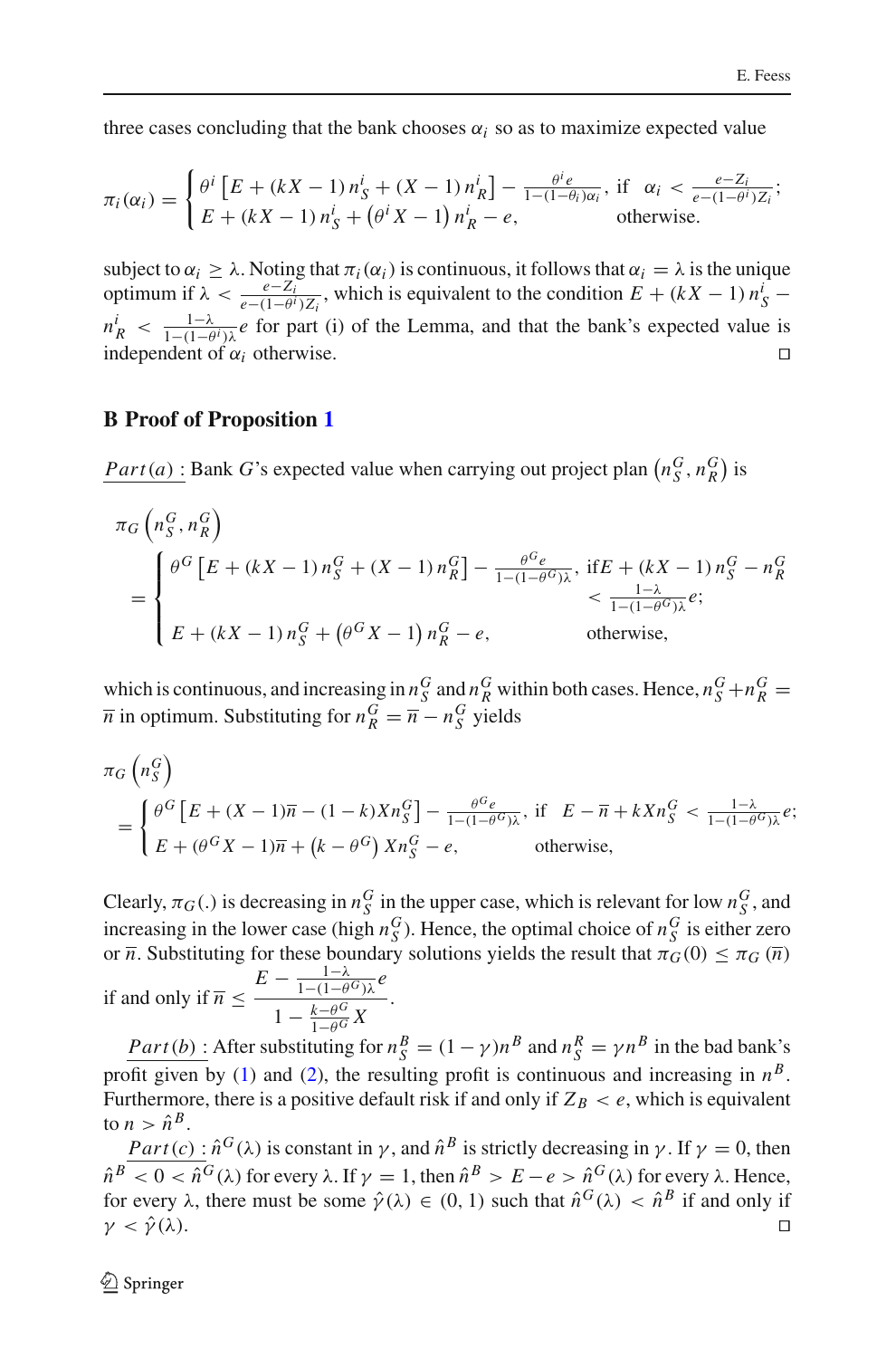#### **C Proof of Proposition [3](#page-19-2)**

*Allocations and default probabilities* are immediately implied by Proposition 1:

*Existence* of  $\hat{n}_S^B$  follows from the fact that the left-hand side of [\(5\)](#page-19-1) is increasing and the right-hand side decreasing in  $\hat{n}_S^B$ . However,  $\hat{n}_R^B$  may not exist: Note first that  $0 < \frac{E-e}{1-(1-\gamma R(0))kX}$ . Hence,  $\hat{n}_R^B$  is well defined if there exists some  $n > 0$  for which  $n > \frac{E - e}{1 - (1 - \gamma_R(n))kX}$ , which is, using  $1 - \gamma_R(n) = \frac{N_S}{N_R + N_S - n}$ , equivalent to

$$
(N_R + N_S - n - N_S kX)n - (E - e)(N_R + N_S - n) > 0,
$$

and, thus,

<span id="page-34-0"></span>
$$
(N_R + N_S - n)(n - (E - e)) - nN_S kX > 0.
$$
 (8)

The left-hand side of [\(8\)](#page-34-0) has a unique maximum at  $n = \frac{1}{2}(N_R + N_S + E - e - N_S kX)$ , at which, after rearranging, the left-hand side takes the value  $-(E-e)N_S kX + \frac{1}{4}(N_R +$  $N_S - (E - e) - N_S kX^2$ , which may not always be positive.

 $\hat{n}_S^B < \hat{n}_R^B$  can be shown by solving [\(5\)](#page-19-1) and [\(6\)](#page-19-1) for  $\gamma_S(\hat{n}_S^B)$  and  $\gamma_R(\hat{n}_R^B)$ , respectively, which yields

<span id="page-34-1"></span>
$$
\gamma_S(\hat{n}_S^B) = 1 - \frac{1}{kX} + \frac{E - e}{\hat{n}_S^B kX} \tag{9}
$$

$$
\gamma_R(\hat{n}_R^B) = 1 - \frac{1}{kX} + \frac{E - e}{\hat{n}_R^B kX} \tag{10}
$$

The right-hand sides of [\(9\)](#page-34-1) and [\(10\)](#page-34-1) are the same function, which is decreasing in the threshold capital regulation. Since  $\gamma_S(\overline{n}) > \gamma_R(\overline{n})$  for every  $\overline{n}$ , it follows that  $\hat{n}_S^B < \hat{n}_R^B$ . Ч

#### **D Proof of Proposition [4](#page-22-2)**

Due to Assumption 2, the optimal regulation is either  $min\{\hat{n}^G(1), \hat{n}^B_S\}$  or  $\argmax_{\hat{n}^G(0) < \overline{n} \leq \hat{n}_R^B} SW_{iii}^C(\overline{n})$ , whichever yields the higher  $SW^C(\overline{n})$ . Note that

$$
\operatorname{argmax}_{\hat{n}^G(0) < \overline{n} \leq \hat{n}_R^B} SW_{iii}^C(\overline{n}) \subset \{\hat{n}^G(0), \overline{n}_{iii}^o, \hat{n}_R^B\},
$$

and it is equal to  $\hat{n}^G(0)$  if  $\hat{n}^G(0) < \overline{n}_{iii}^o$ , and equal to  $\hat{n}_R^B$  if  $b_{iii}^o < \hat{n}_R^B$ . Hence, Part (a) follows.

Parts (b)-(d) then deal with the three aforementioned cases in which  $\arg \max S W^C(b) = \arg \max_{\hat{n}^G(0) < \overline{n} \leq \hat{n}_R^B} SW^C_{ii}(\overline{n})$  one by one, the conditions for each cases being (i) the condition for the respective maximum of  $SW<sub>iii</sub><sup>C</sup>(\overline{n})$  as just explained, and (ii) the condition that  $SW_{iii}^C(\overline{n})$  at this local maximum is larger than the local maximum for  $\overline{n} \ge \min\{\hat{n}^G(1), \hat{n}^B_{S}\}.$  $S$  }.  $\square$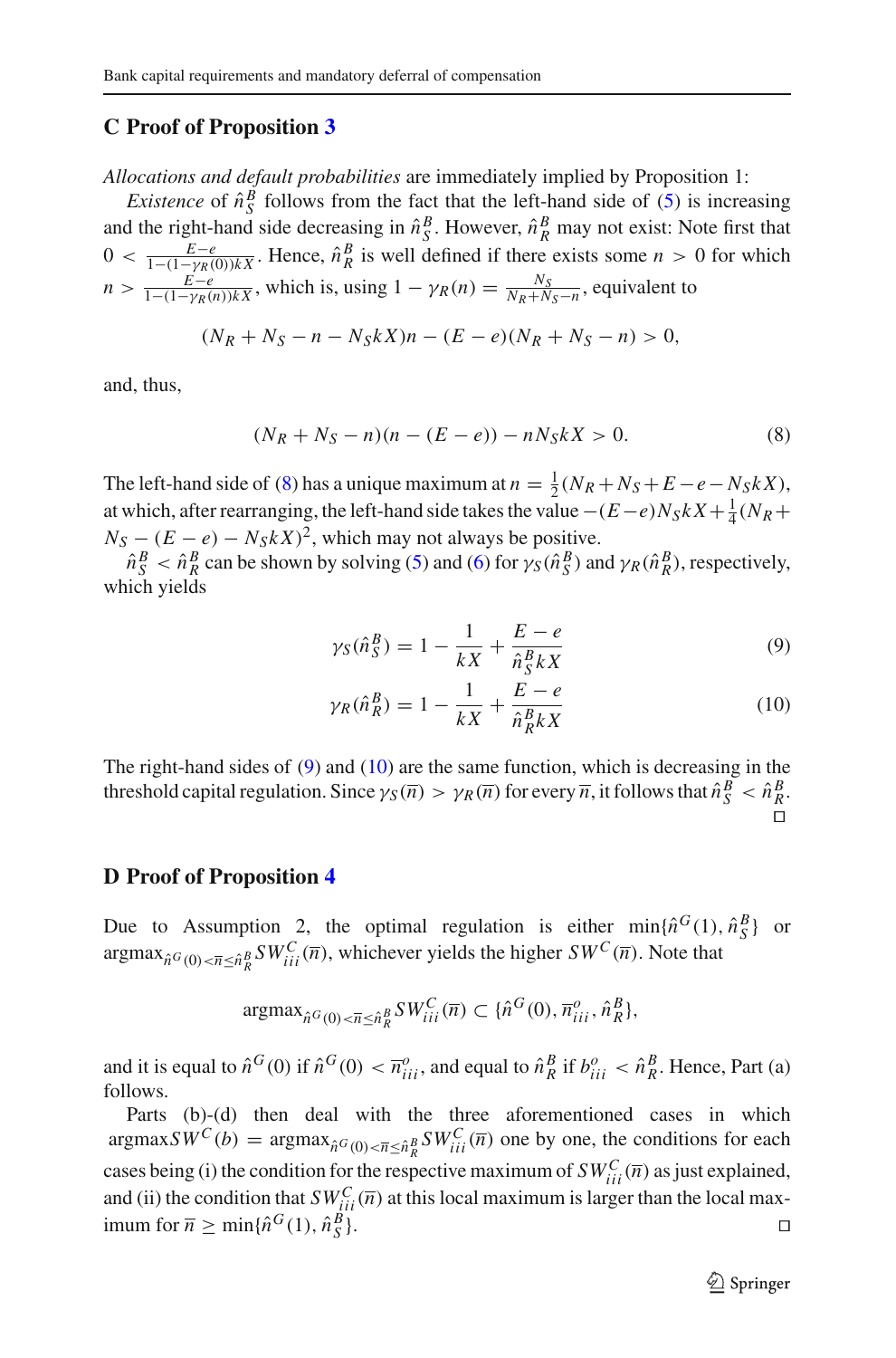### **References**

- <span id="page-35-28"></span>Acharya, V. (2009). A theory of systemic risk and design of prudential bank regulation. *Journal of Financial Stability*, *5*(3), 224–255.
- <span id="page-35-10"></span>Acharya, V., Pagano, M., & Volpin, P. (2016). Seeking alpha: Excess risk taking and competition for managerial talent. *Review of Financial Studies*, *29*(10), 2565–2599.
- <span id="page-35-27"></span>Acharya, V., & Yorulmazer, T. (2007). Too many to fail—An analysis of time-inconsistency in bank closure policies. *Journal of Financial Intermediation*, *16*(1), 1–31.
- <span id="page-35-0"></span>Admati, A., & Hellwig, M. (2014). *The bankers' new clothes: What's wrong with banking and what to do about it*. Princeton: Princeton University Press.
- <span id="page-35-15"></span>Admati, A. R., & Pfleiderer, P. C. (2010). Increased-liability equity: A proposal to improve capital regulation of large financial institutions. Discussion paper.
- <span id="page-35-11"></span>Aghion, P., & Bolton, P. (1987). Contracts as a barrier to entry. *The American Economic Review*, *77*(3), 388–401.
- <span id="page-35-19"></span>Allen, F., Carletti, E., & Marquez, R. (2011). Credit market competition and capital regulation. *Review of Financial Studies*, *24*(4), 983–1018.
- <span id="page-35-18"></span>Allen, L. (2004). The basel capital accords and international mortgage markets: A survey of the literature. *Financial Markets, Institutions & Instruments*, *13*(2), 41–108.
- <span id="page-35-22"></span>Anginer, D., Demirguc-Kunt, A., Huizinga, H., & Ma, K. (2016). Corporate governance and bank capitalization strategies. *Journal of Financial Intermediation*, *26*, 1–27.
- <span id="page-35-23"></span>Bannier, C., Feess, E., & Packham, N. (2013). Competition, bonuses, and risk-taking in the banking industry. *Review of Finance*, *17*(2), 653–690.
- <span id="page-35-29"></span>Basel Committee on Banking Supervision. (2015). Ninth progress report on adoption of the Basel regulatory framework.
- <span id="page-35-1"></span>Bebchuk, L., & Fried, J. (2010). Paying for long-term performance. *University of Pennsylvania Law Review*, *158*(7), 1915–1959.
- <span id="page-35-3"></span>Bebchuk, L., & Spamann, H. (2010). Regulating bankers' pay. *Georgetown Law Journal*, *98*(2), 247–287.
- <span id="page-35-7"></span>Bell, B., & Van Reenen, J. (2014). Bankers and their bonuses. *Economic Journal*, *124*(574), F1–F21.
- <span id="page-35-4"></span>Besley, T., & Ghatak, M. (2013). Bailouts and the optimal taxation of bonus pay. *American Economic Review*, *103*(3), 163–67.
- <span id="page-35-17"></span>Bhattacharya, S., Boot, A., & Thakor, A. (1998). The economics of bank regulation. *Journal of Money, Credit and Banking*, *30*(4), 745–770.
- <span id="page-35-24"></span>Bijlsma, M. J., Boone, J., & Zwart, G. (2012). Competition for traders and risk. CEPR discussion paper no. DP8816.
- <span id="page-35-2"></span>Bolton, P., Freixas, X., & Shapiro, J. (2012). The credit ratings game. *Journal of Finance*, *67*(1), 85–111.
- <span id="page-35-9"></span>Bolton, P., Mehran, H., & Shapiro, J. (2015). Executive compensation and risk taking. *Review of Finance*, *19*(6), 2139–2181.
- <span id="page-35-25"></span>Broecker, T. (1990). Credit-worthiness tests and interbank competition. *Econometrica*, *58*(2), 429–452.
- <span id="page-35-16"></span>Bulow, J., & Klemperer, P. (2015). Equity recourse notes: Creating counter-cyclical bank capital. *Economic Journal*, *125*(586), F131–F157.
- <span id="page-35-13"></span>Cheng, I., Hong, H., & Scheinkman, J. (2015). Yesterday's heroes: Compensation and creative risk-taking. *Journal of Finance*, *70*(2), 839–879.
- <span id="page-35-5"></span>Dewatripont, M., & Tirole, J. (1994). *The prudential regulation of banks*. Cambridge: MIT Press.
- <span id="page-35-12"></span>DeYoung, R., Peng, E., & Yan, M. (2010). Executive compensation and business policy choices at U.S. commercial banks. Federal Bank of Kansas City discussion paper.
- <span id="page-35-8"></span>Edmans, A., & Liu, Q. (2011). Inside debt. *Review of Finance*, *15*(1), 75–102.
- <span id="page-35-20"></span>Eufinger, C., & Gill, A. (2016). Incentive-based capital requirements. *Management Science*, *63*(12), 4101– 4113.
- <span id="page-35-30"></span>European Banking Authority (EBA). (2015). Future of the IRB approach. EBA/DP/2015/01.
- <span id="page-35-14"></span>Fahlenbrach, R., & Stulz, R. (2011). Bank CEO incentives and the credit crisis. *Journal of Financial Economics*, *99*(1), 11–26.
- <span id="page-35-26"></span>Feess, E., & Hege, U. (2012). The basel accord and the value of bank differentiation. *Review of Finance*, *16*(4), 1043–1092.
- <span id="page-35-21"></span>Gete, P., & Gomez, J.-P. (2016). Dealing with overleverage: Restricting leverage vs. restricting variable compensation. Discussion paper.
- <span id="page-35-6"></span>Getter, D. E. (2012). *US implementation of the basel capital regulatory framework*. Library of Congress: Congressional Research Service.